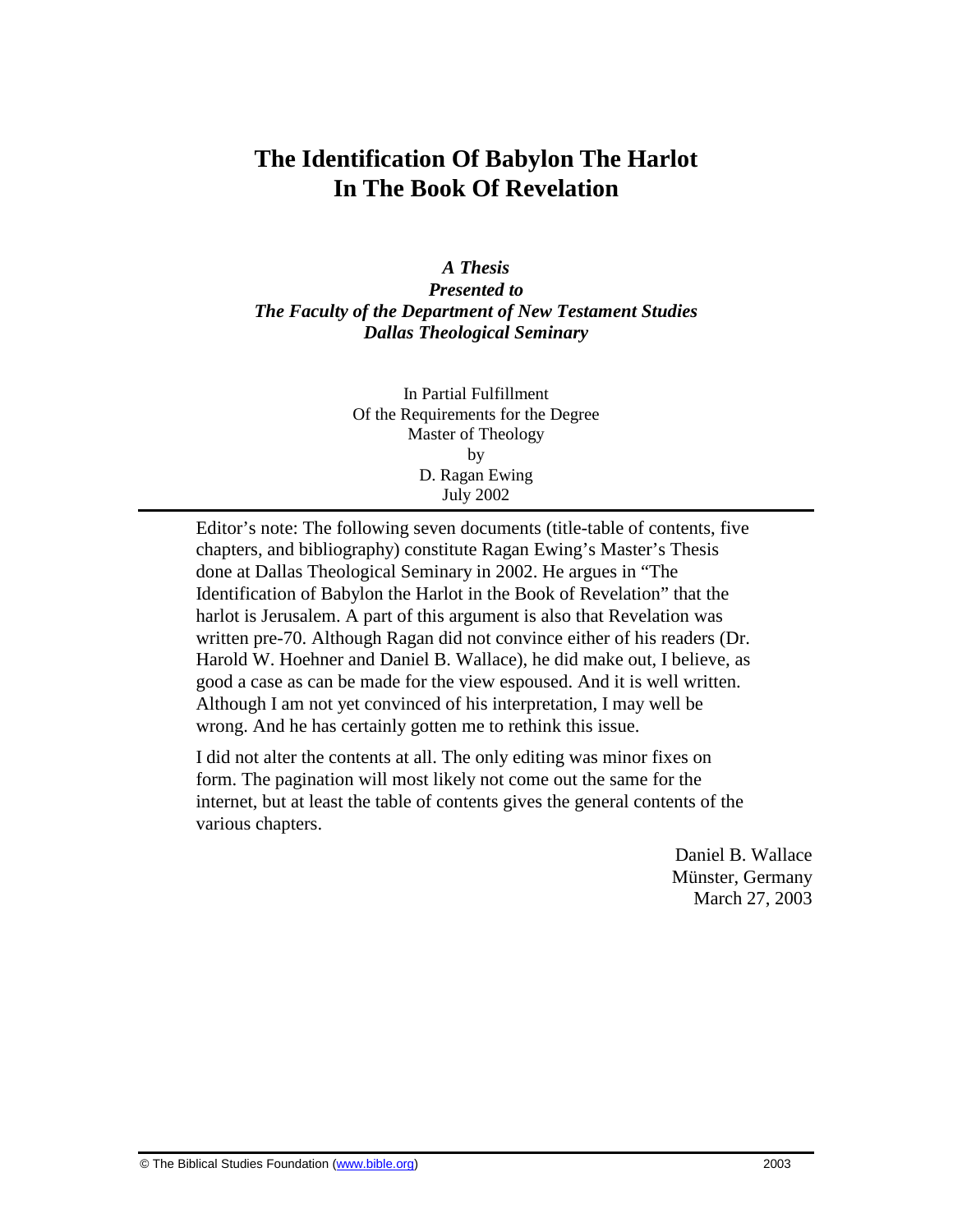# **TABLE OF CONTENTS**

## Chapter

## 1. INTRODUCTION

- 2. PROPOSED SOLUTIONS The Roman Catholic Church Rebuilt Babylon Apostate Christianity Rome The Evil World System Jerusalem
- 3. DATING THE APOCALYPSE The Significance of the Date The Testimony of the Church Domitian's Reign Important Internal Considerations Summary of the Evidence

# 4. THE EVIDENCE FOR JERUSALEM AS THE HARLOT Common Objections

- The Case for Jerusalem
- 5. CONCLUSION

BIBLIOGRAPHY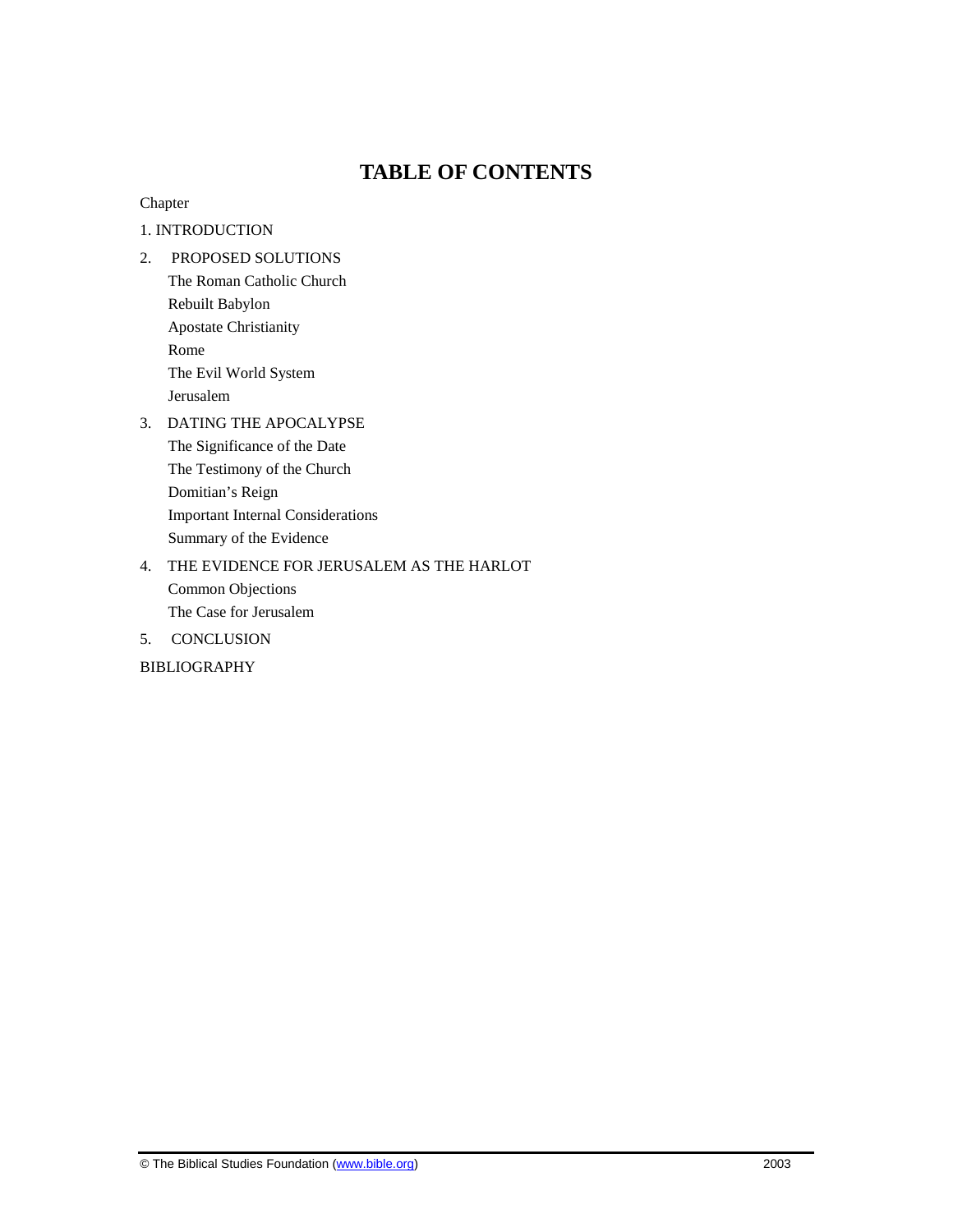# **CHAPTER 1: INTRODUCTION**

The Book of Revelation is perhaps the most notoriously cryptic work of literature ever composed. The history of the interpretation of this book leaves most students with more questions than answers. Commentators have come to little, if any, consensus on the interpretation of many key passages, and many of the best scholars of Christian history have simply thrown up their hands in bewilderment at the challenge of scaling its enigmatic heights. $<sup>1</sup>$ </sup>

Thus, approaching the Apocalypse for analysis necessarily requires the possession of a couple of key items: one, an interpretive grid integrating one's hermeneutics and general theological viewpoint, and two, a healthy dose of respectful reservation. Interpretation of Revelation and dogmatism do not go well together, despite the impression one might draw from the popular literature.

That said, it is the intent of this study to examine what is hopefully a sufficiently narrow issue in the interpretation of the Apocalypse: the identification of "Babylon," the harlot of chapters seventeen and eighteen.<sup>2</sup> While discussion of this topic

will of necessity involve the implementation of perspectives that have been embraced on quite separate grounds, this issue has been chosen for study precisely because it is my conviction at this point that a harmonization of the evidence for Babylon's identity can potentially go a long way in contributing to the ever tapering "spiral" of one's hermeneutical approach. If the conclusions of this thesis are correct, proper identification of the harlot may quickly shed light on such issues as general themes of the book, its dating, and interpretations of other problem passages.

In order to fairly acknowledge personal leanings, warranted or otherwise, that influence my interpretation of the text, it will be helpful as we begin to first examine the overall grid from which I am proceeding and the most relevant presuppositions I bring to the discussion. The three most pertinent perspectives to consider for the topic at hand are my understanding of promise/fulfillment issues (i.e., the covenant-dispensational spectrum), my view on interpretation of apocalyptic material, and my take on the book of Revelation as a whole (i.e., futurist, preterist, historicist, or idealist).

Regarding the biblical covenants: to state the matter briefly, while I do not consider myself a dispensationalist by most definitions, I find traditional covenant theology unconvincing as well. I prefer a mediating position along the lines of what some are calling "new covenant theology." This term is actually claimed primarily by authors at the pastoral level,<sup>3</sup> but the views involved are basically similar to those of such scholars as D. A. Carson,<sup>4</sup> Douglas Moo,<sup>5</sup> Gordon Fee,<sup>6</sup> and others, who see primary fulfillment of the Abrahamic promises as a whole in the present-day new covenant people of God, composed of the remnant of the nation of Israel and Gentile believers who have been grafted into the tree of God's people. While this

-

<sup>&</sup>lt;sup>1</sup> E.g., Luther and Calvin, neither of whom, despite their otherwise voluminous literary legacies, produced a commentary on the Apocalypse.

 $2$  That is, sufficiently narrow in the sense that we will hopefully not be biting off a larger portion than can adequately be addressed in a work of this size. The scope of this study will also be limited in that the research will be restricted to English sources only.

<sup>3</sup> E. g., John Reisinger, *Abraham's Four Seeds* (Frederick, MD: New Covenant Media, 1998); Fred Zaspel and Tom Wells, *New Covenant Theology: Description, Definition, Defense* (Frederick, MD: New Covenant Media, 2001).

<sup>&</sup>lt;sup>4</sup> Cf. D. A. Carson, *Jesus' Sermon on the Mount and His Confrontation with the World: An Exposition of Matthew 5*–*10* (Grand Rapids: Global Christian, 1999), 296–99.

<sup>5</sup> Cf. Douglas J. Moo, *The Epistle to the Romans*, The New International Commentary on the New Testament, ed. Gordon Fee (Grand Rapids: Eerdmans, 1996), 175, 697–710.

<sup>6</sup> Cf. Gordon Fee, *God's Empowering Presence: The Holy Spirit in the Letters of Paul* (Peabody, MA: Hendrickson, 1994), 870–76.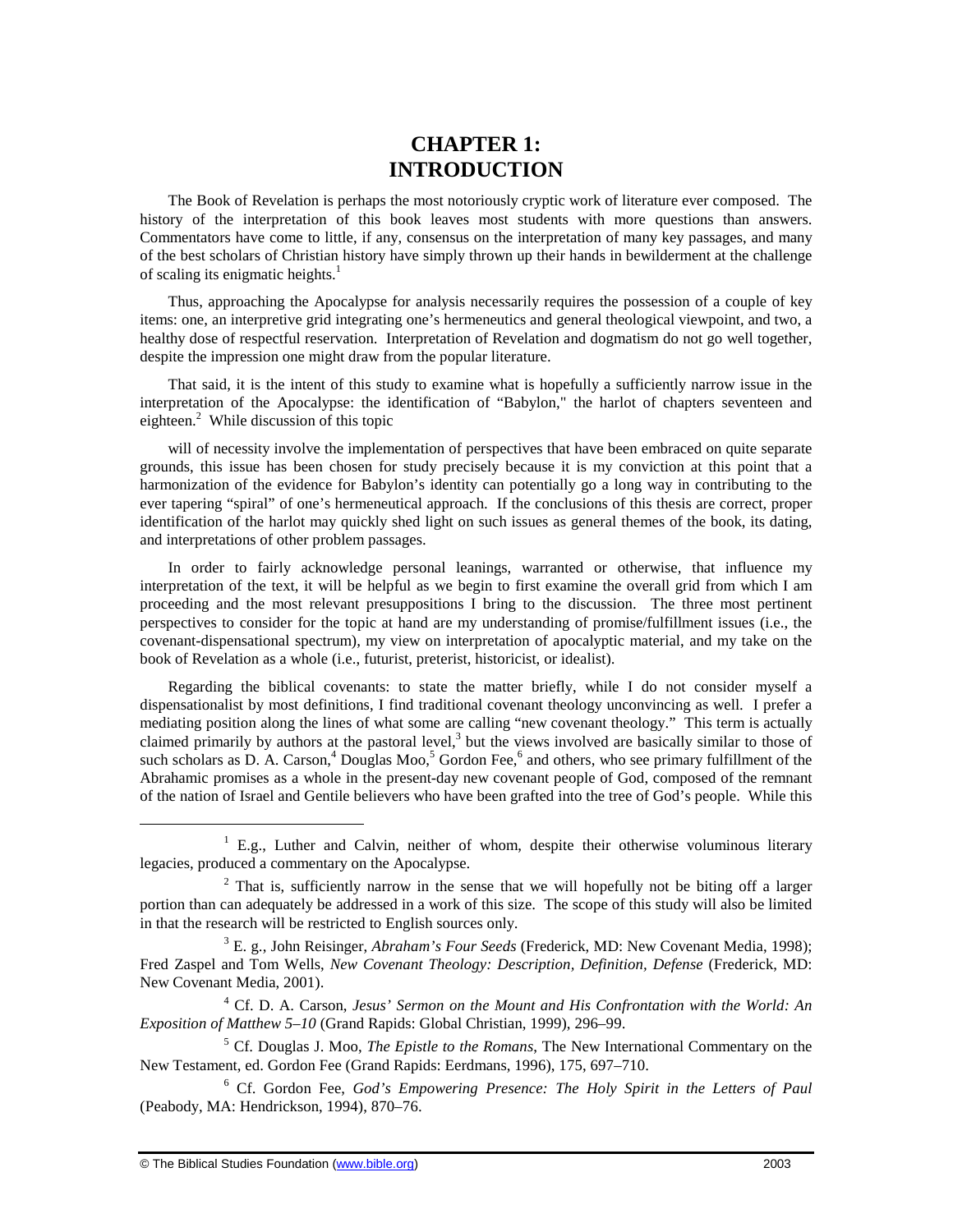does not preclude a future soteriological restoration of the rest of ethnic Israel, I am not persuaded that this will involve a Jewish kingdom or a necessary restoration of the land of Israel for the Jewish people. On the whole, I take these views largely on the basis of Pauline passages such as Rom 2:26–29, Gal 3:6–29, and Eph 2:11–22, which I take to describe the full Abrahamic heirship of believers in Christ, be they Jew or Gentile.

For my handling of apocalyptic material, I derive much of my understanding from the work of N. T. Wright and G. B. Caird. $7$  While a thoroughgoing discussion of the complex debate over apocalyptic literature is outside the scope of this thesis,  $8$  I would summarize the gist of this perspective as the view that in the genre of second-temple Jewish apocalyptic, exalted, cosmic, metaphorical language is used to communicate the theological significance of this-worldly events in history. Unlike the idealist view, which takes the language simply as abstract metaphor, this position regards apocalyptic symbolism as having a focus on actual historical events, *but with the full investiture of their salvation-historical significance*, which is portrayed by the strikingly colorful rhetoric of the Jewish imagination. In other words, I see in apocalyptic writing the application of stock images from the Jewish worldview (which includes the Creation, the sovereign, universal kingship of Yahweh, the Exodus, the enemy empires of Israel's past, and the rest of the narrative of her entire history) to major events that manifest the salvation-historical working of God for His people.

This then leaves open the question of whether prophecies can be fulfilled in multiple ways and instances. This question arises from the surprising manner in which the New Testament often uses the Old. For instance in the Olivet Discourse (Matt 24; Mark 13; Luke 21) we see Christ applying Danielic language to coming eschatological events even though it would seem that some of this material from Daniel originally found its focus in the events surrounding Antiochus Epiphanes' dealings with the Jewish people in the intertestamental period.<sup>9</sup> This seems to indicate that God's dealings with history are such that certain events may recapitulate key happenings of the past, perhaps filling out their theological significance in a greater way and a new context. The prophetic imagery of the former events may then be properly recalled with reference to the new situation, especially if historical experience or further revelation apparently indicate that the previous scenario did not exhaust the full range of God's eschatological intention.

Such a perspective leaves open the possibility that some of the interpretations we propose as we consider Revelation may not be the final say in the matter. It may always be that God's historical plan will work itself out in such a way that certain prophecies will again find significant realization in a future scenario. However, for the purposes of this study, my intention is to focus on whether or not the human author of the Apocalypse had in mind a specific referent for the Babylon/harlot imagery within the context of his own day of writing, and if so, to whom was this devastating polemic directed?

Related to this hermeneutical approach to apocalyptic literature is my take on the Book of Revelation as a whole, which is largely preteristic. There are basically four major angles on the interpretation of the book, namely, historicism, futurism, idealism, and preterism.<sup>10</sup> Historicism looks to the events of the entire Christian era for fulfillment, futurism looks primarily to the future (from our perspective), and idealism

<sup>7</sup> See especially N. T. Wright, *The New Testament and the People of Go*d*,* vol. 1, *Christian Origins and the Question of God* (Minneapolis: Fortress, 1992), chap. 10; G. B. Caird, *The Language and Imagery of the Bible* (Philadelphia: Westminster, 1980).

<sup>&</sup>lt;sup>8</sup> For more comprehensive study, see D. E. Aune, T. J. Geddert, and C. A. Evans, "Apocalypticism," in *Dictionary of New Testament Background*, ed. Craig A. Evans and Stanley E. Porter (Downers Grove, IL: InterVarsity, 2000); John J. Collins, *The Apocalyptic Imagination: An Introduction to Jewish Apocalyptic Literature*, 2d ed., The Biblical Resource Series, ed. Astrid B. Beck and David Noel Freedman (Grand Rapids: Eerdmans, 1998); Leon Morris, *Apocalyptic* (Grand Rapids: Eerdmans, 1972); D. S. Russell*, Divine Disclosure: An Introduction to Jewish Apocalyptic* (Minneapolis: Fortress, 1992).

<sup>&</sup>lt;sup>9</sup> Cf. Matt 24:15; Mark 13:14.

<sup>10</sup> For a helpful, concise discussion of these positions, see Steve Gregg, ed*., Revelation: Four Views, A Parallel Commentary* (Nashville, TN: Nelson, 1997), 2–3.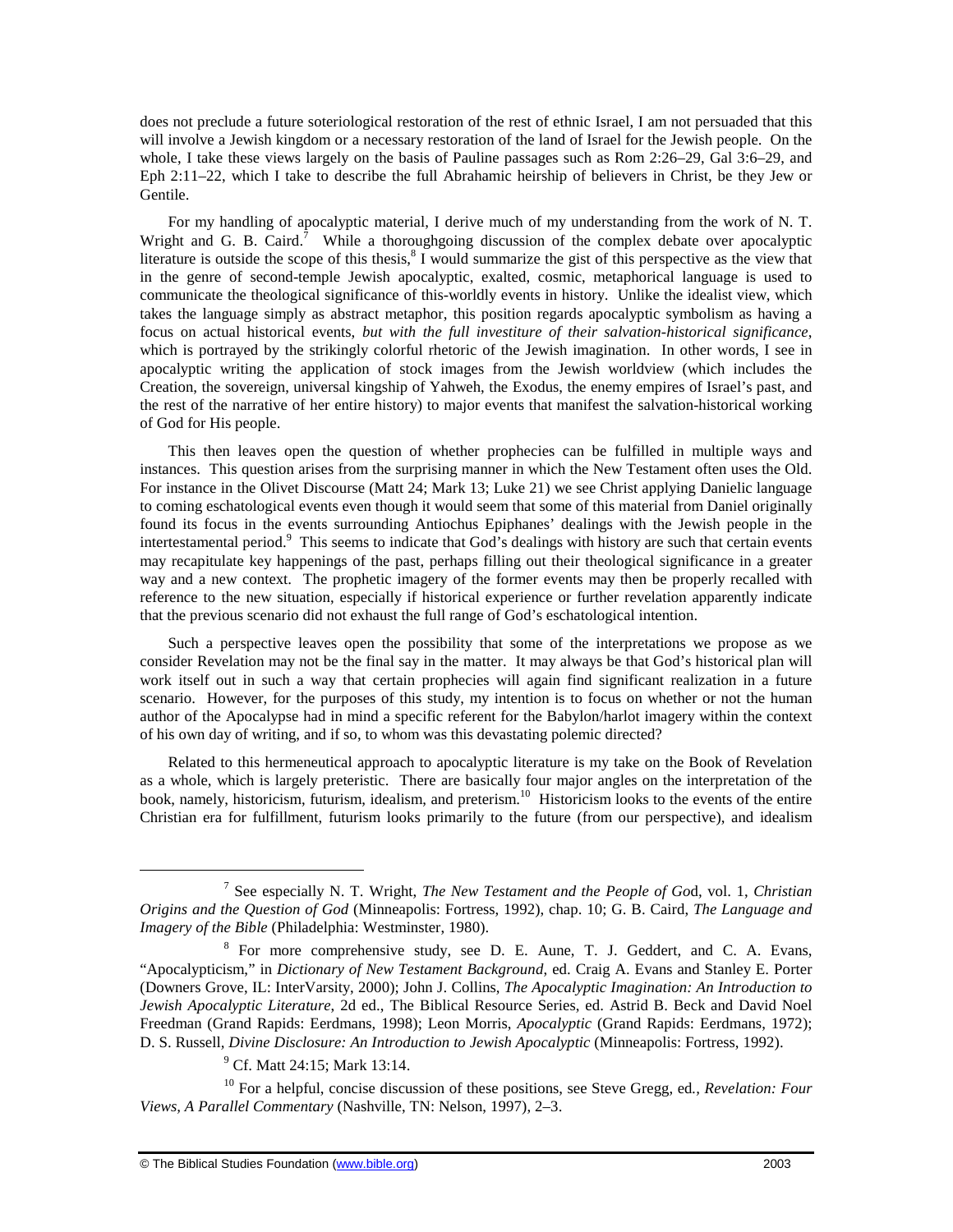regards the images of Revelation as symbolic portrayals of the eternal cosmic conflict between good and evil.

As one who prefers a preteristic emphasis, I understand much of the book to be primarily dealing with the fall of Jerusalem in A.D. 70 as a judgment from God for covenant apostasy. This dovetails with the topic in question, the identity of the harlot, in

that ultimately it will be the aim of this thesis to present the evidence (which I find to be persuasive) that this image is intended by the author of Revelation as a veiled reference to Jerusalem itself. All of this is very much in keeping with my own "spiral" pilgrimage of interpretation, since my primary reason for taking seriously a preteristic interpretation of Revelation is what I consider to be the weight of the internal literary evidence for recognizing Jerusalem in the passage presently under discussion.

Thus, we will proceed to consider the issues surrounding the interpretation of this text. While this solitary issue might seem peripheral, the implications of the view for which we opt on this matter may be of more significance than one might suppose. If the conclusions of this thesis stand up to scrutiny, and Jerusalem is being warned of the coming of judgment through Rome, then the major themes and dating of the book warrant thoughtful reconsideration among scholars.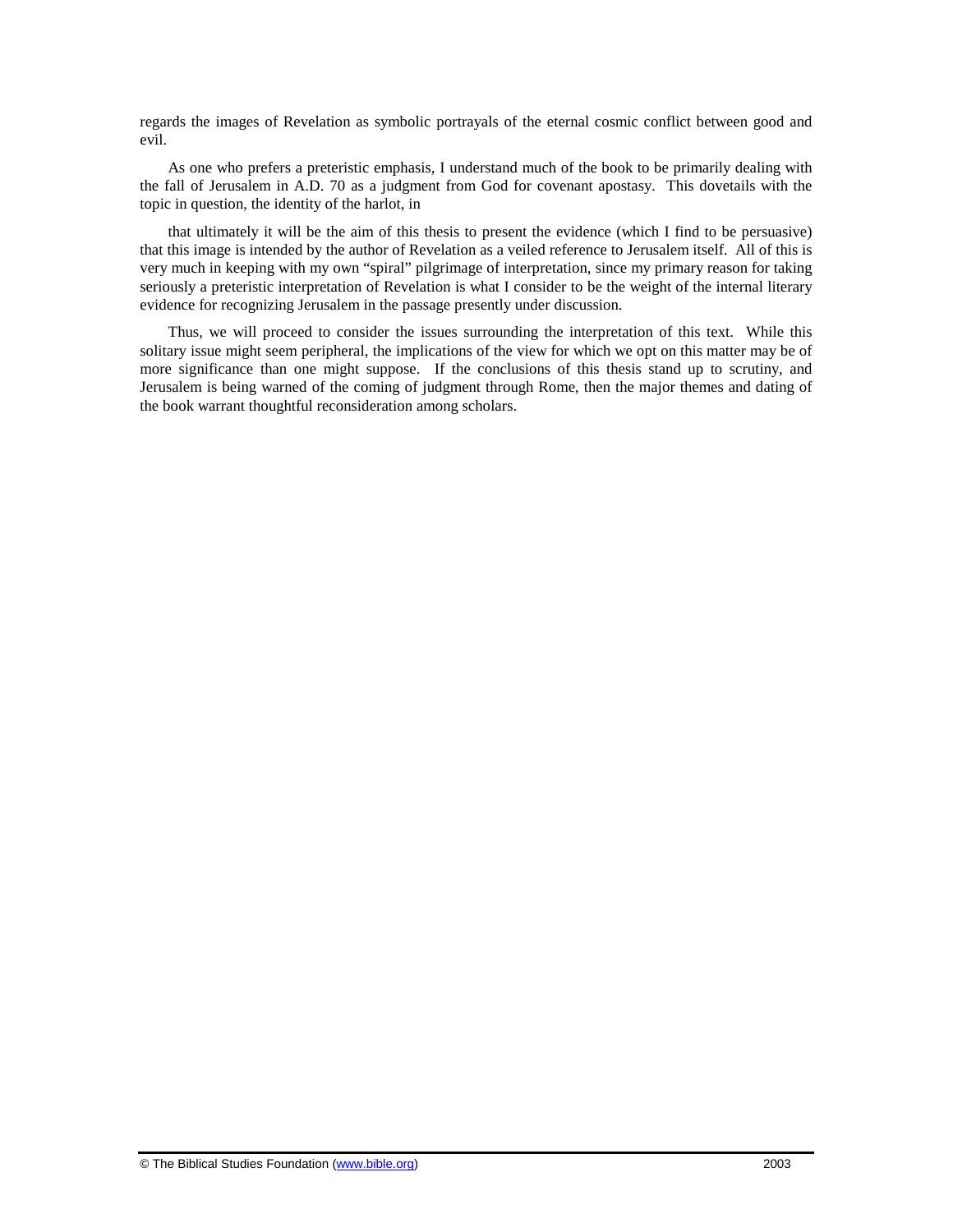# **CHAPTER 2: PROPOSED SOLUTIONS**

In order to get our bearings, we will begin by surveying the primary interpretive options for the identity of the harlot. Some of these are considered more viable than others at the modern table of academic discussion (and such will be noted when appropriate), but this step should help us to form a well-rounded perspective on how the issue has been handled historically. It should be noted that, to a great extent, one's choice of referent is tied inherently to one's approach to the book as a whole (i.e., historicist, futurist, idealist, or preterist); this will become clearer as we proceed.

Furthermore, to get a grasp on the issues at stake in each case this survey will also include a basic introduction to notable difficulties for each position, i.e., weaknesses that should caution us from embracing these options hastily (and some positions, of course, will inherently have fewer apparent weaknesses than others). However, it is not the object of this chapter to accomplish a thoroughgoing critique of all of the views contrary to this thesis. The reason for this is that the very enigmatic nature of apocalyptic writing inevitably creates a situation in which several different interpretations may be made to plausibly fit the evidence. Therefore, much of the argument for the particular position represented by this thesis, rather than being focused on deficiencies in opposing views, will be contingent upon what I perceive to be the balance of the relative weight of evidence in favor of the Jerusalem view vis-à-vis the other options. In other words, I will try to show that the traditional preterist view makes the most sense of the most facts and on this basis is to be preferred.

## **The Roman Catholic Church**

1

The first view will we will look at is the idea that the harlot represents Roman Catholicism, a belief that became popular in the days following the Reformation, for obvious reasons. This view is tied closely to the historicist view in general, which sees the Book of Revelation as describing the whole of church history. With the continuing demise of historicism, however, proponents of this interpretation have become few and far between.<sup>1</sup> It should nevertheless be recognized that this identification was once quite dominant, and has been held by Jonathan Edwards,  $2$  Adam Clarke,  $3$  E. B. Elliott,  $4$  and a host of others.  $\frac{3}{5}$  Having said that, we should take note that this position is probably best understood as a natural Protestant outgrowth of the Reformation controversies.

Support for this view has been found in several areas. A key argument would be the nature of the adultery motif, which may imply that the harlot is a character that has at one time been allied with God and has since apostatized, rather than a merely pagan figure.<sup>6</sup> In other words, the Apocalypse would be portraying Catholicism as an institution that at one time in history constituted the very people of God, but at

<sup>&</sup>lt;sup>1</sup> "Although widely held by Protestant interpreters after the Reformation and into the twentieth century*, no critical New Testament scholar today advocates this view*" (M. Eugene Boring, *Revelation,*  Interpretation, ed. James Luther Mays [Louisville, KY: John Knox, 1989], 49, [italics mine]).

<sup>2</sup> Edward Hickman, ed., *The Works of Jonathan Edwards*, vol. 2 (London: Billing & Sons, 1834), 807.

<sup>3</sup> Adam Clarke, *Adam Clarke's Commentary on the Bible,* vol. 6 (New York: Abraham Paul, 1823), 617–23.

<sup>4</sup> E. B. Elliott, *Horae Apocalypticae,* 4th ed., vol. 4 (London: Seeleys, 1851), 24–46.

<sup>5</sup> Luther, Calvin, and Zwingli were all also historicists (cf. Steve Gregg, ed. *Revelation: Four Views, A Parallel Commentary* [Nashville,TN: Nelson, 1997], 34), though I have been unable to find their precise interpretation of this passage.

<sup>&</sup>lt;sup>6</sup> This issue will be discussed more thoroughly in chapter four, as it is heavily pertinent to the argument for this thesis.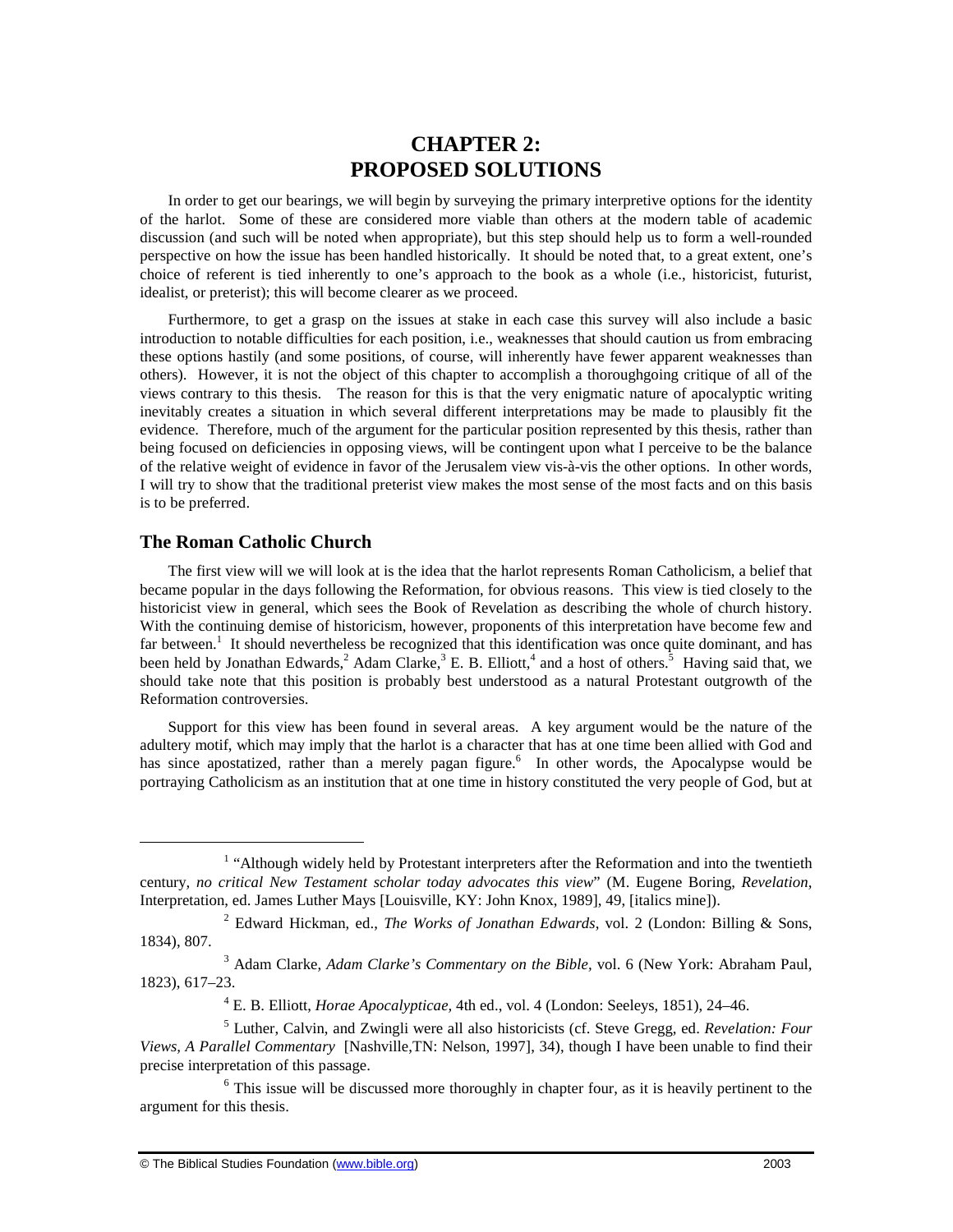some point forsook her God, presumably by corruption and abandonment of the gospel (the primary contentions of the Protestant Reformers).

Moreover, the adornment of the adulterous woman (17:4) has been seen to exemplify pompous worship in Catholicism, or perhaps even the actual colors of the robes of the popes and cardinals.<sup>7</sup> Also, the woman's drunkenness from the saints' blood (17:6) could be read to align with the Catholic persecution of Protestants throughout history.<sup>8</sup>

However, despite its strong historical following, there are significant problems with this option. First of all, it is worth noting that the proponents of this view also regard the beast figure of Revelation as a Papal/Catholic symbol. This creates a conundrum for the historicist that will plague some of the other views as well, namely, the relationship between the beast and the harlot. As we will observe below, these two figures are often treated by some as having the same referent, but such a standpoint is difficult to reconcile with Revelation's portrayal of the two as *distinct* characters—characters that, moreover, actually war against one another by the end of chapter 17.<sup>9</sup>

But perhaps the key difficulty for such a position is that it feels suspiciously like a reaction to many commentators' own contexts. This should give us pause as to whether such interpreters have been more influenced by sound exegesis or historical and theological agendas. Granted, this is not specifically an interpretive problem associated with the text itself on this approach, but it does raise some incriminating "red flags." All of us, no doubt, read Scripture through the lens of our own struggles and cultural parameters, and it is quite understandable that we should find such polemically loaded interpretation arising in such trying times of religious crisis. Still, even if some alleged evidences can be found in the text itself for this position, it is probably a healthy caution to keep in mind that any of us in any period of history can find apparent prophetic parallels from Scripture relating to our own experiences if we look hard enough. If anything, it may be best to see this view as a possible *application* of the text via analogy, rather than its strict interpretation. If there are greater strengths to consider in competing views, we can probably feel confident in leaving this one in its own time and moving forward.

Related to this issue is the question of how such a meaning would have had relevance to its original audience. This question must continue to be active in our mind as we survey the major viewpoints. Granted, we cannot always put our full confidence of interpretation in what may or may not have been the understanding of the intended audience, but since the Book of Revelation presents itself as a source of encouragement and blessing to those who were to receive it, it seems unlikely that its contents would be focused on the fall of an ecclesiastical institution centuries away.<sup>10</sup> Does it not appear that this interpretation is curiously more comforting to persecuted Protestants of the sixteenth century than to firstcentury Christians?

8 Ibid., 31.

 $\overline{a}$ 

<sup>9</sup> For more on this, see "Rome" below.

 $10$  No doubt biblical prophecy can sometimes focus on far future events, but if even the themes seem unusually disconnected with the homiletical/applicational ends of the work, perhaps the lack of coherence is cause for skepticism of such an interpretation. That is, a prophecy of the future arrival of the Messiah, for example, would still be relevant to an OT saint hoping for the eventual restoration of Israel. But how will it "bless" first century Christians to know that someday God will judge Roman Catholicism? Maybe a connection could be produced, but it certainly seems much more reasonable that this interpretation reflects the historical interests of those who conceived it, rather than the original message the churches were supposed to hear.

On the other hand, it is admittedly possible that room could be made for this issue in a "multiple fulfillment" approach, in which an earlier fulfillment might meet the criteria for audience relevance, while the Catholic Church would remain as a more distant prophetic object. However, I know of no author that has proposed such a scheme, and moreover, this question would by definition step beyond the bounds of the present investigation, which, as stated in chapter one, aims at the referent intended by the human author for his immediate audience, if such exists.

<sup>7</sup> So Elliott, *Horae Apocalypticae*, 30.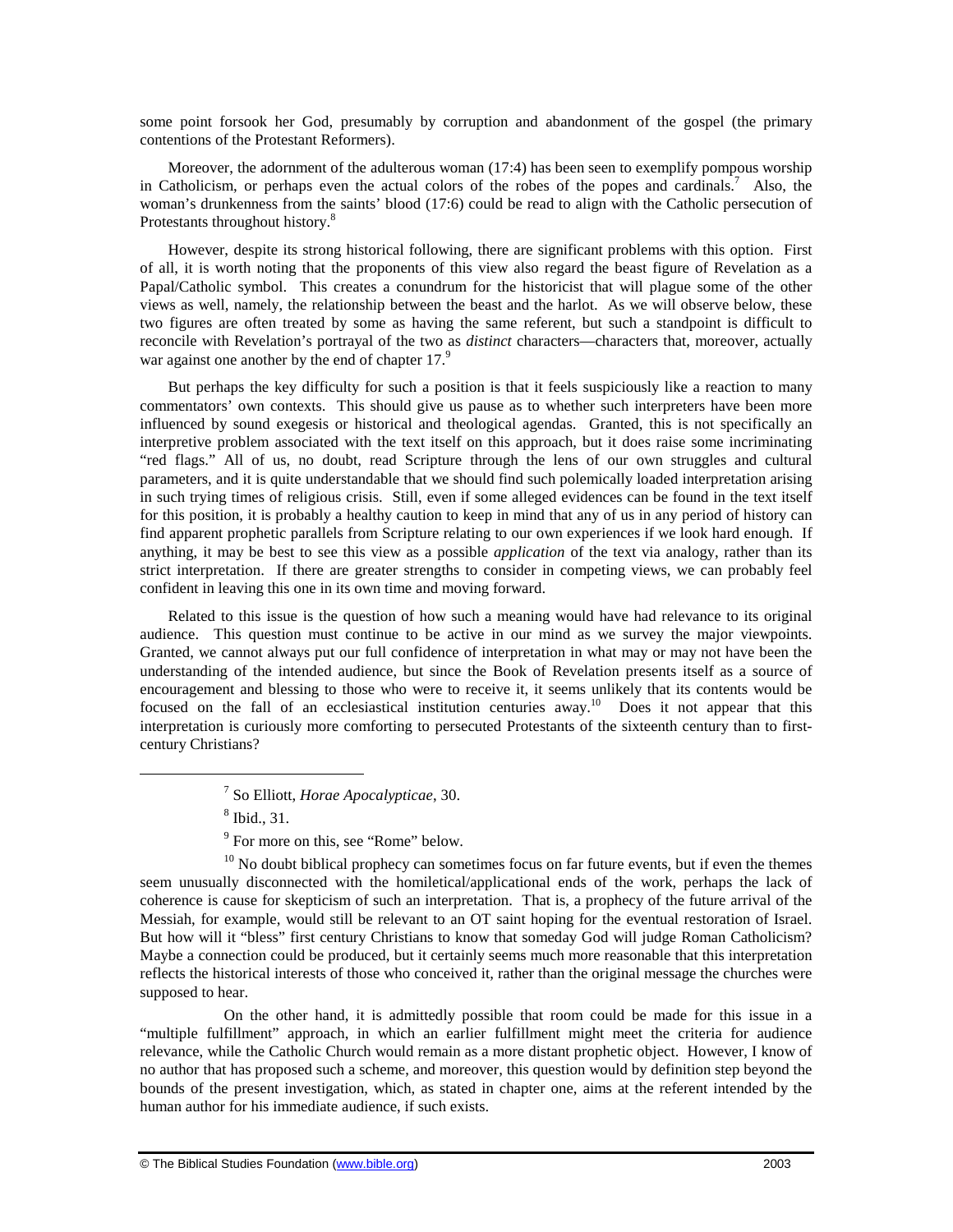Thus, F. F. Bruce sternly comments, "No important contribution to exegesis of Revelation was made by [historicists], whether J. A. Bengel in Germany or Joseph Mede, Sir Isaac Newton, and William Whiston in England—eminent as these exegetes were in other fields of study. The book itself has suffered in its reputation from the extravagances of some of its interpreters, who have treated it as if it were a table of mathematical conundrums or a divinely inspired *Old Moore's Almanack*."<sup>11</sup>

Perhaps even more devastating is Tenney's observation: "The historicist view which attempts to interpret the Apocalypse by the development of the church in the last nineteen centuries, *seldom if ever takes cognizance of the church outside Europe*. It is concerned mainly with the period of the Middle Ages and the Reformation and *has relatively little to say of developments after AD 1500*."<sup>12</sup>

For these reasons, the view that regards Babylon as a symbol for the Roman Catholic Church is largely regarded today, and rightly so, as the least defensible.

## **Rebuilt Babylon**

-

Some strict futurists see in Revelation the expectation of a renewed Babylonian empire in the eschaton that will dominate the world and persecute the followers of Christ. While a view like this could merely expect a generic future empire in the vein of historic Babylon's tyranny,<sup>13</sup> some writers prefer the simplicity of letting the name stand, and expect an actual revival of Babylon itself on the river Euphrates (most prominently, Robert L. Thomas and Charles Dyer).<sup>14</sup> This is, of course, due to adherence to a strict literalism in interpreting prophecy that is not generally regarded very highly among scholars.

Granted, such a view holds the advantage of being the *easiest* method of deciphering the text, but it is far from a foregone conclusion that Scripture consistently yields itself (especially in prophetic contexts) to the *easiest* interpretation.<sup>15</sup> Moreover, there is obviously little to critique regarding whether this view can fit the details of the description of Babylon, given the fact that it considers Babylon the referent; the

 $13$  It is worth noting that one such variation of this view is that the empire will be linked with some sort of Roman empire revival, perhaps in the form of some great last-days European alliance epitomized in the beast figure. The evidence for such a view would be concordant with that of the "Rome" view, discussed below, but would then be recast in a futuristic context. Thus, Babylon itself becomes either the capital of Antichrist's empire or a symbol for the worldwide religio-economic power of his rule. This position most often shows up in popular eschatology (e.g., Hal Lindsey, *There's a New World Coming* [New York: Bantam, 1975], 189–90; John MacArthur, ed., *The MacArthur Study Bible* [Nashville, TN: Word, 1997], 2015–17). However, see also John F. Walvoord, *The Revelation of Jesus Christ* (Chicago: Moody, 1966), 240–41.

<sup>14</sup> E.g., Robert L. Thomas, *Revelation 8-22: An Exegetical Commentary* (Chicago: Moody, 1995), 307; Charles H. Dyer, "The Identity of Babylon in Revelation 17–18," *Bibliotheca Sacra* 144 (1987): 305–16, 433–49; also, J. A. Seiss, *The Apocalypse: A Series of Special Lectures on the Revelation of Jesus Christ*, 10th ed. (New York, NY: Cook, 1909), 397–400; G. H. Lang, *The Revelation of Jesus Christ* (London: Oliphants, 1945), 299–305.

<sup>15</sup> Cf. 2 Pet 3:16, which explicitly claims that Paul's letters are "hard to understand" (δυσνόητά). The point here is simply that, contrary to some popular notions that interpretation should be done from a plain, surface-reading perspective because God would not make his word hard to understand, the scriptures *themselves* express that some portions *are* in fact hard to understand, and we cannot therefore assume that the "easy" path is the *correct* one; see also Grant R. Osborne, *The Hermeneutical Spiral* (Downers Grove, IL: InterVarsity, 1991), 227–32; Craig A. Blaising and Darrell L. Bock, *Progressive Dispensationalism* (Wheaton, IL: Victor, 1993), chaps. 2–3; Wright, *The New Testament and the People of God*, chap. 10.

<sup>11</sup> F. F. Bruce, *Revelation*, The International Bible Commentary, ed. F. F. Bruce, H. L. Ellison, and G. C. D. Howley (Grand Rapids: Zondervan, 1986), 1595.

<sup>12</sup> Merrill C. Tenney, "Revelation, Book of the," in *Zondervan Pictoral Encyclopedia of the Bible*, ed. Merrill C. Tenney, vol. 5 (Grand Rapids: Zondervan 1975), 96 (italics mine).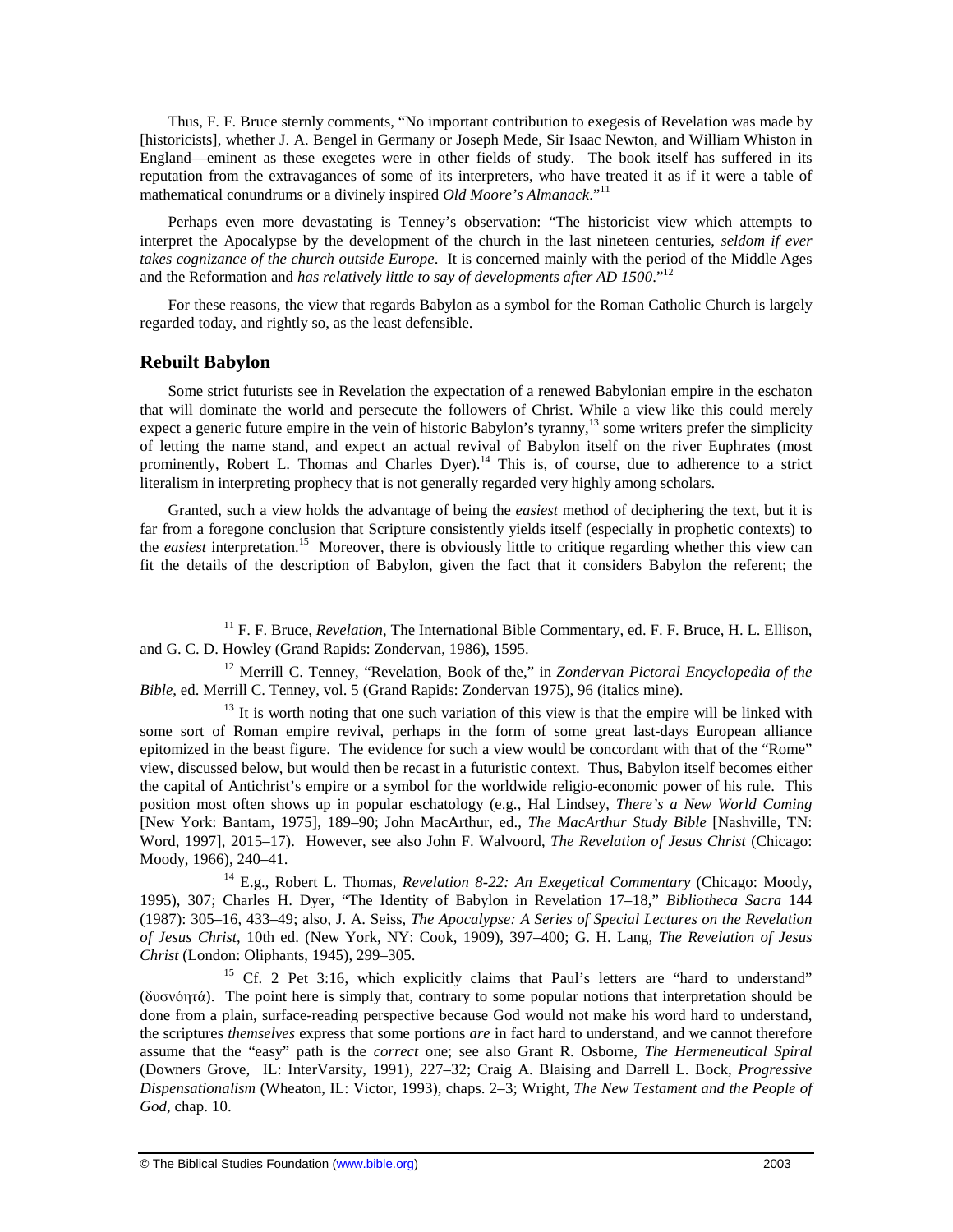consistency is somewhat tautological. Nevertheless, there are serious problems with this position when we consider how this imagery is presented in its context.

First of all, the harlot's name (or at least the presentation of the character<sup>16</sup>) is a "mystery" (musthvrion), which should already give us pause regarding a literalistic interpretation. Beale regards the term as describing "a hidden meaning of 'Babylon the

Great' that needs further revelatory interpretation."<sup>17</sup> Similarly, Morris remarks, "*Mystery* will indicate that the significance of the harlot's name is not open and obvious to all."<sup>18</sup> This is not determinitive for a non-literal assessment of the name, but this approach is strengthened when we consider an earlier passage. Interestingly, in 11:8, we see that "the great city" being discussed in that context can be "spiritually called Sodom and Egypt" (kalei'tai pneumatikw'" Sovdoma kaiÉ Ai[gupto").<sup>19</sup> This gives a key precedent to symbolically naming a city with the name of an enemy empire of Israel's past in this book. Moreover, it should be noted that even Robert Thomas is unable to consistently apply a strictly literal hermeneutic in this passage. Amazingly, after arguing that the term "mystery" should not lead us away from a face-value handling of Babylon, he proceeds to claim that, "the 'seven hills' can and probably does have a nonliteral meaning...<sup>"</sup>.<sup>20</sup>

Dyer runs into problems as well by attempting to press the notion that the Old Testament prophecies declaring that Babylon's destruction will be permanent (without the possibility of rising again)<sup>21</sup> have yet to be realized.<sup>22</sup> This requires him to push the limits of technical literalism in addressing texts like Jer 51:26, which warns that Babylon's stones will not be used again for building. Commenting on this passage he cites evidence that some nearby villagers actually used stones from the city in their homes, thus apparently proving that to some extent Babylon still stands.<sup>23</sup> Such hermeneutical maneuvers create more problems than they solve.<sup>24</sup>

Thus, the major problem with this position is that it fails to adequately address the way the image of the harlot is presented in the passage with regard to apocalyptic style and the general thrust of the rhetoric in terms of audience relevance. This is perhaps most clear from the fact that such a view requires the reader to presuppose the future rebuilding of the empire of Babylon on the Euphrates without any textual indication of such an event, purely on the *assumption* that the referent is in the distant future—a time when this empire, as history has now shown, would otherwise be a distant memory. In other words, seeing the harlot as a representation of this literal kingdom in the future *requires* one to posit a future rebuilding, without any warrant from the text (that is, there is no description of a rebuilding or secondary rise anywhere in Revelation itself). $25$ 

-

<sup>21</sup> These include Jer 28:39; 50:39–40; 51:24–6, 62–4; Isa 13:19–22.

- $22$  Dyer, "Identity of Babylon," 444–46.
- <sup>23</sup> Ibid, 446–49.

 $25$  The future Rome view only fares worse: in this case, this rebuilding idea would be even more of a stretch for the original hearers than for those of us who have the benefit of the subsequent

<sup>16</sup> See G. K. Beale, *The Book of Revelation: A Commentary on the Greek Text*, New International Greek Testament Commentary, ed. I. Howard Marshall and Donald A. Hagner (Grand Rapids: Eerdmans, 1999), 858.

<sup>&</sup>lt;sup>17</sup> Ibid., 859.

<sup>&</sup>lt;sup>18</sup> Leon Morris, *The Revelation of St. John*, Tyndale New Testament Commentaries, rev. ed. (Grand Rapids: Eerdmans, 1987), 200.

<sup>&</sup>lt;sup>19</sup> The rendering of the term pneumatikw'" as "spiritually" is intentionally literal in translation for the sake of interpretive neutrality. Other translations, however, make the point more sharply, e.g., the NET Bible, which actually opts for "symbolically."

<sup>20</sup> Thomas, *Revelation*, 289.

<sup>24</sup> For further discussion of the hermeneutical difficulties of this view, see Beale, *Revelation*, 829–30.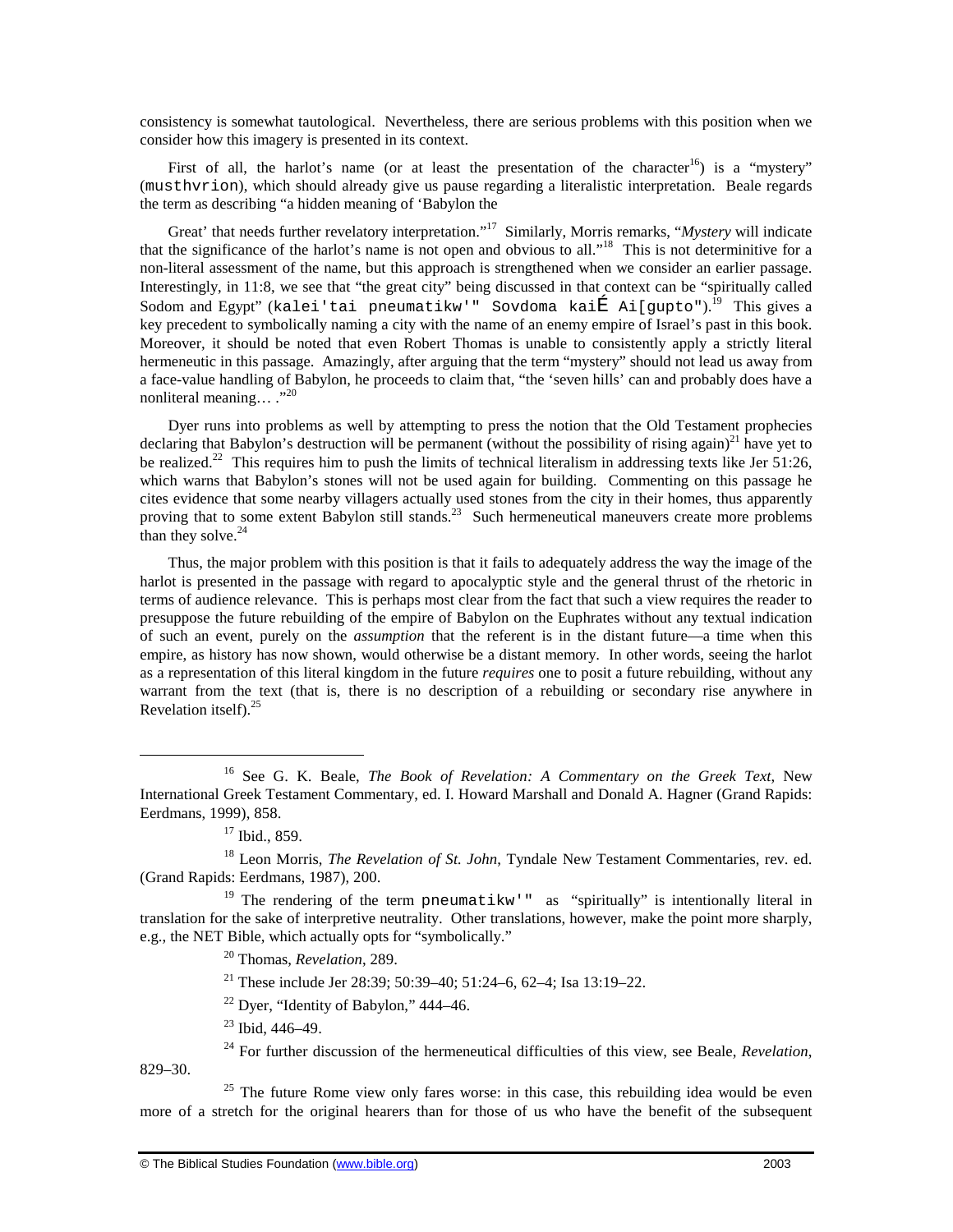All in all, this view is attractive if we are seeking easily accessible answers, but it is ultimately unsatisfying in light of the greater complexities of the apocalyptic genre that are now so widely recognized. And, as we have noted, the real issue for our study is not whether or not a case *can* be made for a given view, but rather whether one particular interpretation seems to have the most evidence that it is the *best* answer.

## **Apostate Christianity**

The theory that the harlot represents an end-time apostasy of the church (a believing remnant notwithstanding) is similar to the Roman Catholicism view described above, but with less ties to specific historical contexts. William Milligan is probably the most notable representative of this view,  $^{26}$  although Beale and Hamstra have sympathies with it as well.<sup>27</sup> Like the Catholicism view, this position relies heavily on the implications of the adultery motif.<sup>28</sup> Basically, it accepts the theory that adultery in prophetic terms implies former alliance with God and then casts this theme in a futuristic context. Christianity en masse is thus taken as the group that has defected from its Lord.

The obvious strength of this hypothesis is that it seems to fit well with the themes of the context and yet avoids the arbitrary imposition of a commentator's own historical setting back onto the text. Still, even this interpretation feels a bit distant from the original audience, and it may not do justice to the detail of imagery John employs in order to hint at the proper solution. Otherwise, there is admittedly little to object to when considering this position exegetically, and it is therefore in my estimation one of the stronger options. My reason for being unpersuaded by this view, as in the case of several others, is not that there is an insurmountably high volume of counter-evidence against it, but rather that the evidence in favor of another position is strong enough so as to displace the other views, rendering them unconvincing by default.

### **Rome**

1

By far, the majority view among modern scholars is that the Babylonian whore represents first-century Rome. This view is held by prominent commentators Aune<sup>29</sup> and Mounce,<sup>30</sup> and Beale incorporates elements of it as well.<sup>31</sup> Probably the strongest evidence for this interpretation is the well-attested fact that

historical record; since Rome was still standing and dominant, they would have to assume (again, without any word from John) *both* the idea that the empire was going to fall, *and* the idea that it would rise again, only to fall again!

It might be objected that we have a similar phenomenon in the gap between the advents of Christ, unforseen before the New Testament. But this is precisely the issue. The New Testment actually *reveals* a future coming of Christ—it is not merely assumed. There is no rebuilding of "Babylon" revealed at any point in the Apocalypse. It is certainly not *impossible*, but it *is* absent from the text, though central to such an interpretation. This argument from silence cannot disprove the theory, but it should raise suspicions against it.

<sup>26</sup> However, while he sees this as the ultimate reality of the image (William Milligan, *The Book of Revelation* [New York: Armstrong, 1903], 904), he considers the archetype present in John's mind to specifically be Jerusalem (ibid., 289–315), for which see below, chapter four.

<sup>27</sup> Beale, *Revelation*, 884; Sam Hamstra Jr., "An Idealist View of Revelation," in *Four Views on the Book of Revelation*, ed. C. Marvin Pate (Grand Rapids: Zondervan, 1998), 117–18.

<sup>28</sup> Beale, *Revelation*, 884–85.

<sup>29</sup> David E. Aune, *Revelation 17–22*, Word Biblical Commentary, ed. Bruce M. Metzger et al., vol. 52c (Nashville, TN: Nelson, 1998), 959.

<sup>30</sup> Robert H. Mounce, *The Book of Revelation*, rev. ed., New International Commentary on the New Testament, ed. Gordon D. Fee (Grand Rapids: Eerdmans, 1998), 308.

<sup>31</sup> Beale, *Revelation*, 886. Other works that take this view include R. H. Charles, *The Revelation of St. John*, vol. 2, International Critical Commentary, ed. S. R. Driver, A. Plummer, and C. A. Briggs (Edinburgh: T. & T. Clark, 1920), 75; Henry Barclay Swete, *The Apocalypse of St. John,* 3d ed.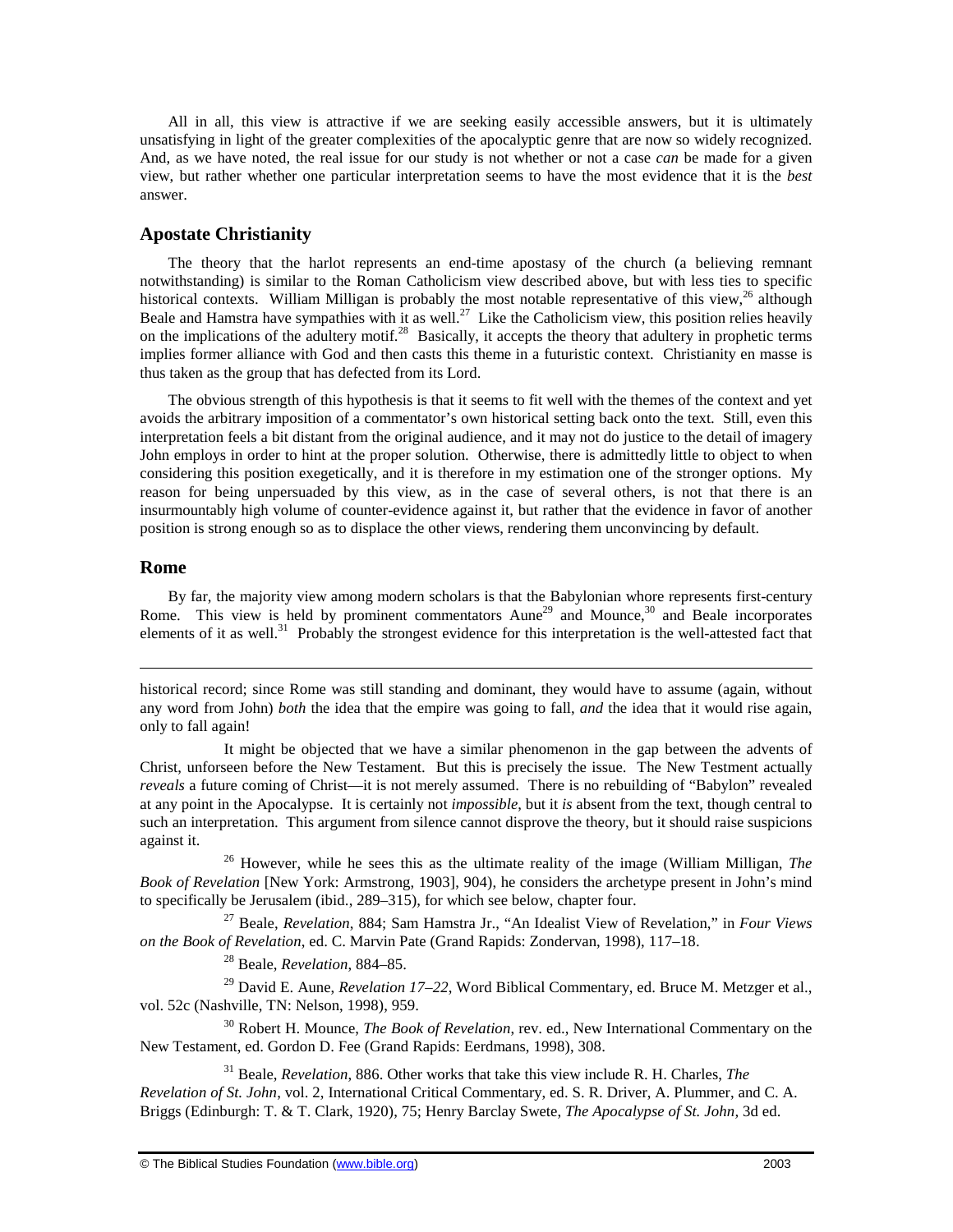after A.D. 70 Jewish literature often used Babylon as a metaphor for Rome.<sup>32</sup> Peter himself could even be identified as one who uses this device (1 Pet 5:13), assuming he is writing from the traditional location of Rome.<sup>33</sup> Rome's world dominance, paganism, and persecution of the saints (all traits of the harlot<sup>34</sup>) in the first century are a matter of historical infamy. Who else so perfectly fits the title "the great city which has dominion over the kings of the earth" (17:18)? Furthermore, who held such great economic sway as that described in chapter 18? The connection is obvious. Especially with the assumption of a late date of the book, Rome, the "city on seven hills,"<sup>35</sup> is a prime candidate for Babylon.<sup>36</sup>

However, there are several problems with this view. First, if the book is more properly dated before A.D. 70 (see below, chap 3), the political and social background for the scene changes, and Rome is no longer the only obvious enemy of the saints.<sup>37</sup> We cannot therefore simply assume Rome as the church's antagonist if the date of the book remains in question. The bigger problem, however, is the relationship between the harlot and the "beast" on which she rides.<sup>38</sup> As Gregg remarks, "That the beast from the sea is closely identified with Rome will scarcely be disputed by members of most interpretive schools."<sup>39</sup> This is due largely to the dependence of the image upon Daniel 7 in which the fourth beast/empire that persecutes God's people<sup>40</sup> has, like this beast, ten horns and is noted for its blasphemies.<sup>41</sup> The identification of both of these creatures with the Roman Empire seems clearly to be intended.

What then of the harlot? This is a highly underrated difficulty for those who follow the Babylon  $=$ Rome interpretation. John seems to be at great pains to distinguish Babylon and the beast as *two distinct characters*. In 17:3, the woman is depicted as *sitting* on the beast.<sup>42</sup> Verses 11 and 18 specifically interpret

(London: Macmillan, 1911), 226; G. B. Caird, *The Revelation of Saint John*, Black's New Testament Commentaries, ed. Henry Chadwick (London: Black, 1966), 213; Moses Stuart, *A Commentary on the Apocalypse*, vol. 2 (New York: Newman, 1845), 322.

<sup>32</sup> Cf. 4 Ezra 3:1–2, 28–31; *2 Apoc. Bar.* 10:1–3; 11:1; 67:7; *Sib. Or.* 5.143.159–60.

<sup>33</sup> See discussion in Donald Guthrie, *New Testament Introduction*, rev. ed. (Downers Grove, IL: InterVarsity, 1990), 794.

<sup>34</sup> Cf. 17:18, 17:4, and 17:6, respectively for these characteristics.

<sup>35</sup> This was well-known nomenclature for Rome (cf. Caird, *Revelation*, 216; cf. Rev 17:9).

<sup>36</sup> Some commentators, so confident that this position has long been established as correct, simply assume it with little or no argumentation: e.g., Mounce: "The prostitute is Rome" (*Revelation*, 308); also, Aune: "While 'the great city' is applied to *Jerusalem* in 11:8, in Rev 17–18 the phrase 'the great city' refers *clearly* to Rome" (*Revelation*, 959, italics mine).

 $37$  The other primary option, the Jewish leadership, will of course become the focus of this thesis in chapter four.

<sup>38</sup> Cf. Rev 13; 17:3.

1

<sup>39</sup> Gregg, *Revelation*, 276.

<sup>40</sup> The first three are usually understood as historical Babylon, Medo-Persia, and Greece.

<sup>41</sup> Cf. Dan 7:7, 25.

 $42$  Which accounts for why she is sitting on the seven hills/mountains. These are associated with the seven heads, which fits perfectly with the idea that the adulteress is riding on the back of the beast, not identifiable with it (so J. Massyngberde Ford, *Revelation*, Anchor Bible, ed. William Foxwell Albright and David Noel Freedman, vol. 38 [Garden City, NY: Doubleday, 1975], 280 [proposing that the relationship involves mutual favors between local rulers and foreign powers]; David Chilton, *The Days of Vengeance: An Exposition of the Book of Revelation* [Tyler, TX: Dominion, 1987], 436, n. 14). However, note Beale's caution that it may be better to take  $\circ$  [ $r \circ$ " here in its normal sense in the Apocalypse, i.e., that of a mountain, not a hill. From this view, the mountain imagery represents strength, specifically that of kings/kingdoms (this being common symbolism in the OT as well as other Jewish writings), and therefore we are simply revisiting the "seven heads" idea (Beale, *Revelation*, 868). Either way, it is far from necessary to conclude with Swete that, "No reasonable doubt can be entertained as to the meaning of these words [considering that] the Seven hills of Rome were a commonplace with the Latin poets" (Swete,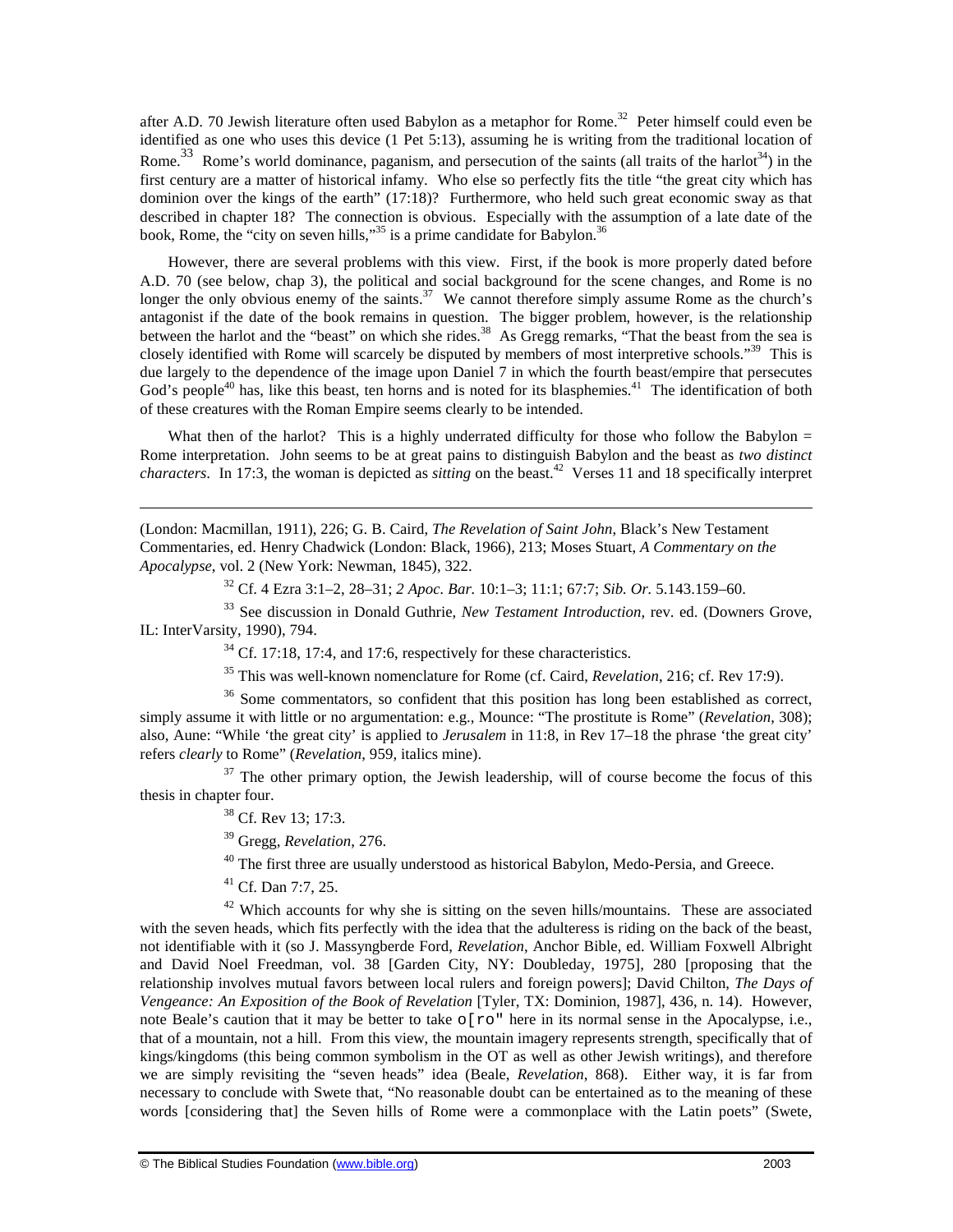the two images as different entities. Moreover, *and this is key*: in verse 16 the beast, with its ten horns, "will hate the harlot and will make her desolate and naked, and will devour her flesh and will burn her up with fire." Thus, the idea that the harlot is merely a recapitulation of the image of the beast is fraught with difficulty, precisely because *the two interact*. Worse yet*, the beast hates and destroys the harlot*.

Furthermore, this option, while hitting the mark with regard to relevance for the original audience, makes little connection to the theme of adultery (that is, if this theme is, in fact, related to being at one time allied with God). Rome had always been the enemy of God.

However, this interpretation certainly has its merits, and has convinced most of the academic community. In fact, despite its problems, I tend to think I would personally lean toward this view myself if I were not persuaded of another perspective. Again, the argument of this thesis is not that all other views beside the Jerusalem interpretation are necessarily burdened with overwhelming difficulties, but simply that the reasons to adopt this option sufficiently outweigh those offered for other alternatives.

## **The Evil World System**

-

One plausible interpretation that carries a lot of weight within the camp of idealism is that Babylon in Revelation simply represents pagan society or forces as a whole, regardless of the age. This allows the idealist to include portions of previous options under the more generic umbrella of "the world." Representative of this position are Beale<sup>43</sup> and Hendriksen,<sup>44</sup> as well as a more cautious Hamstra.<sup>45</sup> The obvious advantage with this position is its inherent inclusiveness. By its very nature, it can make room for most interpretive requirements, gladly incorporating apparently correct observations from any of the other camps.

While this position is no doubt theologically sound and meaningful, and is certainly attractive in light of its intrinsic "non-falsifiability" (i.e., with this position, one cannot technically be "wrong," right?), the problem this raises is whether this in and of itself represents a satisfactory understanding of the nature of apocalyptic literature, especially within the canon of Scripture. Of course, we must be cautious of grouping all such literature together, as if second-temple Judaism was less than diverse. But general patterns, most notably in the biblical prophetic tradition, are probably better understood as showing a concern with history, not *merely* theology.<sup>46</sup> Wright has gone to great lengths to contend "[Jews of the period] knew a good metaphor when they saw one, and used cosmic imagery to bring out the full theological significance of cataclysmic socio-political events."<sup>47</sup> Or, as he asserts elsewhere, "It will not do to dismiss … 'apocalyptic' [language] as 'merely metaphorical.' *Metaphors have teeth*; the complex metaphors available to firstcentury Jews had particularly sharp ones, and they could be, and apparently were, reapplied to a variety of scenarios, all within *this-worldly history*.<sup>"48</sup> Various and sundry applications can be drawn from the idealist

*Apocalypse*, 220). Moreover, Jewish parallels to this sort of "seven mountains" language may clarify the matter further (see below, chapter four, under "The city on seven hills").

<sup>43</sup> Beale, *Revelation*, 885–86; it should be noted, however, that Beale does want to recognize some connection of the book of Revelation with historical events, at least in so far as they are related to the ultimate establishing of Christ's kingdom with the last judgment. For this reason he prefers to describe his position as a "redemptive-historical form of modified idealism," or "eclecticism" (a far more manageable term) rather than simple "idealism" (p. 48).

<sup>44</sup> William Hendriksen, *More Than Conquerors* (Grand Rapids: Baker, 1944), 200–202.

<sup>45</sup> Hamstra, "An Idealist View of Revelation," 117.

<sup>46</sup> While a satisfactory evaluation of the debate surrounding apocalyptic literature would presently take us too far afield, it should be understood that the perspective on apocalypticism discussed in chapter 1 (see chap. 1, n. 8 for sources providing further discussion) informs this point of the argument.

<sup>47</sup> N. T. Wright, *The New Testament and the People of God,* vol. 1, *Christian Origins and the Question of God* (Minneapolis: Fortress, 1992), 333.

<sup>48</sup> N. T. Wright, *Jesus and the Victory of God*, vol. 2, *Christian Origins and the Question of God* (Minneapolis: Fortress, 1996), 321–22, italics mine.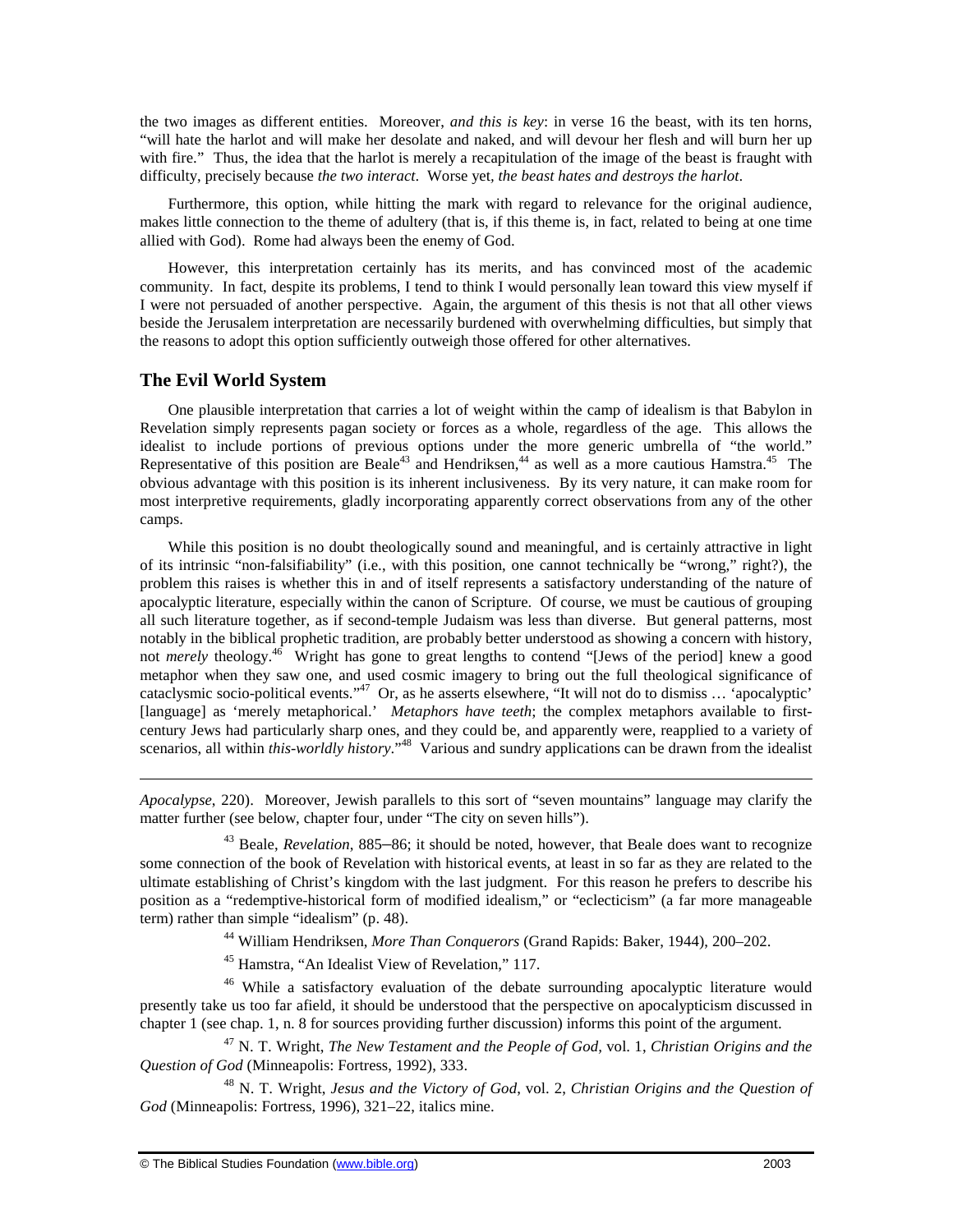position, but if the evidence points to a more specific referent in the mind of the author, we should be willing to recognize what may be the more primary emphasis of the images in question.

## **Jerusalem**

1

Although many students of the Book of Revelation are perhaps not even aware of this position,  $49$  I am persuaded thus far that the many lines of evidence that illuminate our understanding of this mysterious metaphor are best synthesized in the view that the harlot Babylon is intended first and foremost to represent the city of Jerusalem in the first century, being judged by God in her desolation by Rome. Others who share this view include Ford,<sup>50</sup> Russell,<sup>51</sup> Terry,<sup>52</sup> Chilton,<sup>53</sup> Gentry,<sup>54</sup> and apparently, N. T. Wright.<sup>55</sup> I believe this solution can answer the most questions surrounding the text, and that it fits most naturally with the themes of the book and in the ears of the original audience. Moreover, I believe there are several direct hints and clues given by the writer to help the reader properly identify the promiscuous character. We will therefore devote the remainder of this study to examining the evidence regarding this view, beginning with an assessment of its chief objection: the date of Revelation.

<sup>51</sup> J. Stuart Russell, *The Parousia: A Critical Inquiry into the New Testament Doctrine of Our Lord's Second Coming* (London: Unwin, 1887), 482–98.

<sup>52</sup> Milton S. Terry, *Biblical Apocalyptics: A Study of the Most Notable Revelations of God and of Christ* (New York: Eaton & Mains, 1898), 426–39.

<sup>53</sup> Chilton, *Days of Vengeance*, 421–66.

<sup>54</sup> Kenneth L. Gentry, "A Preterist View of Revelation," in *Four Views on the Book of Revelation*, ed. C. Marvin Pate (Grand Rapids: Zondervan, 1998), 73–79.

<sup>55</sup> Who makes an interesting comment in a footnote in *Jesus and the Victory of God* (regarding what he perceives to be an underlying theme of the Olivet Discourse): "This conclusion [that Babylon's ultimate fall as predicted by the prophets occurs in A.D. 70] may be held by some to carry implications for the reading of Rev 17–19, where some recent commentators have suggested that the great and wicked city is not Rome but Jerusalem. I have discovered that this suggestion arouses anger in some circles, which is not explained simply as annoyance at an exegetical peculiarity.... What is at stake here, and for whom?" (Wright, *Jesus and the Victory of God*, 358, n. 141). This, of course, may be a point of great importance: anti-Semitism is a charge quite frequently leveled in modern theological debate. It may in fact be that we have not yet begun to discern the extent to which New Testament studies have been impacted by nobly motivated biases left over from the aftermath of Auschwitz' terrors. Could it be that some modern scholars are hesitant to advocate a view such as the one presented in this thesis because it inherently sounds disturbingly anti-Semitic?

Also, other representatives of the Babylon = Jerusalem view include A. J. Beagley, *The 'Sitz im Leben' of the Apocalypse with Particular Reference to the Role of the Church's Enemies* (New York: de Gruyter, 1987), 93–102; Eugenio Corsini*, The Apocalypse: The Perennial Revelation of Jesus Christ*, trans. & ed. Francis J. Moloney (Wilmington, DE: Gazier, 1983), 313–30; Cornelius Vanderwaal, *Search the Scriptures: Hebrews—Revelation*, vol. 10 (St. Catherines, ON: Paideia, 1979), 79–111; Keith Mathison, *Postmillennialism: An Eschatology of Hope* (Phillipsburg, NJ: P&R, 1999), 152–54; Iain Provan, "Foul Spirits, Fornication and Finance: Revelation 18 From an Old Testament Perspective," *Journal for the Study of the New Testament* 64 (1996), 81–100; Philip Carrington, *The Meaning of the Revelation* (New York: Macmillan, 1931), book 6.

<sup>&</sup>lt;sup>49</sup> And many commentators do not adequately address it, even if they are aware of it; cf. Mounce, *Revelation*, 308, who gives it only a passing reference in a single footnote: "Ford tries to build a case for Jerusalem rather than Rome as the harlot of Rev 17, but without much success."

<sup>50</sup> Ford, *Revelation*, 54–59, 93, 259–307.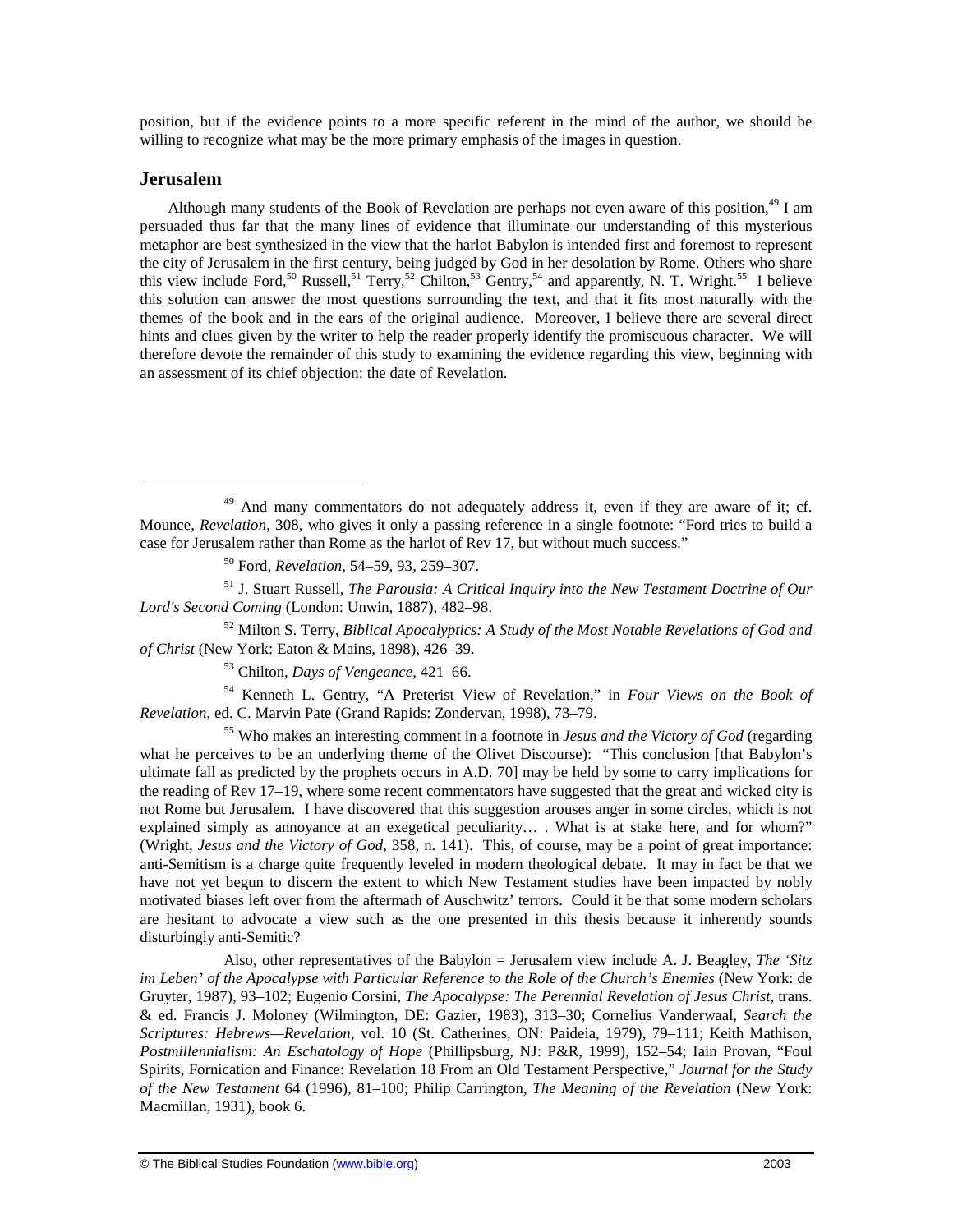# **CHAPTER 3: DATING THE APOCALYPSE**

## **The Significance of the Date**

One of the biggest difficulties for our interpretation of the material in Revelation 17–18 has always been the date of the writing of the book. While other aspects of the Jerusalem view will be considered below, a more thorough investigation must be made regarding the date issue before any defense of this interpretation is set forth, primarily because many of the scholars who reject preteristic interpretation of the book do so quite often *a priori* on the basis of the currently dominant view that the Apocalypse was written in the 90s, which of course quickly rules out the stance that much of the book is a prediction of Jerusalem's destruction in A.D.  $70<sup>1</sup>$ . This objection, therefore, must be overcome at the outset if any serious consideration to preteristic interpretation is to be given.

Just how pivotal is an earlier date to the Jerusalem = Babylon argument? For some, it is not necessarily decisive. Writers such as Provan and Corsini believe that Jerusalem is in view despite their insistence on a late date.<sup>2</sup> These positions could be held simultaneously if one considered the imagery of the harlot to merely be reminiscent of A.D. 70's tragedy or if it is prophecy *ex eventu*. These scenarios allow some leeway for the Jerusalem view even in the case of a late date, and it may therefore be said that a decision on the time of writing need not necessarily end the discussion. However, the first option may not fit well with the form of the book, which seems to clearly represent itself as predictive prophecy (cf. 1:1, 1:3, 1:19, 4:1, et al.), and the second is short on evidence when we consider the parallels in other Jewish apocalypses that employ the *ex eventu* technique. As Collins notes, "[U]sually the entire work is clearly set in an earlier time and the seer is a venerable figure of the distant past. Revelation does not have these characteristics."<sup>3</sup>

Thus, the late date is not a deathblow, but it must certainly be admitted that it significantly lessens the likelihood of our interpretation. On the other hand, we need not necessarily *prove* a pre-70 date, per se, in order to take seriously the Jerusalem view either. Our goal for this chapter will rather be to simply make clear that the door is still quite open, and that the preterist view of the Apocalypse is still in play. 4 Moreover, it is my personal estimation that the internal evidence (especially the issues raised in this thesis) may actually help us to evaluate the date itself, rather than vice versa, as has been the common order of method.

One related issue is worth noting at this point. Some difficulty arises in this question from the fact that the Book of Revelation differs so greatly in style from the Gospel of John. It seems unlikely that if the two

<sup>&</sup>lt;sup>1</sup> Note, for example, the somewhat reactionary comments of D. A. Carson regarding David Chilton's preterist commentary on Revelation, *The Days of Vengeance*: "… Chilton ties his interpretation of the entire book to a dogmatic insistence that it was written before A.D. 70, and that its predictions are focused on the destruction of Jerusalem. *Although there are some excellent theological links crafted in this*  book, the central setting and argument are so weak and open to criticism that I cannot recommend the *work very warmly*" (D. A. Carson, *New Testament Commentary Survey*, 5th ed. [Grand Rapids: Baker, 2001], 129.

<sup>&</sup>lt;sup>2</sup> Iain Provan, "Foul Spirits, Fornication and Finance: Revelation 18 From an Old Testament Perspective," *Journal for the Study of the New Testament* 64 (1996): 81–100; Eugenio Corsini*, The Apocalypse: The Perennial Revelation of Jesus Christ*, trans. Francis J. Moloney (Wilmington, DE: Gazier, 1983), 313–40.

<sup>&</sup>lt;sup>3</sup> Adela Yarbro Collins, "Myth and History in the Book of Revelation: The Problem of Its Date," in *Traditions in Transformation: Turning Points in Biblical Faith*, ed. Baruch Halpern and Jon D. Levenson (Winona Lake, IN: Eisenbrauns, 1981), 388.

<sup>4</sup> Similarly, Gregg (compelled by Gentry's arguments): "At the very least, the *possibility* of the early date keeps the *preterist* approach legitimately in the debate" (Steve Gregg, ed., *Revelation: Four Views, A Parallel Commentary* [Nashville, TN: Nelson, 1997], 18).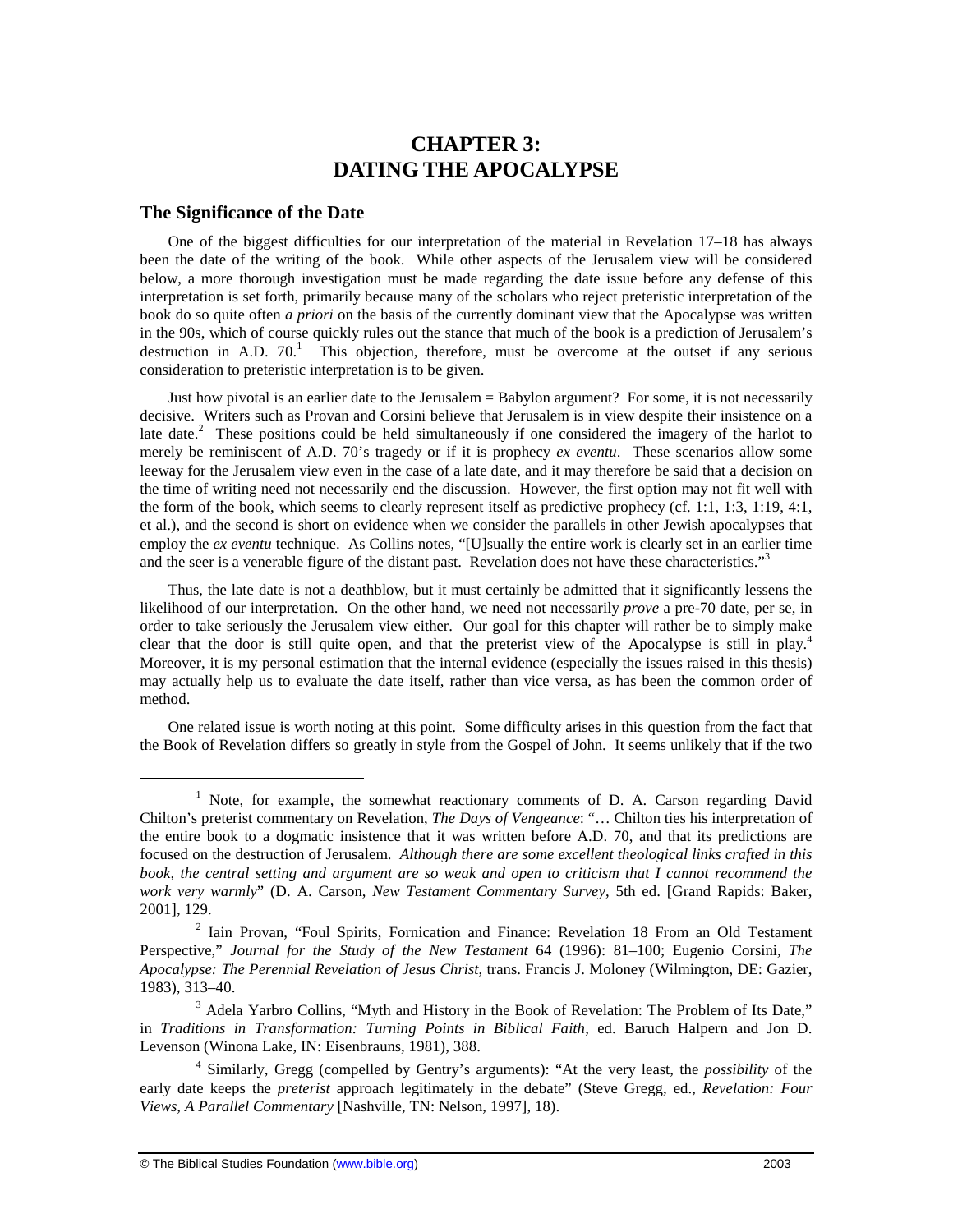were both written by John the Apostle they could have been written in the same decade. This obviously creates a conundrum for anyone who places both either in the 60s or the 90s. However, when we consider the fact that the authorship of both books as well as the date of both books remain unresolved questions for many scholars, there are enough variables to allow for several plausible scenarios. For instance: some recent scholars, such as Wallace, have gone against the flow of the consensus and argued strongly for a pre-70 date for John.<sup>5</sup> However, the Gospel of John itself never claims to have been written by the Apostle, and it is common knowledge that many commentators prefer to ascribe it to someone else.<sup>6</sup> Thus, if we were to accept the early date of the Gospel, it could still be that John wrote Revelation pre-70 and another author penned the Gospel. On the other hand, skepticism of the identity of the "John" who wrote Revelation emerged as early as Eusebius<sup>7</sup> and is certainly a common view to this day. Therefore it could just as easily be claimed that John wrote the Gospel pre-70 just as some other unknown author was crafting the Apocalypse. Regardless, the overwhelming majority of scholars take a late date of John anyway, and this, if correct, would only fit better with an early date of Revelation. In other words, the authorship question is not crucial here.

What *is* crucial is the question of why the date under the Roman emperor Domitian has become so widely accepted. It seems in many circles to be an issue one dares not question. And yet, in recent years, a number of highly reputable scholars are reconsidering the party line and have come out in favor of the pre-70 position. Major

New Testament scholars such as C. F. D. Moule<sup>8</sup>, Joseph Fitzmyer<sup>9</sup>, F. F. Bruce<sup>10</sup>, E. Earle Ellis<sup>11</sup>, and J. A. T. Robinson<sup>12</sup> have all recently supported the early date position.<sup>13</sup> Moreover, this is far from novel. In reality, these writers are merely returning to what was once the foregone conclusion of nearly the entire New Testament studies world. As Wilson notes, "Throughout the nineteenth century the majority of New Testament scholars favored a pre-70 dating of the Book of Revelation."<sup>14</sup> Robinson echoes, "It is indeed a little known fact that this [a pre-70 date] was what Hort calls 'the general tendency of criticism' for most of the nineteenth century....<sup>"15</sup> Indeed Lightfoot, Westcott, Hort, and a host of others held strongly to an

<sup>10</sup> F. F. Bruce, *New Testament History* (New York: Doubleday, 1969), 411.

<sup>11</sup> E. Earle Ellis, *The Making of the New Testament Documents*, Biblical Interpretation Series, ed. R. Alan Culpepper and Rolf Rendtorff, vol. 39 (Leiden: Brill, 1999), 210–16.

<sup>12</sup> J. A. T. Robinson, *Redating the New Testament* (Philadelphia, PA: Westminster, 1976), 221–53.

<sup>5</sup> D. B. Wallace, "John 5,2 and the Date of the Fourth Gospel," *Biblica* 71 (1990): 177–205.

<sup>6</sup> Cf. Raymond E. Brown, *The Gospel According to John I-XII*, Anchor Bible, ed. William Foxwell Albright and David Noel Freedman, vol. 29 (Garden City, NY: Doubleday, 1966), xxiv–xl.

<sup>7</sup> See discussion in Henry Barclay Swete, *The Apocalypse of St. John,* 3d ed. (London: Macmillan, 1911), clxxvi.

<sup>8</sup> Though hesitantly: "The Apocalypse may be before A.D. 70" (C. F. D. Moule, *The Birth of Christianity*, 3d ed. [San Francisco, CA: Harper & Row, 1982], 174).

<sup>9</sup> J. A. Fitzmyer, Review of *Redating the New Testament*, by J. A. T. Robinson, *Interpretation* 32, no.3, (July 1978): 309–13.

 $13$  It is an interesting side note that while the discipline of New Testament studies has inclined toward a late date in the past century, modern *classicists* seem to continue to be persuaded of the earlier date position (See intriguing discussion by Robinson, *Redating*, 225).

<sup>14</sup> J. Christian Wilson, "The Problem of the Domitianic Date of Revelation," *New Testament Studies* 39 (October 1993): 587.

<sup>&</sup>lt;sup>15</sup> Robinson, *Redating*, 224. Robinson goes on to cite Peake regarding the "remarkable consensus" of 'both advanced and conservative scholars' who backed it," (ibid., 225) and even remarks wittily that, "It must have been one of the few things on which Baur and Lightfoot agreed!" (ibid., 225, n. 25)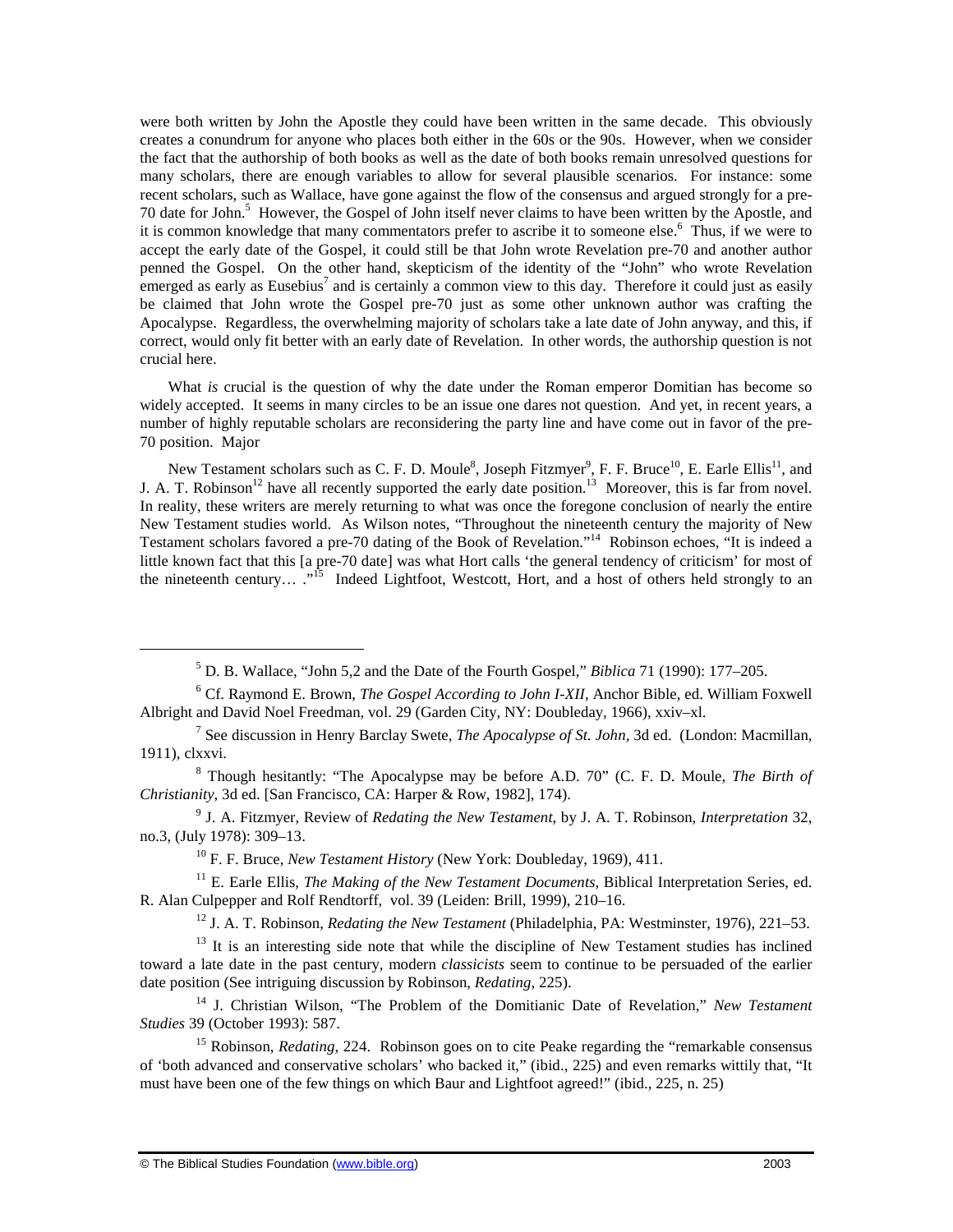early dating of the book,<sup>16</sup> so much so that one author in Lightfoot's day agreed this date to be "*universally accepted by all competent critics*."<sup>17</sup>

How then did the pendulum swing? Before the turn of the century, the date seemed unshakable, and by the middle of the twentieth, the same had become true for the opposing position! What sparked this overturn? Why are so few willing to come out in favor of an earlier date today?

To answer these questions and get a grasp on the issues regarding the time of the Apocalypse's writing, we will consider the areas of evidence that seem to be most compelling to modern scholars. These fall largely into three major arenas discussed below: the historical testimony of writers in the church, the nature of the imperial reign of Domitian Caesar, and certain important internal indications of date.

## **The Testimony of the Church**

Overwhelmingly, the key reason why most scholars reject an early date for the book is a supposed unanimity among the church fathers regarding a Domitianic date. Statements abound in the literature such as, "[The external evidence] almost unanimously assigns [Revelation] to the last years of Domitian,"<sup>18</sup> and, "[E]arly Christian tradition is almost unanimous in assigning the Apocalypse to the last years of Domitian,"<sup>19</sup> and, "[U]ndoubtedly a strong argument in favor of a Domitianic date is the fact that the earliest and the weightiest external witnesses attest it."<sup>20</sup> However, in current studies this claim is coming under regular fire, and perhaps for good reason. When we consider the actual evidence in the fathers, the picture is not as clear as some have led us to believe, as we shall see below.<sup>21</sup>

#### **The Evidence of Irenaeus**

Irenaeus (A.D. 103–202) was certainly one of the most distinguished figures in the opening centuries of Christianity. Thus, his testimony has been highly regarded in a number of matters, not the least of which is the date of the Apocalypse. The understanding that Irenaeus dates the book to the end of the first century has in and of itself been enough evidence for many scholars to hold firmly to a late date. J. P. M. Sweet, for instance, says, "The earlier date may be right, but the internal evidence is not sufficient to outweigh the firm tradition stemming from Irenaeus." $^{22}$ 

The quotation from Irenaeus that has become so important in the debate is generally translated as follows: "We will not, however, incur the risk of pronouncing positively as to the name of Antichrist; for if it were necessary that his name should be distinctly revealed in this present time, it would have been

 $\overline{a}$ 

 $21$  For much of this section I am indebted to the detailed study on the matter in Kenneth L. Gentry, *Before Jerusalem Fell*, rev. ed. (Atlanta, GA: American Vision, 1998), 41–109, which provides the most comprehensive survey of the relevant historical sources I have found. In fact, I have found no pertinent testimony cited in the wider secondary literature that is not also examined in Gentry. This does not mean all of his arguments can be fully endorsed, but his work in this area is an invaluable guide for the subject.

<sup>22</sup> J. P. M. Sweet, *Revelation*, Westminster Pelican Commentaries (Philadelphia, PA: Westminster, 1979), 27.

 $16$  Ibid., 224.

<sup>17</sup> J. B. Lightfoot, *Essays on the Work of Supernatural Religion* (London: Macmillan, 1889), 132 (italics mine), citing the anonymous author of *Supernatural Religion*.

<sup>18</sup> R. H. Charles, *The Revelation of St. John*, vol. 1, International Critical Commentary, ed. S. R. Driver, A. Plummer, and C. A. Briggs (Edinburgh: T. & T. Clark, 1920), xci.

<sup>19</sup> Swete, *Apocalypse*, xcix.

<sup>20</sup> Donald Guthrie, *New Testament Introduction*, rev. ed. (Downers Grove, IL: InterVarsity, 1990), 956.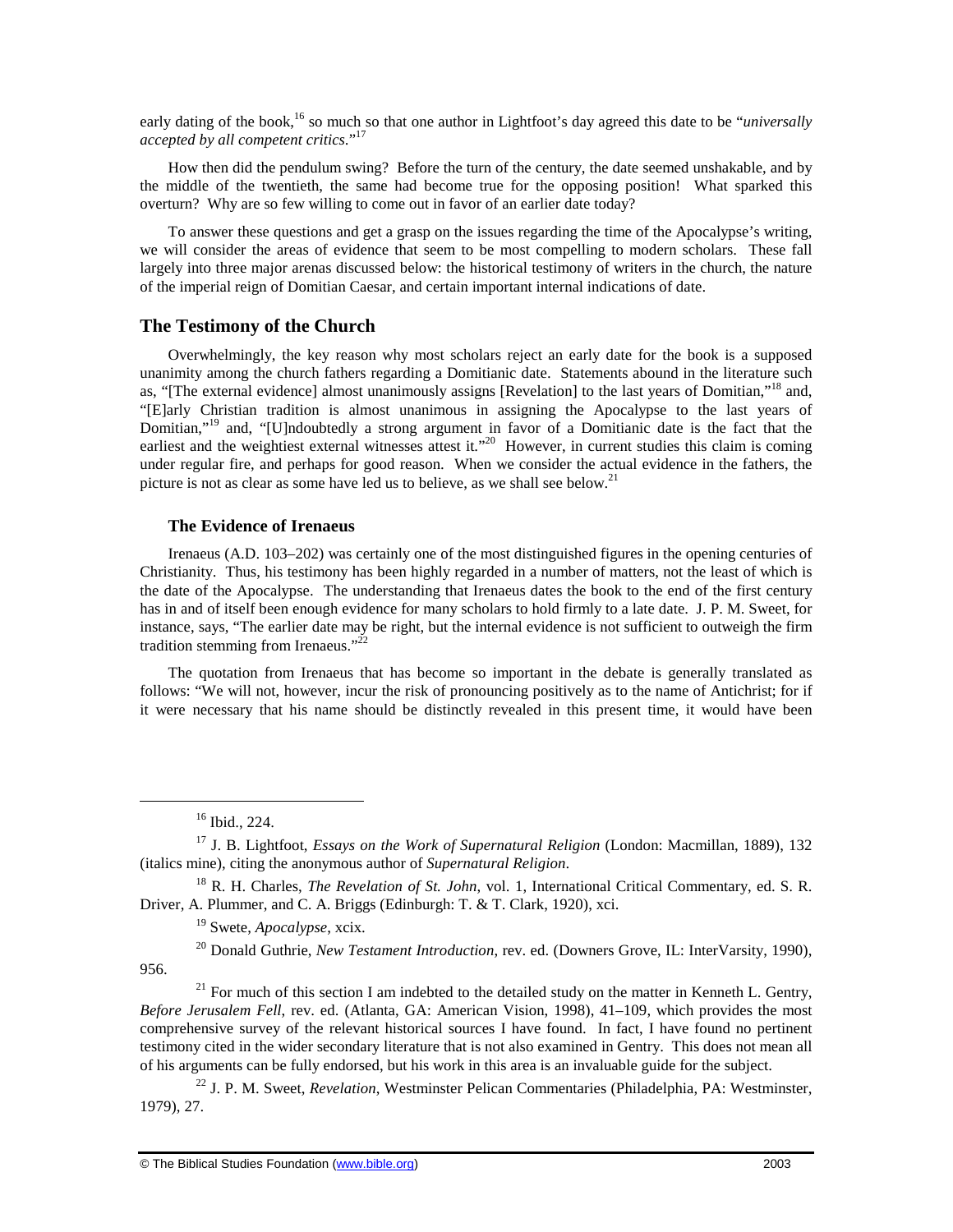announced by him who beheld the apocalyptic vision. For that was seen no very long time since, but almost in our day, towards the end of Domitian's reign."<sup>23</sup>

This seems straightforward enough, but there are several problems here. First of all, there is a translational ambiguity. While our only extant complete text of the work containing this passage is in Latin, Eusebius preserves Irenaeus' Greek.<sup>24</sup> In the Latin, the ambiguity is removed, the scribe having made a decision on the matter, but the Greek deserves careful consideration:  $e^{i}$  de  $\overline{E}$  e[dei ajnafando $\overline{E}$ n ejn tw'/ nu'n kairw'/ khruvttesqai tou[noma aujtou', di j ejkeivnou a]n ejrrevqh tou' kaiÉ thÉn ajpokavluyin eJorakovto" oujdeÉ gaÉr proÉ pollou' crovnou eJwravqh, ajllaÉ scedoÉn ejpiÉ th'" hJmetevra" geneav", proÉ" tw'/ tevlei th'" Dometianou' ajrch'".

The difficulty arises in Irenaeus' statement, as translated above, "… that was seen …" The Greek text simply reads eJwravqh. The subject of the statement is simply subsumed in the verb, and there is therefore no grammatical indicator as to the referent; it could be the Apocalypse, or it could be John himself. In other words, the English could just as easily be, "... *he* was seen ..."<sup>25</sup> While it might seem initially odd to refer to a person as being "seen," Hort acknowledges that Irenaeus has a general tendency to use oJravw of persons more commonly than visions or things.<sup>26</sup> Moreover, the larger context speaks explicitly of "those who have seen John face to face" (ejkeivnwn tw'n kat j o[yin toÉn jIwavnnhn eJorakovtwn).<sup>27</sup> This translation may in fact fit better with the logic of the passage as well. Note the thematic analysis of Chase:

The logic of the sentences seems to me to require this interpretation. The statement that the vision was seen at the close of Domitian's reign supplies no reason why the mysterious numbers should have been expounded "by him who saw the apocalypse," had he judged such an exposition needful. If, on the other hand, we refer eJwravqh to St. John, the meaning is plain and simple. We may expand the sentences thus: "Had it been needful that the explanation of the name should be proclaimed to the men of our own day, that explanation would have been given by the author of the Book. For the author was seen on earth, he lived and held converse with his disciples, not so very long ago, but almost in our own generation. Thus, on the one hand, he lived years after he wrote the Book, and there was abundant opportunity for him to expound the riddle, had he wished to do so; and, on the other hand, since he lived on almost into our generation, the explanation, had he given it, must have been preserved to us.<sup>28</sup>

This all seems plausible enough, but there are some factors that weigh against it. For one thing, Irenaeus seems to claim elsewhere that John lived until the reign of  $Train<sub>1</sub><sup>29</sup>$  and it is also to be noted that the Latin scribal choice opts for the other view. $3<sup>3</sup>$ 

<sup>23</sup> Irenaeus 5.30.3 (translation given is that of Alexander Roberts and James Donaldson, ed., *The Ante-Nicene Fathers*, vol. 1 [New York: Christian Literature, 1885], 559–60).

<sup>24</sup> Eusebius *The Ecclesiastical History* 3.18.3.

<sup>25</sup> So Gentry, *Before Jerusalem Fell*, 48–57.

<sup>26</sup> F. J. A. Hort, *The Apocalypse of St. John: I-III* (London: Macmillan, 1908), 42.

<sup>27</sup> Irenaeus *Against Heresies* 5.30.1. This is not to deny that the "apocalyptic vision" is also seen/beheld in the preceding line, but simply to point out the legitimate plausibility in this passage of John being the referent.

<sup>28</sup> S. H. Chase, "The Date of the Apocalypse," *Journal of Theological Studies* 8 (1907):431.

<sup>29</sup> Irenaeus *Against Heresies* 2.22.5 and 3.3.4, although there may be some question as to whether John's death and the time of his being "seen" in this context (i.e., available to the audience/Irenaeus to preach on the matter) would have been the same thing; in other words, these passages may not be contradictory on this interpretation at all anyway. It should also be added that there is perhaps another curious piece of evidence in his statements elsewhere worth noting. Eusebius records Irenaeus' words regarding the number of the beast: "As these things are so, and this number is found in all the approved and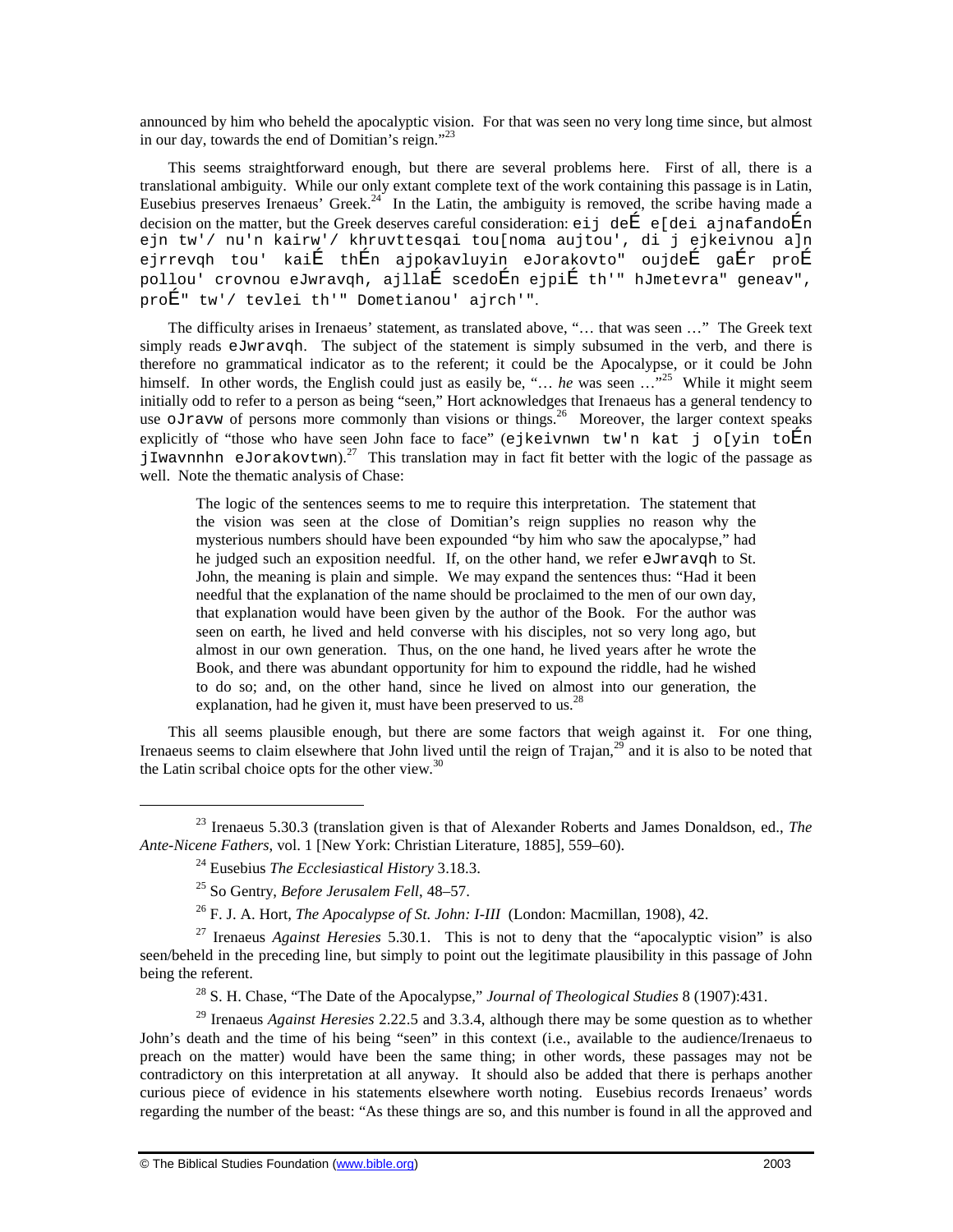Thus, even some early date advocates such as Stuart and Robinson still take Irenaeus to mean the Apocalypse dates to the  $90s$ .<sup>31</sup> It seems to me that the evidence is inconclusive.

Nevertheless, there remains another problem with the Irenaean witness. To what extent are we to take as trustworthy Irenaeus' historical claims? Caird (no doubt overstating the case), remarks that, "… secondcentury traditions about the apostles are demonstrably unreliable."<sup>32</sup> Whether or not this generalization is fair, in Irenaeus' case there is legitimate reason for us to remain skeptical. In one place he portrays James the Apostle as the same person as the brother of the Lord,<sup>33</sup> and in another, he astonishingly informs us that Jesus lived to be between forty and fifty years old!<sup>34</sup> Lapses like these have understandably led to assessments such as Guthrie's caution that Irenaeus' historical method is "uncritical,"<sup>35</sup> as well as Moffatt's comment, "Irenaeus, of course, is no great authority by himself on matters chronological."<sup>36</sup> Such being the case, should we really place the great confidence in this testimony that many scholars have?

It may seem excessive to dwell so thoroughly on this single witness, but it must be understood that for many scholars, this piece of evidence has been the linchpin of the late-date case. Moreover, it is pivotal that we recognize clearly the questionable quality of this witness for one crucial reason: the so-called "unanimity" of the fathers' witness on the matter apparently stems entirely from the Irenaean source.

Now it should first be noted that the "unanimity" is nothing of the sort. As we shall see, there is much more diversity among the witnesses than is often admitted. But for now, suffice it to say that the allegedly numerous "testimonies" to the Domitianic date are in reality merely a chorus of voices echoing *one* testimony. Bell highlights the little-known fact that "all later witnesses to this date seem to derive directly

ancient copies" (Eusebius, *Ecclesiastical History*, trans. C. F. Cruse [Peabody, MA: Hendrickson, 1998], 5:8:5–6). Gentry argues that this implies that to Irenaeus, the writing of the Apocalypse was more than "ancient," in that many of the *copies* were to him "ancient," even though he considers the end of Domitian's reign "almost in our day." "Ancient copies" suggests for Gentry at least two, if not more generations of scribal reproduction—i.e., some copies are earlier copies and some are more recent. If we allow time, then, for the Apocalypse to be written, circulated, and copied through multiple scribal cycles so that the earlier ones can be called "ancient," we might well ask whether Irenaeus would write this way of a work composed less than a hundred years earlier. While far from conclusive, the question is certainly intriguing (see Gentry, *Before Jerusalem Fell*, 58–59).

However, the term translated here "ancient," ajrcai'o" has a fairly wide semantic range, stretching from the meaning "[having] existed from the beginning" to merely "old," or, "for a long time" (Walter Bauer, *A Greek-English Lexicon of the New Testament and Other Early Christian Literature*, rev. and ed. Frederick William Danker, 3d ed. [Chicago: University of Chicago Press, 2000], s.v. "ajrcai'o"", 137). In light of this lexical flexibility, it seems hasty to make as much of Irenaeus' comments here as Gentry would like.

<sup>30</sup> Though we may want to be careful how much stock we place in this when we consider Schaff's judgment that this extant translation employs "barbarous Latin." (Philip Schaff, *History of the Christian Church*, vol. 2 [New York: Scribner, 1889], 753) Similarly, Stuart refers to it as "a dead literality" (Moses Stuart, *A Commentary on the Apocalypse*, vol. 1 [New York: Newman, 1845], 119), and the translators of Irenaeus for the Ante-Nicene Fathers (Roberts and Donaldson) claim, "… the Latin version adds to these difficulties of the original, by being itself of the most barbarous character … Its author is unknown, but he was certainly little qualified for his task" (*Ante-Nicene Fathers*, vol. 1, 311–12).

<sup>31</sup> Stuart, *Apocalypse*, 1:263; Robinson, *Redating*, 221.

<sup>32</sup> G. B. Caird, *The Revelation of Saint John*, Black's New Testament Commentary, ed. Henry Chadwick (London: Black, 1966), 4.

<sup>33</sup> Irenaeus *Against Heresies* 2.22.5.

<sup>34</sup> Ibid., 3.12.14.

 $\overline{a}$ 

<sup>35</sup> Guthrie, *New Testament Introduction*, 24.

<sup>36</sup> James Moffatt, "The Revelation of St. John the Divine," in *The Englishman's Greek Testament*, vol. 5, ed. W. Robertson Nicoll (London: Hodder & Stoughton, 1910), 319.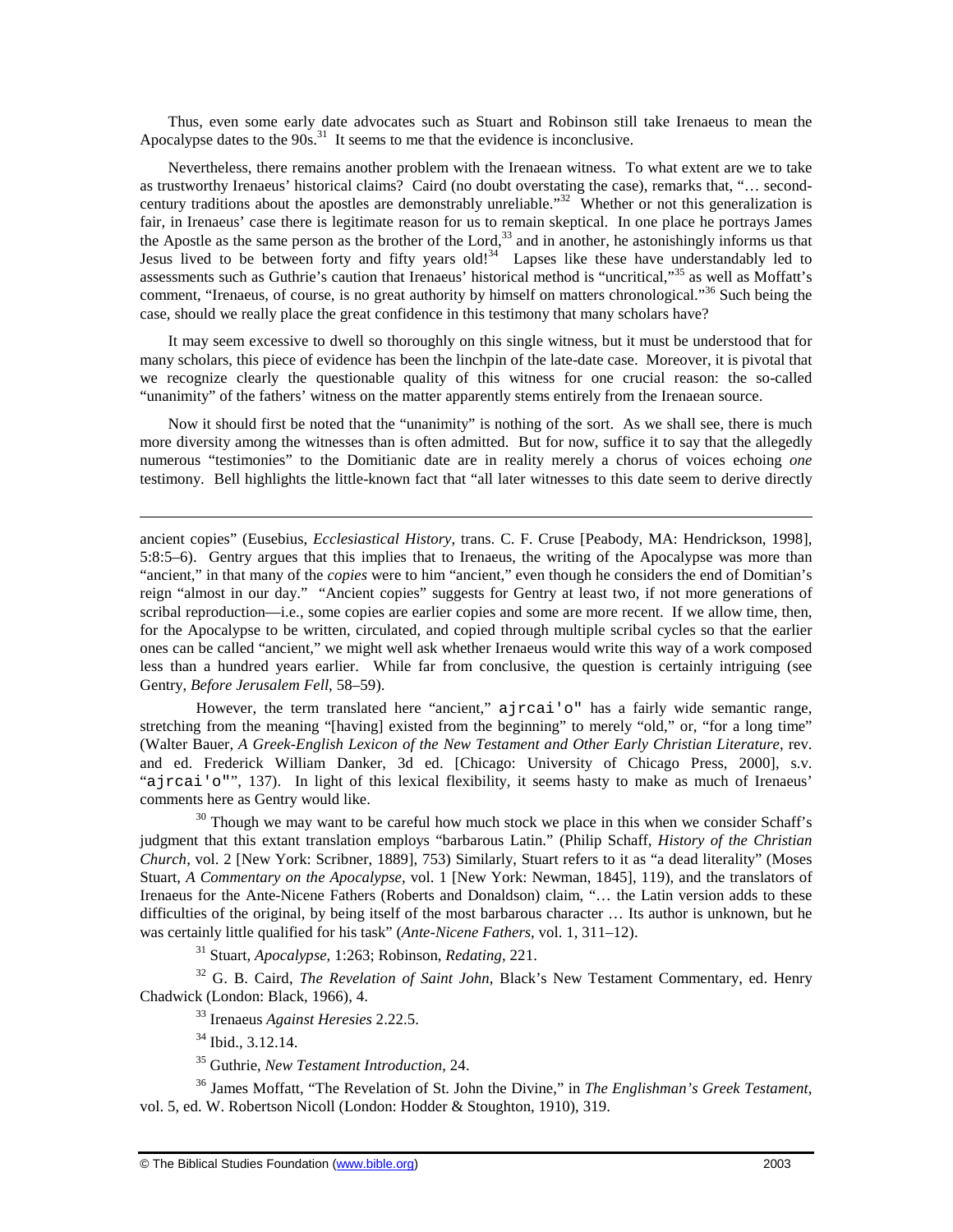from Irenaeus."<sup>37</sup> Milton Terry concurs: "[W]hen we scrutinize the character and extent of this evidence [i.e., the external witnesses], it seems … clear that no very great stress can safely be laid upon it. For it all turns upon the single testimony of Irenaeus."<sup>38</sup> And as Randell adds, "Eusebius and Jerome, in the fourth century*, do not strengthen what they merely repeat*."<sup>39</sup> Even Collins, who elsewhere uses Victorinus, Eusebius, and "other writers" as support for the Domitianic date, goes on to concede the likelihood that the writers after Irenaeus are simply parroting him.<sup>40</sup> How many late-date advocates would accept this sort of evidence in defense of the so-called "Majority Text" when dealing with textual criticism?<sup>41</sup>

In sum, we have a historically questionable, grammatically ambiguous single source that has become a "unanimity among the church fathers," and this evidence is serving for many as the decisive clue to the date. Furthermore, the fact is that there exists a greater diversity than many realize in the external witnesses, and we will thus explore these briefly.

#### **Other Major Witnesses**

 $\overline{a}$ 

The matter of the external testimony is only complicated by the fact that the fathers do not speak with one voice on the date of Revelation. Many favor an early date, while others may not support the late date as clearly as many have supposed. We will here consider a few of the most striking cases.

Clement of Alexandria and Origen. Two of the key witnesses commonly claimed as sources for a Domitianic date are Clement of Alexandria (c. A.D. 150–215) and Origen (c. A.D. 185–254). Mounce takes this view, as do Charles and Swete.<sup>42</sup> However, when actually examined, we find that in neither case is Domitian actually referenced. In both writers, the passages allegedly supporting a Domitianic date simply speak of the banishment of John under the "tyrant,"<sup>43</sup> or the "King of the Romans."<sup>44</sup> The link to Domitian is an arbitrary imposition by modern commentators based on the assumption of a great Domitianic persecution, which, as we shall see, is a highly dubious supposition.

On the other hand, Apollonius of Tyana (b. 4 B.C.) says Nero was "commonly called a Tyrant."<sup>45</sup> Similarly, Lactantius (ca. A.D. 260–330) describes the persecutor whose reign led to the martyrdoms of Peter and Paul, recording that afterwards, "… the *tyrant*, bereaved of authority, and precipitated from the

<sup>42</sup> Robert H. Mounce, *The Book of Revelation*, rev. ed., New International Commentary on the New Testament, ed. Gordon D. Fee (Grand Rapids: Eerdmans, 1998), 16; Charles, *Revelation* 1:xciii; Swete, *Apocalypse*, xcix.

<sup>43</sup> Clement of Alexandria, *Who is the Rich Man That Shall Be Saved?* 42.

<sup>44</sup> Origen, *Commentary on Matthew* 16.6.

<sup>45</sup> Philostratus, *Life of Apollonius* 4.38. Interestingly, this passage also repeatedly describes Nero as a great and wild "beast" (see Gentry, *Before Jerusalem Fell*, 70). It should also be noted that these quotations of course do not prove Nero is the tyrant in question for Clement or Origen, but they do show that evidence for which emperor would have been regarded as such by early writers is divided at best. "Tyrant" allusions cannot be assumed as referring to Domitian.

<sup>&</sup>lt;sup>37</sup> Albert A. Bell, Jr., "The Date of John's Apocalypse: The Evidence of Some Roman Historians Reconsidered," *New Testament Studies* 25 (October 1978): 93.

<sup>38</sup> Milton S. Terry, *Biblical Hermeneutics* (New York: Phillips & Hunt, 1883), 237.

<sup>&</sup>lt;sup>39</sup> T. Randell, *Revelation*, The Pulpit Commentary, vol.22 (London: Funk & Wagnalls, 1909), iv.

<sup>40</sup> Adela Yarbro Collins, "Dating the Apocalypse of John," *Biblical Research* 26 (1981): 33, 35.

<sup>&</sup>lt;sup>41</sup> It could also be noted that this is very similar to the situation behind the persistent historical testimony to a Semitic language origin of the Gospel of Matthew, a tradition which has likely come down to us as a mere repetition among the church fathers of Irenaeus' questionable interpretation of Papias (see Guthrie, *New Testament Introduction*, 44–48).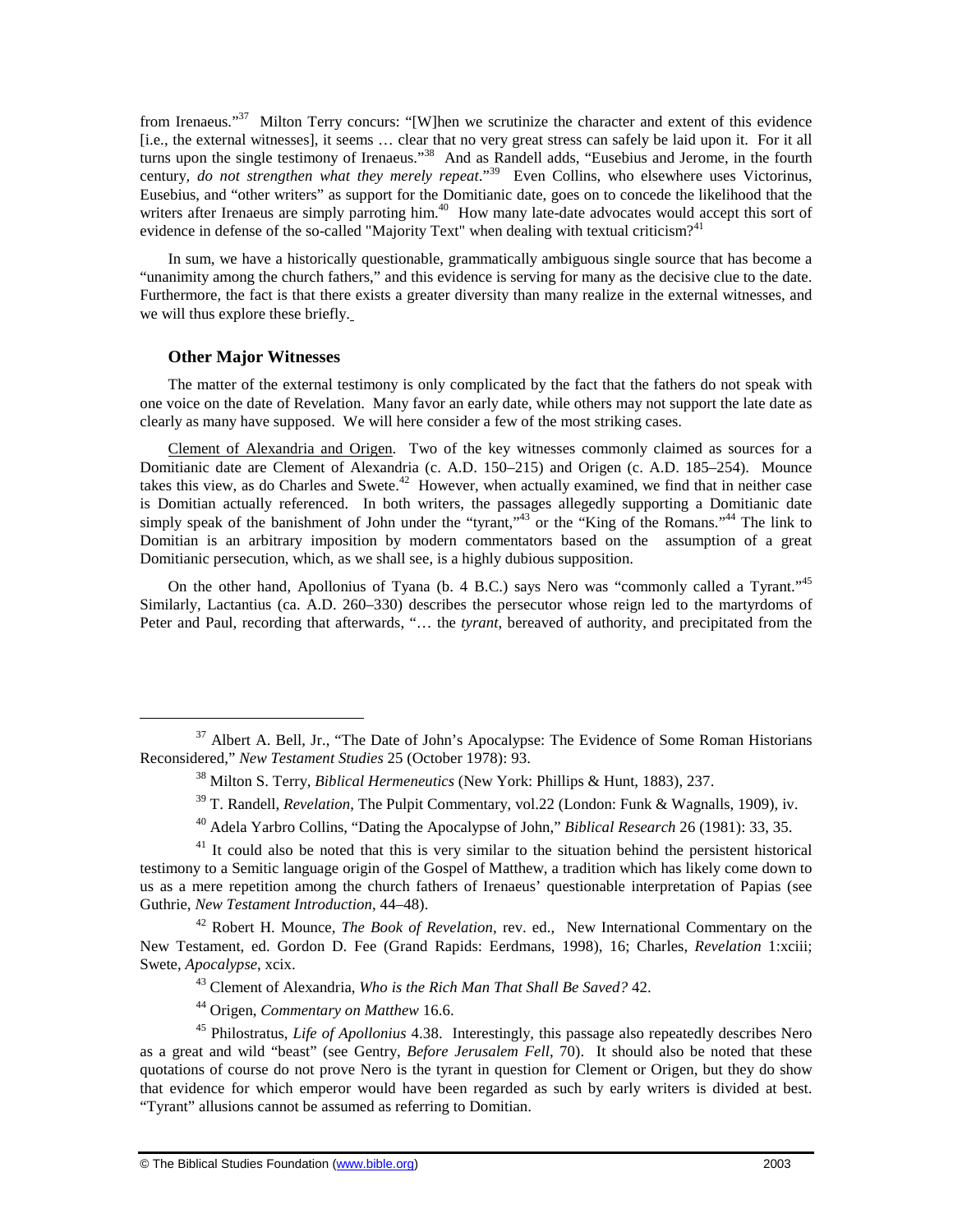height of empire, suddenly disappeared."<sup>46</sup> The assumption that the "tyrant" in Clement and Origen must clearly be Domitian is unwarranted.

Also pertinent to the question of whether Clement believed in a Domitianic composition of the Apocalypse is the following quote from his *Miscellanies*: "For the teaching of our Lord at His advent, beginning with Augustus and Tiberius, was completed in the middle of the times of Tiberius. And that of the apostles, embracing the ministry of Paul, *ends with Nero*."<sup>47</sup> Unless Clement considers John's Apocalypse to be outside of the teaching of the apostles, he seems to imply he believes the Scriptures were completed by the end of Nero's reign.<sup>48</sup>

At the same time, Clement has historical problems of his own, such as his limiting of the ministry of Jesus to a single year.<sup>49</sup> Of course, any element of unreliability based upon an apparently uncareful handling of historical details does not positively serve either view of the date of the Apocalypse, it merely makes Clement's testimony even less decisive.

In light of all of this, we must ask ourselves: can we really claim Clement of Alexandria as a clear witness to the late date of Revelation?

Origen's quote in and of itself is quite ambiguous as well, and is even less helpful when we recognize he was a student of Clement's tutelage, and may merely be following his master's say on the matter, whether he himself knew the identity of the particular "King" or not.<sup>50</sup> Hort finds the absence of a specific name in both Clement and Origen to be perhaps telling, remarking that the "coincidence is curious."<sup>51</sup> Some scholars are more suspicious than that.<sup>52</sup>

Thus, it seems quite presumptuous to lean too heavily on these two commonly touted sources.

Eusebius and Jerome. Another two witnesses that are claimed for the Domitianic position are Eusebius (ca.  $\overline{A.D. 260-340}$ ) and Jerome (A.D. 340–420), both of which are cited by Charles and Swete.<sup>53</sup> However,

<sup>48</sup> Gentry further notes that Clement elsewhere recounts an incident after John's release from exile in which he allegedly pursued a young apostate on horseback "with all his might" (Gentry, *Before Jerusalem Fell*, 83–84, with reference to Clement of Alexandria, *Who is the Rich Man That Shall Be Saved* 42), which might appear unusually vigorous for a man perhaps well into his nineties (in the late-date scenario). Granted, the historicity of the event may not be verifiable, but it is at least clear that Clement believed such. Therefore, for Gentry, harmonizing Clement's thought at this point is much easier if he was thinking of release from a Neronic banishment. In fact some, such as Ratton, consider this strong evidence that Clement is "a firm believer in the Neronian date of the Book" (J. L. Ratton, *The Apocalypse of St. John* [London: Washbourne, 1912], 27).

However, this argument seems empty in light of a couple of factors. For one thing, John is described in terms of his advanced age throughout the passage. Moreover, his riding of a horse involves being led by another. This is probably not the striking curiosity Gentry wants it to be.

<sup>49</sup> Clement of Alexandria *Stromata* 1.21.146. Cf. Harold W. Hoehner, *Chronological Aspects of the Life of Christ* (Grand Rapids: Zondervan, 1977), 46.

<sup>50</sup> So Gentry, *Before Jerusalem Fell*, 99.

<sup>51</sup> Hort, *Apocalypse*, xv.

1

<sup>52</sup> See the comments of Stuart, *Apocalypse*, vol. 1, 272, which reach a crescendo with the claim, "We cannot well come to any conclusion here, than that Origen knew of no way in which this matter [of the "King's" identity] could be determined."

<sup>53</sup> Charles, *Revelation*, 1:xciii; Swete, *Apocalypse*, xcix, c.

<sup>46</sup> Lactantius *On the Death of the Persecutors* 2.2 (translation given is that of William Fletcher in *Ante-Nicene Fathers*, vol. 7 [italics mine]).

<sup>47</sup> Clement of Alexandria *Miscellanies* 7.17 (translation given is that of William Wilson in *Ante-Nicene Fathers*, vol. 2 [italics mine]). The Greek of the last sentence reads hJ de E tw'n ajpostovlwn aujtou' mevcri ge th'" Pauvlou leitourgiva" ejpiV Nevrwno" teleiouvtai.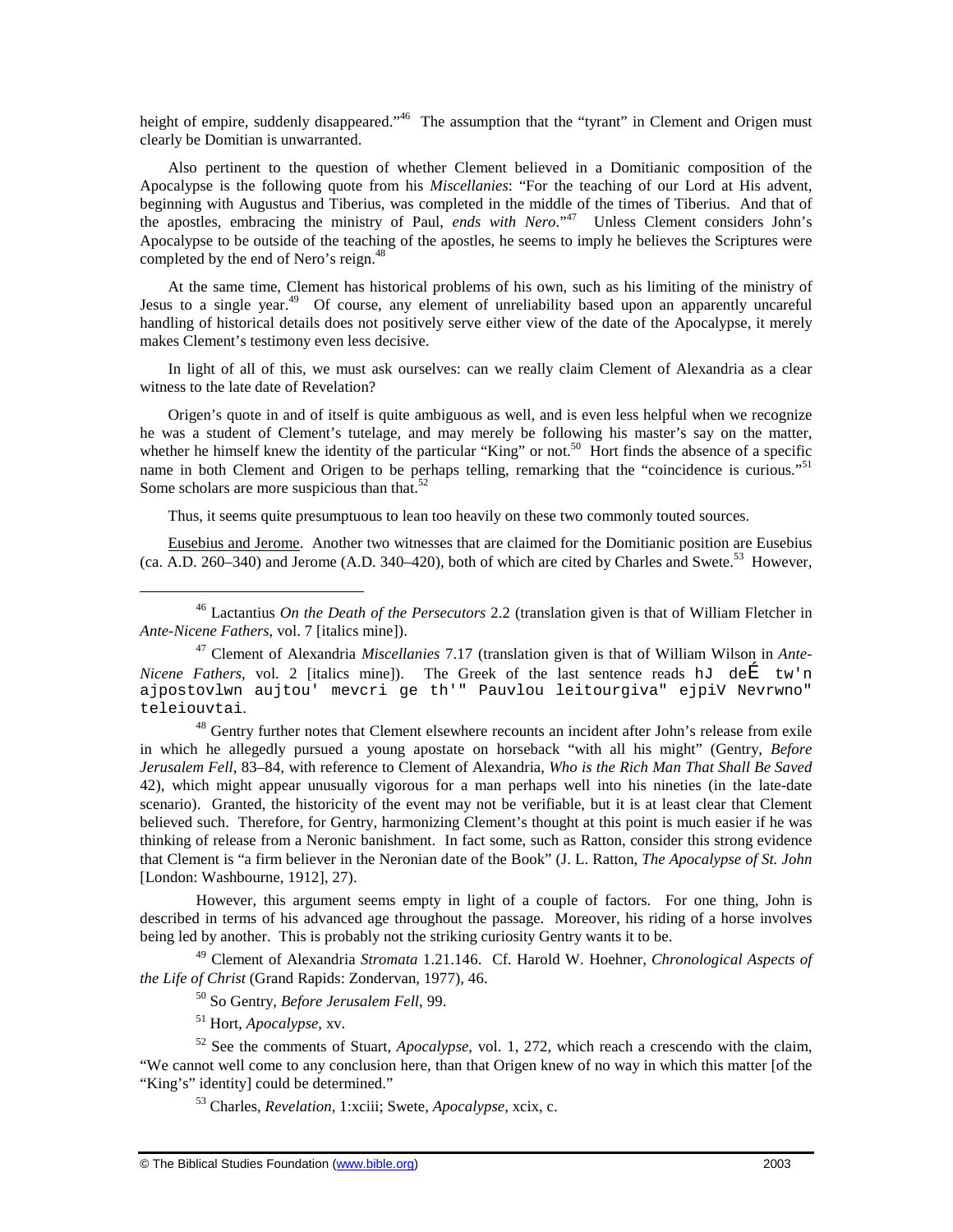again, being later, they both reflect Irenaean tradition, explicitly so in Eusebius' case.<sup>54</sup> Moreover, both witnesses seem to reflect *conflicting* tradition, elsewhere either implying that John was banished under Nero or approvingly reusing testimonies to such and then recasting them in another light.<sup>55</sup> This at least reveals competing traditions in their times.

The Shepherd of Hermas. One interesting, if somewhat inconclusive, source that might give light to Revelation's date is *The Shepherd of Hermas*. The date of this work is difficult to establish. The external evidence (specifically the Muratorian Canon) certainly points toward a date of about A.D. 140–155, but the internal evidence may push the book much earlier,<sup>56</sup> and some scholars, such as Edmunson and Robinson, have argued for a date between  $85-90.^{57}$ 

The relevance of this source is the fact that it bears strong indications of dependence on the Apocalypse in its contents. Charles gives a compelling case for this noting the following similarities:

Thus the Church, *Vis*. ii.4, is represented by a woman (cf. [Rev] 12:1 sqq.); the enemy of the Church by a beast (qhrivon), *Vis*. lv.6-10, [Rev] 13: out of the mouth of the beasts proceed fiery locusts, *Vis*. iv. 1, 6, [Rev] 9:3: whereas the foundation stones of the Heavenly Jerusalem bear the names of the Twelve Apostles, [Rev] 21:14, and those who overcome are made pillars in the spiritual temple, [Rev] 3:12, in Hermas the apostles and other teachers of the Church form the stones of the heavenly tower erected by the archangels, *Vis*. iii. 5.1. The faithful in both are clothed in white and are given crowns to wear, [Rev] 6:11 etc., 2:10; 3:10; Hermas, Sim. viii. 2.1, 3.<sup>58</sup>

Again, the date of Hermas is debatable. But if the early date is right, and if literary dependence upon Revelation is present (again, a common conclusion, but not certain), then these factors would press the writing of the Apocalypse into a period significantly earlier than Domitian's reign.

The Muratorian Canon. Having just mentioned the Muratorian Canon (ca. A.D. 170), we should note that it happens to stand as an easily overlooked, yet very important witness to an early date. The key passage relevant to this question is the statement that "the blessed Apostle Paul, following the rule of his predecessor John, writes to no more than seven churches by name."<sup>59</sup> Obviously the Johannine writing being referenced is the Apocalypse (addressed as it is to seven churches), and here it is implied to have been written before the completion of Paul's writings. Whether or not the credibility of the report may be established, this is clearly a very early example of an early-date opinion for Revelation's composition.

Tertullian. Tertullian's (ca. A.D. 160–220) relevance to the matter comes from his account of the martyrdoms of Peter and Paul and the banishment of John. In discussing their fates, he ties the three together as a unit, implying they happened together, amidst the same persecution. He declares that Rome is "where Peter had a like Passion with the Lord; where Paul hath for his crown the same death with John;

<sup>56</sup> Guthrie, *New Testament Introduction*, 703.

<sup>57</sup> George Edmunson, *The Church in Rome in the First Century* (London: Longman's Green, 1913), 203–21; Robinson, *Redating*, 322.

<sup>58</sup> Charles, *Revelation*, 1:xcvii; Many voices of agreement could be noted including Swete, *Apocalypse*, cx and Guthrie, *New Testament Introduction*, 929.

<sup>59</sup> *Canon Muratorianus* 3 (translation given is that of S. D. F. Salmond in *Ante-Nicene Fathers*, vol. 5).

<sup>&</sup>lt;sup>54</sup> The passage cited by Charles and Swete climaxes with, "Irenaeus, in his fifth book against the heresies … spoke in the following manner respecting [John]" (Eusebius *Ecclesiastical History* 3.18 [translation given is that of C. F. Cruse in *Eusebius' Ecclesiastical History*, rev. ed., trans. C. F. Cruse (Peabody, MA: Hendrickson, 1998)]).

<sup>55</sup> Eusebius connects John's banishment with Peter and Paul's executions in *Evangelical Demonstrations* (see discussion by Gentry, *Before Jerusalem Fell*, 103–4); Jerome repeats Tertullian's account of John's torture and banishment, which, as we shall discuss below, is indicative of a Neronic dating of these events. Jerome, however, then ties this tradition to the Domitianic banishment tradition (Jerome *Against Jovinianum* 1.26).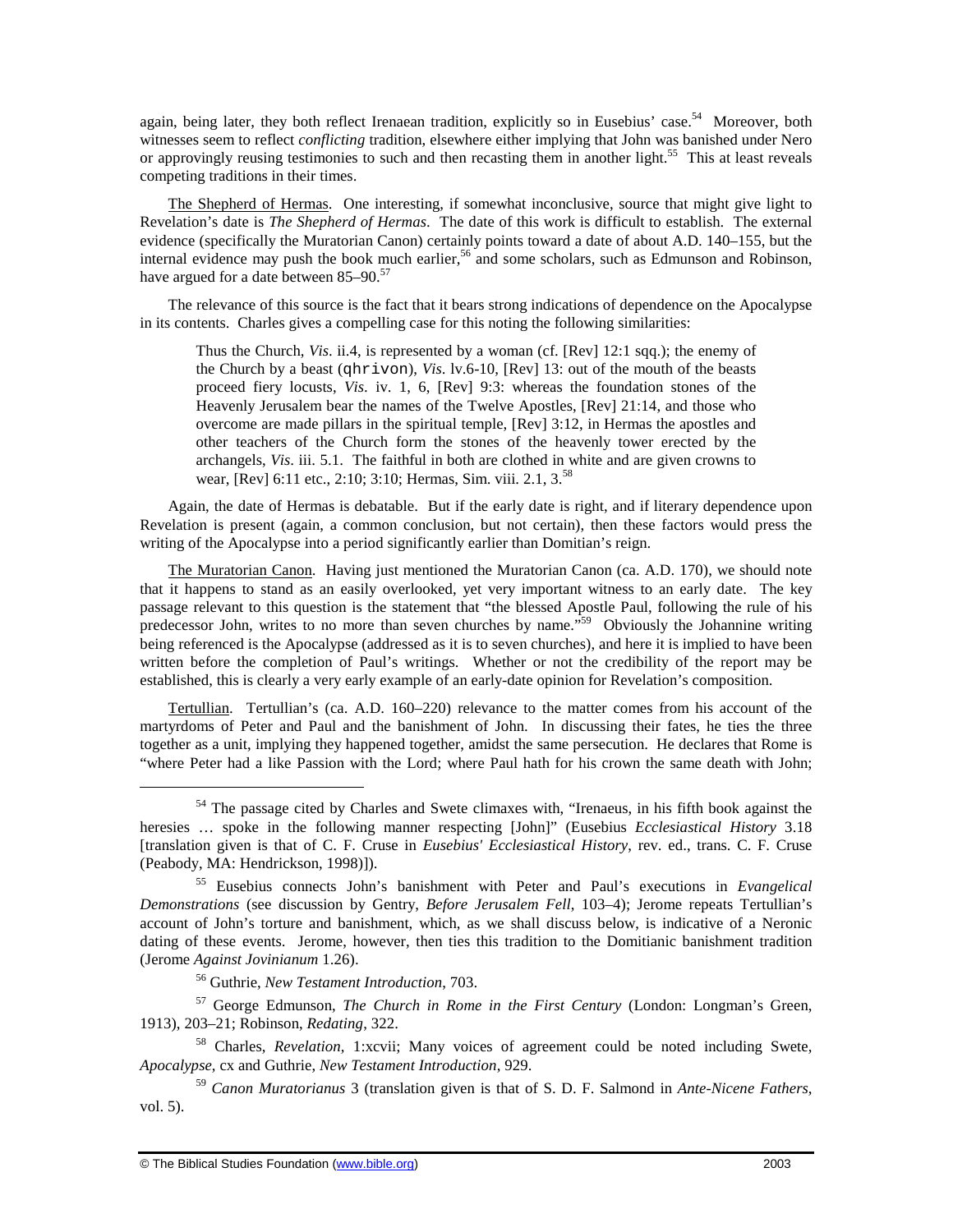where the Apostle John was plunged into boiling oil, and suffered nothing, and was afterwards banished to an island."<sup>60</sup> Jerome certainly understood Tertullian to mean John was banished under Nero, <sup>61</sup> and Schaff states, "Tertullian's legend of the Roman oil-martyrdom of John seems to point to Nero rather than to any other emperor."<sup>62</sup> One obvious problem with this testimony is the questionable historicity of the oil-boiling event. And there is, to be sure, an element of ambiguity in the statement (it seems to me that Tertullian's words *could* merely be emphasizing similarity between the apostles' fates, rather than temporal proximity between them), but it is probably a somewhat safe conclusion that Tertullian thought John's banishment took place under Nero.

Victorinus. The fourth-century bishop Victorinus (d. ca. A.D. 304) clearly held to a Domitianic date for Revelation. There is an interesting difficulty with his testimony, however, in the fact that he also tells us that while on Patmos, John was working the labor mines as part of his sentence. The idea of a man in his nineties working the mines under the lash ought to give us pause, though anything is possible. Nevertheless, we should again remember, "[T]he whole concatenation of witnesses in favor of [the Domitianic date] hangs upon the testimony of Irenaeus, and their evidence is little more than a mere repetition of what he has said."<sup>63</sup>

Epiphanius. Upon first glance, Epiphanius (ca. A.D. 315–403) seems a curious voice in the debate, twice dating John's banishment to the emperorship of Claudius.<sup>64</sup> However, Guthrie, Moffatt, Robinson, and Mounce all agree that Epiphanius, or at least his source (likely Hippolytus) is merely using Claudius as one of Nero's other names.<sup>65</sup> Regardless, here exists another clear early-date testimony.

Unfortunately, Ephiphanius is also another example of inconsistent credibility in historical matters, in one place, for instance, making the unusual claim that Priscilla was a man!<sup>66</sup> Therefore, this witness, too, must be taken with a grain of salt.

Other early date witnesses. There remain several other historical sources worth noting that attest to a pre-70 date for Revelation. For example, the Syriac *History of John, the Son of Zebedee* (6th c.) and both Syriac versions of the Apocalypse (6th c., 7th c.) explicitly refer to John's banishment by Nero.<sup>67</sup> Arethas (A.D. 6th c.? 9th c.?), furthermore, taught that the book was written before A.D. 70, and understood it to be largely predictive of the Roman siege on Jerusalem.<sup>68</sup>

There is therefore certainly a very present competing tradition to the Domitianic date throughout the history of the church. Consequently, any claims to an alleged "unanimity" are grossly overstated. Furthermore, as has been said, the Domitianic witnesses are dependent upon Irenaeus' single testimony, which is not without its own problems. The external witness, then, is far from conclusive for supporting a late date, and can even be cited in some cases as evidence for pre-70 composition. $69$ 

<sup>66</sup> *Index discipulorum* 125.

 $\overline{a}$ 

<sup>67</sup> See William Wright, *Apocryphal Acts of the Apostles*, vol. 2 (London: Philo, 1871), 55; the references in the Syriac versions of Revelation are given in the title.

<sup>68</sup> See discussion in A. R. Fausset, *Revelation* in Robert Jamieson, A. R. Fausset, and David Brown, *A Commentary, Critical and Explanatory, on the Old and New Testaments*, vol. 2 (Hartford, CT: Scranton, n.d.), 548.

<sup>69</sup> Summarizing the same sentiment, Wilson poignantly asks, "Why should we prefer the date of Irenaeus to that in the prefaces of both the Old Syriac versions and also in Theophylact, all three of which

<sup>60</sup> Tertullian *The Prescription Against Heretics* 36 (translation given is that of Peter Holmes in *Ante-Nicene Fathers*, vol. 3).

<sup>61</sup> Jerome *Against Jovinianum* 1.26.

<sup>62</sup> Schaff, *History*, vol. 1, 428; see also Ellis, *Making of the New Testament Documents*, 213.

<sup>63</sup> Stuart, *Apocalypse*, vol. 1, 269.

<sup>64</sup> Epiphanius *Heresies* 51.12, 33.

<sup>65</sup> Guthrie, *New Testament Introduction*, 956; Moffatt, "Revelation," 505; Robinson, *Redating*, 224; Mounce, *Revelation*, 15, n. 74.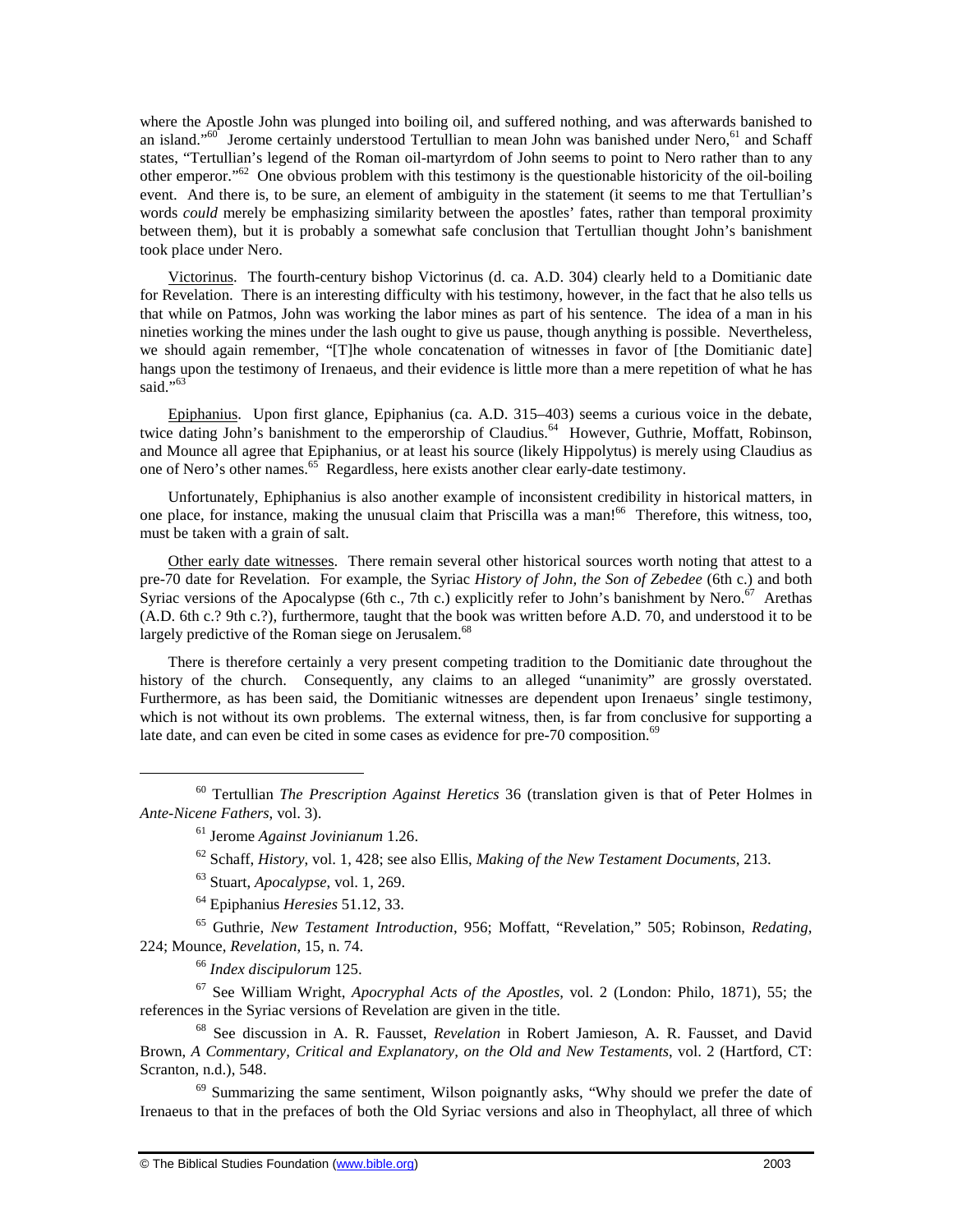## **Domitian's Reign**

 $\overline{a}$ 

The second major proof for most who hold to a Domitianic date for the Apocalypse is the apparent theme of imperial persecution and the assumption that this portrayal fits better against the backdrop of Domitianic persecution of the church. This line of evidence is pivotal to the discussion for two reasons: first, it is most likely the case that this particular issue was the catalyst for the scholarly revolution regarding the date after the nineteenth century, and second, it is being recognized more and more that as far as Domitian being the second great persecutor of the Church, "There is extremely little evidence that such was actually the case."<sup>70</sup> In fact, "Most modern commentators no longer accept a Domitianic persecution of Christians."<sup>71</sup>

To develop these points, we will first briefly look at the role of J. B. Lightfoot in the history of views among commentators. This will show the importance of these issues and the influences that went into a belief in a Domitianic persecution among twentieth-century writers. This will be followed with an examination of the Domitianic persecution evidence itself, as well as the related issue of the imperial cult.

#### **The Influence of Lightfoot**

After many decades of agreement among New Testament scholars that the Apocalypse was a pre-70 document, the twentieth century dawned and brought with it very quickly three excellently crafted critical commentaries that would set the tone for Revelation studies for many years to come, namely those by Charles, Swete, and Beckwith.<sup>72</sup> As Wilson writes, "The three, and especially Charles, would profoundly influence all subsequent English language scholarship on Revelation.<sup>73</sup> Unexpectedly, all three commentaries broke with the previous century's consensus and dated the Apocalypse to the end of Domitian's reign. Why the sudden shift?

Part of the answer (in combination with reliance upon the Irenaean tradition) is a strong emphasis in all three works on the social/historical context of the book, specifically with reference to the major theme of persecution. Sensing that the book has been written against the backdrop of heavy-handed recent persecution, all three commentators found the reign of Domitian to be the most suitable *Sitz im Leben* for its apocalyptic cry, and this line of argument plays strongly into each of their respective cases for a later date.<sup>74</sup> It would seem that what historians had come to know of this heinous Caesar had finally tipped the scales in the argument.<sup>75</sup> Of course, once these key commentaries had set the stage, the majority view quickly followed suit.

ascribe the banishment of John to the reign of Nero?" (J. Christian Wilson, "The Problem of the Domitianic Date of Revelation," *New Testament Studies* 39 [October 1993]: 599). Still, Wilson's confidence in Theophylact is probably misplaced. His citation here is in reference to the fact that Theophylact states that John was banished thirty-two years after Christ's ascension, which of course would lead to a date in the 60s. However, Theophylact's late date (d. 1107) and contradictory statements elsewhere that Revelation was written under *Trajan* (certainly an anomolous claim!) make him of little use (see Gentry*, Before Jerusalem Fell*, 108).

<sup>70</sup> Collins, "Dating the Apocalypse of John," 34.

<sup>71</sup> Leonard L. Thompson, *The Book of Revelation: Apocalypse and Empire* (New York: Oxford University Press, 1990), 16.

<sup>72</sup> Charles, *Revelation*, 1:cxv; Swete, *Apocalypse*, chap. 9; I. T. Beckwith, *The Apocalypse of St. John: Studies in Introduction with a Critical and Exegetical Commentary* (New York: Macmillan, 1919), 204.

<sup>73</sup> Wilson, "The Problem of the Domitianic Date of Revelation," 588.

<sup>74</sup> See Charles, *Revelation*, 1:xcv; Swete, *Apocalypse*, chap. 9; Beckwith, *Apocalypse*, 204.

 $75$  Again, this is particularly true of English scholarship. German scholars have tended to default to the evidence of Irenaeus' quote (Wilson, "The Problem of the Domitianic Date of Revelation," 588–9), for which, see above.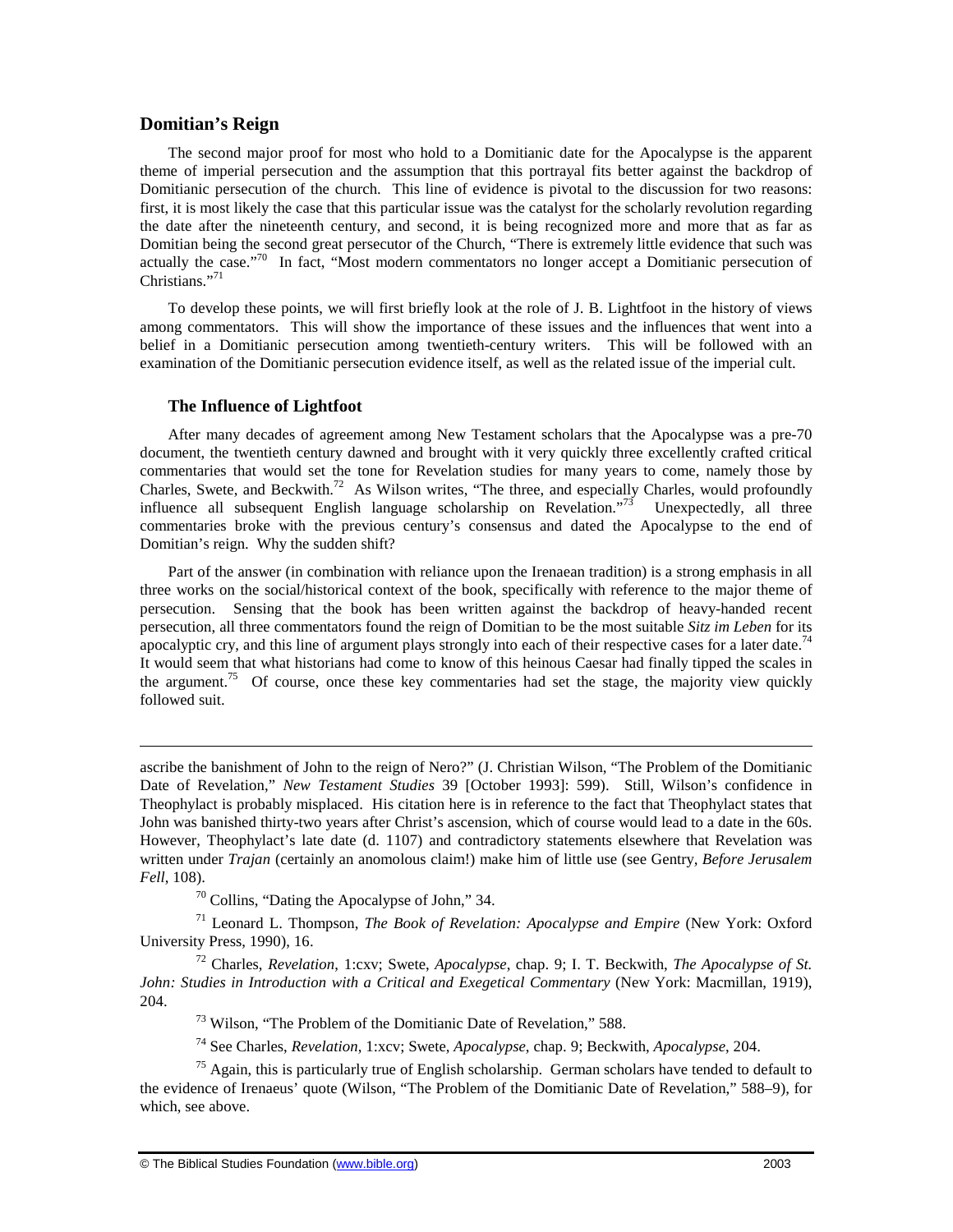The important anomaly in this development, however, is the basis upon which these three commentaries argue for this profound persecution by Domitian. When perused for validation of this historical reconstruction, in all three cases we find invariably that their basic justification of the position is explicitly the influence of nineteenth-century New Testament authority J. B. Lightfoot. Wilson elaborates strikingly:

All three contend that Revelation was written with a historical background of recent persecution of the Christian Church by the Roman authorities. Each points to the persecution under Domitian. All three use Lightfoot's work as their basis. They accept Lightfoot's work and refer to it without criticism and without making any significant critical inquiry of their own into the validity of the claims of a Domitianic persecution. Charles merely states in a footnote, "On the persecution under Domitian, see Lightfoot, *Clem*. *Rom*. 1.1.104–115." Swete simply notes, "Lightfoot has collected a catena of passages which justify the belief that Domitian was the second great persecutor." Beckwith writes, "The general testimony of early Christian writers leaves no reasonable question that [Domitian's] reign became a time of special suffering for the Christians, though details of his measures are for the most part wanting." At this point Beckwith has a footnote referring to the appropriate pages in Lightfoot.<sup>76</sup>

Ironically, despite Lightfoot's influence upon these commentators toward a late date view, Lightfoot himself, as mentioned above, held to a pre-70 date. Nevertheless, his arguments for the persecution of Domitian had a significant impact on these revolutionary commentaries, and it is therefore important to consider his case. If it is found to be unconvincing, of course, this does not in and of itself end the question, since it is merely one scholar's argument. But it must be remembered that the apparent dependence in subsequent authors upon Lightfoot for this point creates a scenario somewhat akin to the former situation involving the Irenaean tradition. What appears to be a strong consensus may upon closer scrutiny be the mere repetition of a singular voice.

#### **The Domitianic Persecution Reconsidered**

The evidence for a Domitianic persecution is largely limited to that which Lightfoot himself expounded, so we may justly focus on his form of the argument, especially in light of its role in future influence. To be sure, later Christian writers after Eusebius claim the historicity of such a persecution, but whether their claim has any real veracity or is merely the corollary of a Domitianic Apocalypse date must be weighed in light of the actual historical record. This, we shall see, even in Lightfoot, is greatly lacking.

The main evidence supplied by Lightfoot stems from the account of the death of Flavius Clemens and his wife Domitilla's exile. Dio Cassius tells us their fates were related to the charge of "atheism," which he further connects with Jewish practices.<sup>77</sup> Lightfoot surmises this must have meant Christianity, and refers to Flavius Clemens as a "Christian martyr."<sup>78</sup> Notably, a century earlier, Suetonius had recorded the same incident with no reference to Judaism, simply attributing the event to "some trivial pretext."<sup>79</sup>

Next, seemingly sealing Lightfoot's argumentation, we learn that a cemetery owned by Domitilla was excavated that contained Christian symbols. However, it has now been shown that none of the remnants of Christianity can be dated before the middle of the second century.<sup>80</sup>

<sup>76</sup> Wilson, "The Problem with the Domitianic Date of Revelation," 588.

<sup>77</sup> Dio Cassius *Roman History* 67.14

<sup>78</sup> J. B. Lightfoot, *The Apostolic Fathers: Clement, Ignatius, and Polycarp: Revised Texts with Introduction, Notes, Dissertations, and Translations* (London: Macmillan, 1890), part 1, 1.34–37. It should be noted that the importance of this example cannot be overstated because it is the *only* specific instance that can be produced of such alleged Domitianic martyrdoms of Christians, and the evidence that it even is an example of this at all is quite scanty.

<sup>79</sup> Suetonius *Domitian* 15.

<sup>80</sup> Wilson, "The Problem of the Domitianic Date of Revelation," 590–91.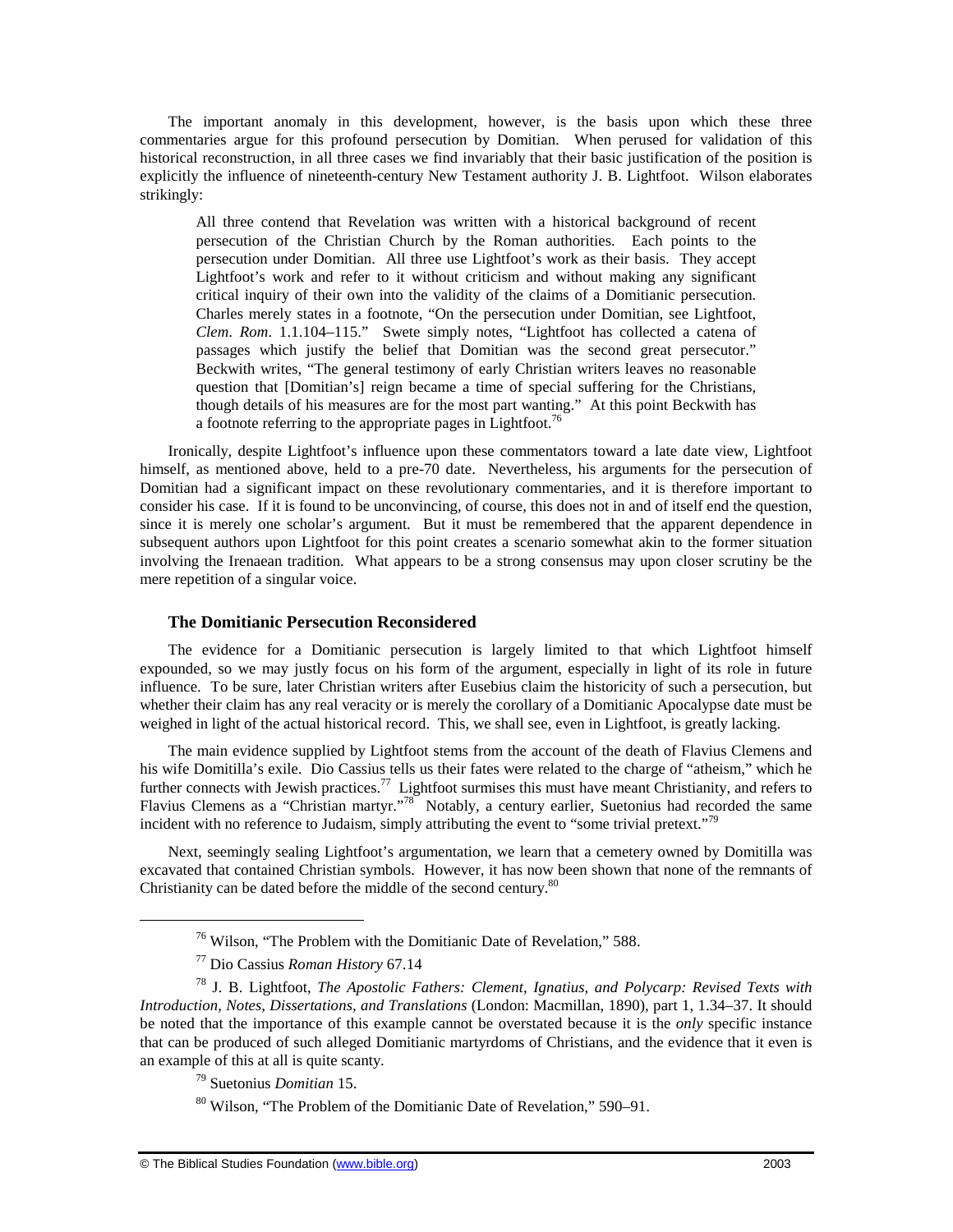If this evidence were not dubious enough, the account from Dio Cassius only survives in the eleventhcentury epitome of Xiphilinus and Zonarus' twelfth-century summary.<sup>81</sup> And regardless, we are still left to suppose that Dio Cassius, writing in the third century, would not know to distinguish between Christians and Jews. Both Bell and Wilson find this unlikely.<sup>82</sup>

In a fascinating move, Lightfoot goes on to speculate, admitting it to be a mere conjecture, that Clement of Rome grew up in Flavius Clemens' household and received his name. Thus, he finds what he considers to be a likely evidence for Christian heritage in this "family," reinforcing his hypothesis that Flavius' "martyrdom" under Domitian was for his Christian faith.<sup>83</sup>

In addition to this major point, Lightfoot gives several pages of texts entitled "Notices of the Persecution under Domitian and of the Family of Flavius Clemens."<sup>84</sup> These "notices" are all either post-Eusebius or exceedingly oblique, consisting in one case, for example, of nothing more than the claim that both Nero and Domitian misrepresented Christians.<sup>85</sup> Yet, despite these weaknesses, the early twentiethcentury commentaries took these arguments for a Domitianic persecution very seriously, and combined with the statement of Irenaeus, the late-date position was firmly established, and the shift was underway.

However, most New Testament scholars are now quite aware of the problem. By the late 1900s, confidence in the existence of a Domitianic persecution was on its last leg. Having reexamined the historical record more closely, few were willing to hold such a position any longer. Collins, a staunch latedate advocate, confidently remarks, "There seems, therefore, to be no reliable evidence which supports the theory that Domitian persecuted Christians as Christians."<sup>86</sup> Similarly, Sweet declares, "The evidence that [Domitian] persecuted the church, as opposed to a few individuals who may or may not have been Christians, dissolves on inspection."<sup>87</sup> And again, "Most modern commentators no longer accept a Domitianic persecution of Christians."<sup>88</sup>

The Neronic persecution of the 60s, on the other hand, is no matter of debate. It is a matter of historical infamy, and should surely, in Wilson's words, "be given at least as much attention in dating Revelation as the *possibility* of a *perceived* crisis [under Domitian] is given."<sup>89</sup> This is not to say that the earlier setting solves all the problems either. It is generally recognized that we lack any solid evidence for

<sup>81</sup> Ibid., 591; The epitome, by the way, was considered by Cary, translator of Dio's *Roman History* for the Loeb Classical Library, to have been made "very carelessly," apparently involving frequent rhetorical embellishment, (*Dio's Roman History*, trans. Earnest Cary, Loeb Classical Library, vol. 1 [London: Heinemann, 1914], xxiii).

<sup>&</sup>lt;sup>82</sup> Bell, "The Date of John's Apocalypse," 94; Wilson, "The Problem of the Domitianic Date of Revelation," 591.

<sup>83</sup> Lightfoot, *Apostolic Fathers*, part 1, 1.61–62.

<sup>84</sup> Ibid., pt. 1, 1.104–15.

<sup>85</sup> Eusebius *Ecclesiastical History* 3.26.7.

<sup>86</sup> Collins, "Dating the Apocalypse of John," 38.

<sup>87</sup> John Sweet, "Revelation, The Book of," in *The Oxford Companion to the Bible*, ed. Bruce M. Metzger and Michael D. Coogan (New York: Oxford, 1993), 653.

<sup>88</sup> Thompson, *Revelation*, 16; to this list of skeptics of a Domitianic persecution could be added Moule, *Birth of Christianity*, 153; N. T. Wright, *Jesus and the Victory of* God, vol. 2, *Christian Origins and the Question of God* (Minneapolis: Fortress, 1996), 374; F. F. Bruce, *New Testament History*, 412; D. A. Carson, Douglas J. Moo, and Leon Morris, *An Introduction to the New Testament* (Grand Rapids: Zondervan, 1992), 474; et al.

<sup>&</sup>lt;sup>89</sup> Wilson, "The Problem of the Domitianic Date of Revelation," 597 (italics mine). The reference to a "perceived crisis" alludes to Collins' position that, in light of the fact that we know there was no Domitianic persecution, the Apocalypse must have been written under the tension of a "perceived" potential for one (Collins, "Dating the Apocalypse of John").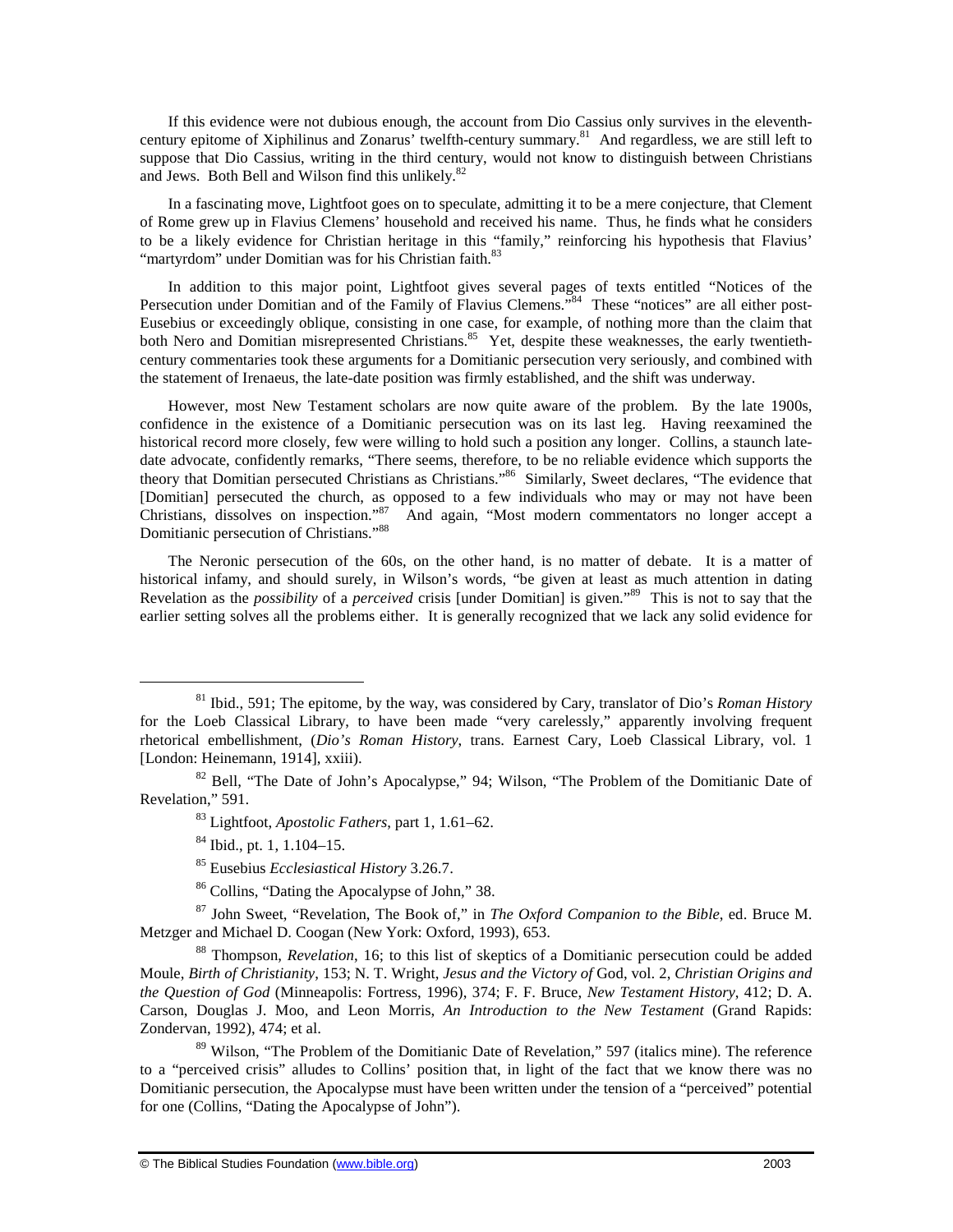Neronic persecution beyond Rome itself.<sup>90</sup> This silence in the provinces is undoubtedly a difficulty for an early-date view. But placing the Apocalypse in the 90s only heightens the hurdle, since under Domitian, as we have seen, we do not even have firm evidence for persecution in Rome itself! The critique cuts both ways. If a late date is to be established for the Book of Revelation, it cannot be done on the grounds of the backdrop of persecution.

## **Rise of the Imperial Cult**

One closely related issue to that of Domitianic persecution is the question of whether or not the perceivable presence of emperor worship in the Apocalypse can be anchored to any escalation of such under the Domitian regime. Suffice it to say the evidence for increased demand from the emperor for selfdeification fares no better than the evidence for Christian persecution.

The main line of argument used for the claim of a greater imposition of the imperial cult is that we know of an epigram that applies the term *Dominus et Deus Noster* to Domitian. However, we have no evidence that there was any pressure for such deification from the top down, and it may in fact be the case that Domitian actually *discouraged* divine forms of address.<sup>91</sup> At the very least, most agree that the imperial cult in the 90s was not being advanced in any new or unprecedented manner,  $92$  and certainly not to the degree it had been under Augustus, Caligula, or Nero.<sup>93</sup> Thus, the issue of emperor worship is much like the related problem of persecution. Domitian's reign simply does not show evidence that either of these practices was unusually rampant to any extent that would lead us to consider his era the prime candidate for the fueling of Revelation, and this is even less tenable vis-à-vis the legendary rule of Nero.

## **Important Internal Considerations**

Looking at the internal evidence concerning the date of the Book of Revelation, we find several key factors that seem to point to a pre-70 setting. These were in fact the primary reasons that nineteenth-century scholarship advocated an early date. However, there is some internal evidence that has been advanced on behalf of a late date, and this is worth examining as well. We will consider the latter first, especially regarding the condition of the seven churches addressed in the letters. Perhaps more helpful, however, are the issues that follow, namely the identity of the "sixth king" in chapter 17 and the presence of the temple in chapter 11.

## **The Condition of the Churches**

-

Some have argued that the descriptions of the churches to which John writes do not fit a setting in the 60s and necessarily call for a much later context. There are basically three evidences that are cited in this vein. The first is that not enough time has elapsed since the churches' establishment for such complacency

<sup>90</sup> G. K. Beale, *The Book of Revelation: A Commentary on the Greek Text*, New International Greek Testament Commentary, ed. I. Howard Marshall and Donald A. Hagner (Grand Rapids: Eerdmans, 1999), 12; Beale does note, however, that it remains possible that "John may have seen the outbreak of persecution in Rome as the first step of expanding persecutions elsewhere in the Empire." While plausible, this is of course simply a conjecture. Going further, Gentry actually attempts to demonstrate that there may in fact be some evidence of empire-wide persecution, but his arguments likewise are little more than speculation (see Gentry, *Before Jerusalem Fell*, 297–98).

 $91$  Wilson, The Problem of the Domitianic Date of Revelation," 596, citing unspecified evidence from Statius.

 $92$  Note Warden's blunt statement: "In fact there is no evidence that emperor worship was promoted with any particular fervor during the time of Domitian" (Duane Warden, "Imperial Persecution and the Dating of 1 Peter and Revelation," *Journal of the Evangelical Theological Society* 34 [June 1991]: 207).

<sup>&</sup>lt;sup>93</sup> See Robinson, *Redating*, 236–37 for a thorough discussion of the prominence of the imperial cult under the rule of these emperors.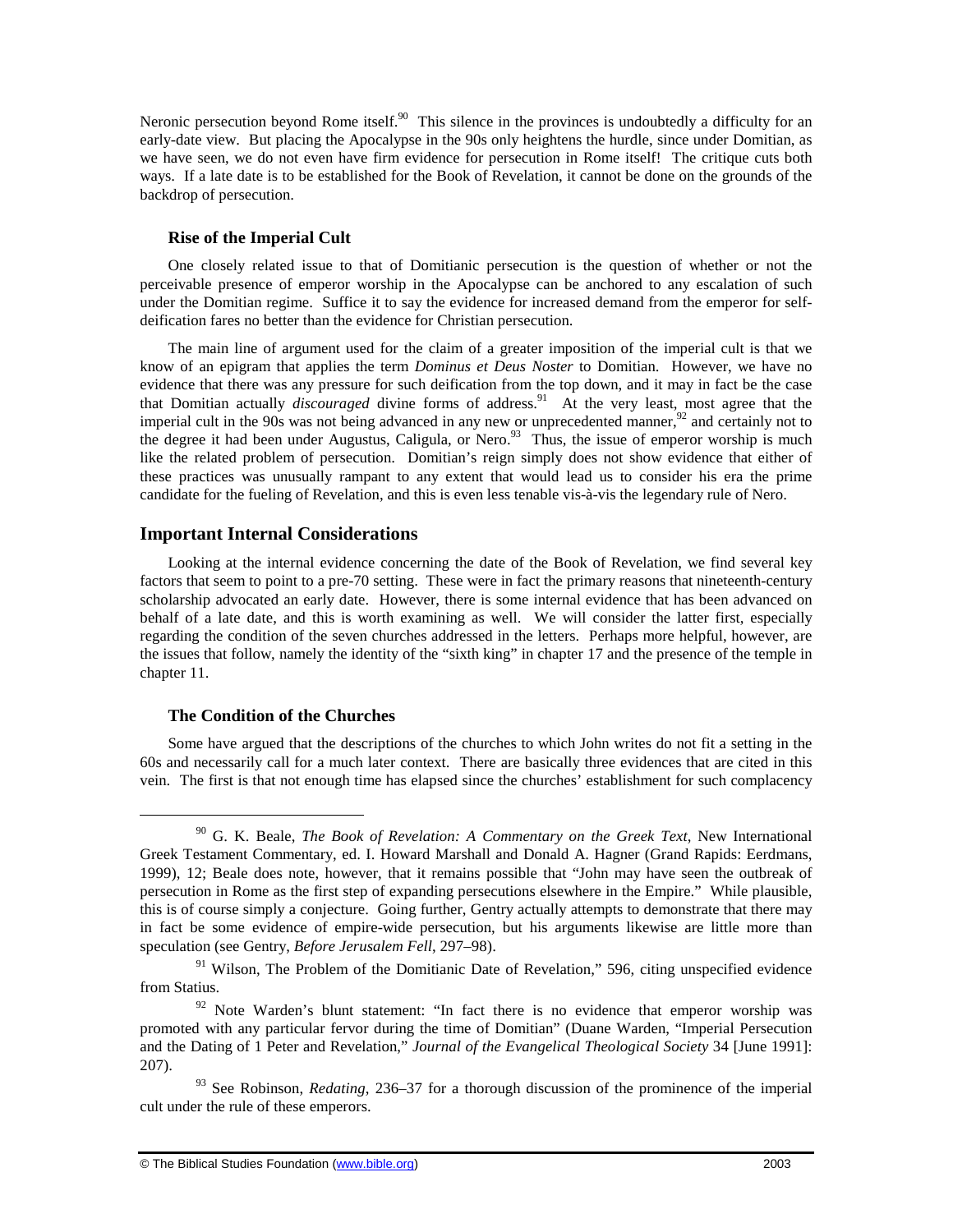and sin to have set in.<sup>94</sup> This, of course, is a very subjective argument. How long does backsliding take? On this basis, do we need to reconsider the date of Galatians? What about Corinth?

A more manageable point is raised by some concerning the establishment of the church at Smyrna, which is alleged not to have been set up until after Paul's death.<sup>95</sup> The evidence for this is supposed to be from Polycarp, the second century bishop of that church, who writes, "But I have not observed or heard of any such thing among you, in whose midst the blessed Paul labored, and who were his letters of recommendation in the beginning. For he boasts about you in all the churches—those alone, that is, which at that time had come to know the Lord, for we had not yet come to know him."<sup>96</sup> However, Robinson is quick to note, "[A]s Lightfoot observed long ago, all that Polycarp actually says is that 'the Philippians were converted to the Gospel before the Smyrneans ...' It is astonishing that so much has continued to be built on so little."<sup>97</sup> In other words, Polycarp adds virtually nothing to the debate.

One final argument that has been advanced from the letters is that the Laodicean church is addressed as a location of affluence, which may be difficult to harmonize with the fact that Laodicea was almost completely decimated by a well-known earthquake around 60–61.<sup>98</sup> However, we know from Tacitus that the city took great pride in the fact that it rebuilt itself quite promptly, without even requiring outside funds from the empire.<sup>99</sup> Thus, this argument does not carry very much weight either, and even late-date advocates such as Collins can concede, "This bit of evidence is of no help in dating the book."<sup>100</sup>

None of these lines of evidence seem to really lead anywhere. The letters to the churches must be concluded to be of little or no value for establishing a late date of the book. The following internal issues, however, may be more useful to the discussion.

#### **The Sixth King**

-

In chapter seventeen of Revelation, we are told there are "seven kings" (basilei'" eJptav), and while "five have fallen" (oiJ pevnte e[pesan), "one is" (oJ ei|" e[stin).<sup>101</sup> This passage has been the subject of much debate. The kings are generally agreed to be Roman emperors, but which seven are in view is a more difficult question. Some writers, struggling to come up with a list that fits their scheme, have preferred to simply consider the list symbolic of pagan world power, not linking the individual kings with any specific emperors.<sup>102</sup> This could possibly correct; like the idealist view of the book overall there is nothing to absolutely rule out such a non-specific handling of the text, but many feel this view does not go far enough for the level of detail and style of description given by John.<sup>103</sup> This difficulty is highlighted by the Jewish parallels of the period such as *Sib. Or.* 5:1–50 and *2 Esdras* 11–12, which use similar head/king imagery in contexts which are plainly intending specific emperor lists.<sup>104</sup>

<sup>94</sup> Such as that in Rev 2:4–5 and 3:15–19. For this argument, see Beale, *Revelation*, 15; also, Swete, *Apocalypse*, c–ci.

<sup>95</sup> So Charles, *Revelation*, 1:xciv; Moffatt, *Revelation*, 317; et al.

<sup>96</sup> Polycarp Philippians 11.3 (translation provided is that of J. B. Lightfoot and J. R. Harmer in *The Apostolic Fathers*, 2d ed., ed. Michael W. Holmes [London: Macmillan, 1891], 128.

<sup>97</sup> Robinson, *Redating*, 229–30; so Guthrie, *New Testament Introduction*, 954; Gentry, *Before Jerusalem Fell*, 323–24.

<sup>98</sup> Mounce, *Revelation*, 19 represents this approach.

<sup>99</sup> Tacitus *Annals* 14.27.

 $100$  Collins, "Myth and History," 402.

 $101$  Rev 17:9-10.

<sup>102</sup> E.g., Beale, *Revelation*, 870.

<sup>103</sup> See the thorough discussion by Robinson, *Redating*, 245–49.

 $104$  Ibid., 247. This is of course not conclusive, but must be taken as corroborating evidence.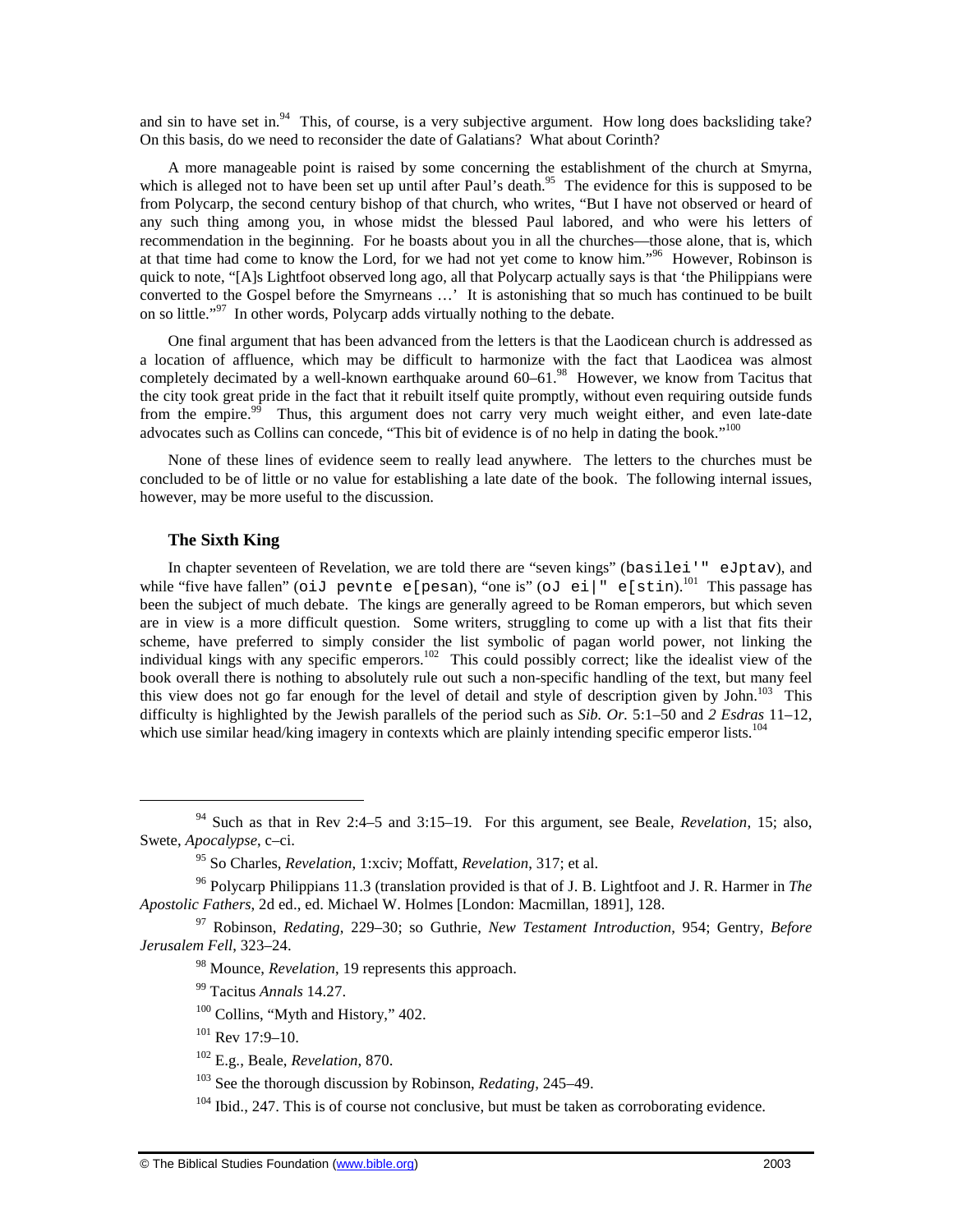The interpretation that seems most tenable is simply to understand the Caesars to be paraded before us in order in this passage. This has been the most common way to attempt to interpret the passage, but many commentators have struggled to find a list that works. There are two basic issues here. First of all, where do we start counting? Julius was the first Caesar, and appears at the front of the list in several ancient sources.<sup>105</sup> However, the empire officially starts with Augustus, and thus some writers begin the list with him.<sup>106</sup> Collins has even suggested beginning with Caligula because he was the beginning of the "beastly" Caesars that gave the Jews such difficulty, $107$  though few have found this scenario persuasive.

Even so, once the beginning point is established, a second problem arises as to whether or not we should include Galba, Otho, and Vitellius due to the brief and rebellious nature of their reigns in between Nero and Vespasian. Swete and others prefer to skip them as inconsequential.<sup>108</sup> Obviously, this would shake up the list substantially.

On the matter of where to start, both Julius and Augustus seem viable. The Caligula theory has not won many followers, and being combined as it is in Collins with the omission of the three short-term emperors, it seems perhaps too conveniently structured toward the preservation of an intact backward count from Domitian as the sixth.<sup>109</sup> Moreover, "[P]roposals offering reasons for the exclusion of the three brief reigns have not been persuasive to many."<sup>110</sup> All of the ancient lists include them.<sup>111</sup>

Starting, however, with either Julius or Augustus, the sixth king who "is" at the time of writing is naturally either Nero or Galba, respectively. Either of these cases would imply a setting in the 60s. Even Beckwith concedes, "It requires then a certain degree of arbitrariness to avoid making the sixth king either Nero or Galba."<sup>112</sup> It may be that how one handles the infamous *Nero redivivus* myth<sup>113</sup> at this point with reference to the mortally wounded head in the passage decides which of these two is more likely, but for now we may simply say that this most plausible reading of the text has led many to consider this section to bear clear marks of pre-70 composition.<sup>114</sup> Even many late-date advocates concede this, even to the point of taking a source-critical approach to explain it as the inclusion of early material by a Domitian-era

-

 $107$  Collins, "Myth and History," 389; Collins does point to two other writers who have held to this position, namely, A. Strobel and Lyder Brun.

- <sup>109</sup> See defense in Collins, "Myth and History," 389.
- <sup>110</sup> Beale, *Revelation*, 873.
- <sup>111</sup> See Bell, "The Date of John's Apocalypse," 99.

<sup>112</sup> Beckwith, *Apocalypse*, 705. In fact, the difficulty of reconciling this phenomenon with a Domitianic date has actually been the catalyst for many scholars to give up on counting "heads" and to simply go instead with the symbolic interpretation; see, e.g., Caird, *Revelation*, 217–19, who finds it too complicated to harmonize the list with the statement of Irenaeus and proceeds to move to the symbolic solution as the safest alternative. In response to this approach, note the indictment of Robinson, *Redating*, 247–48: "The contortions to which the commentators have been driven in the interpretation of ch. 17 are I am convinced self-imposed by the 'discrepancy', as Beckwith calls it, between the clear statement that the sixth king is now living and what Torrey called their 'stubborn conviction' that the book cannot be earlier than the time of Domitian. *Drop this conviction and the evidence falls into place*" (italics mine).

<sup>113</sup> Which, by the way, arose much earlier in the first century than is sometimes asserted (see Bell, "The Date of John's Apocalypse," 98; Ellis, *Making of the New Testament Documents*, 212).

<sup>114</sup> Collins in fact admits that she feels the Galba theory makes most sense of the text, but then rejects it outright on the grounds that Galba reigned before 70 and the book could not have been written then. Interestingly, her primary contention for this is the "fact" that chapters 17 and 18 use "Babylon" as a moniker for Rome. This issue will of course be the very point disputed in chapter four of this thesis.

<sup>105</sup> E.g., Suetonius *Lives of the Twelve Caesars: the Divine Julius* 76; Dio Cassius *Roman History*

<sup>5.</sup> 

<sup>106</sup> Tacitus *Annals* 1.1 is the most common example, though see Gentry, *Before Jerusalem Fell*, 154.

<sup>108</sup> Swete, *Revelation*, 220.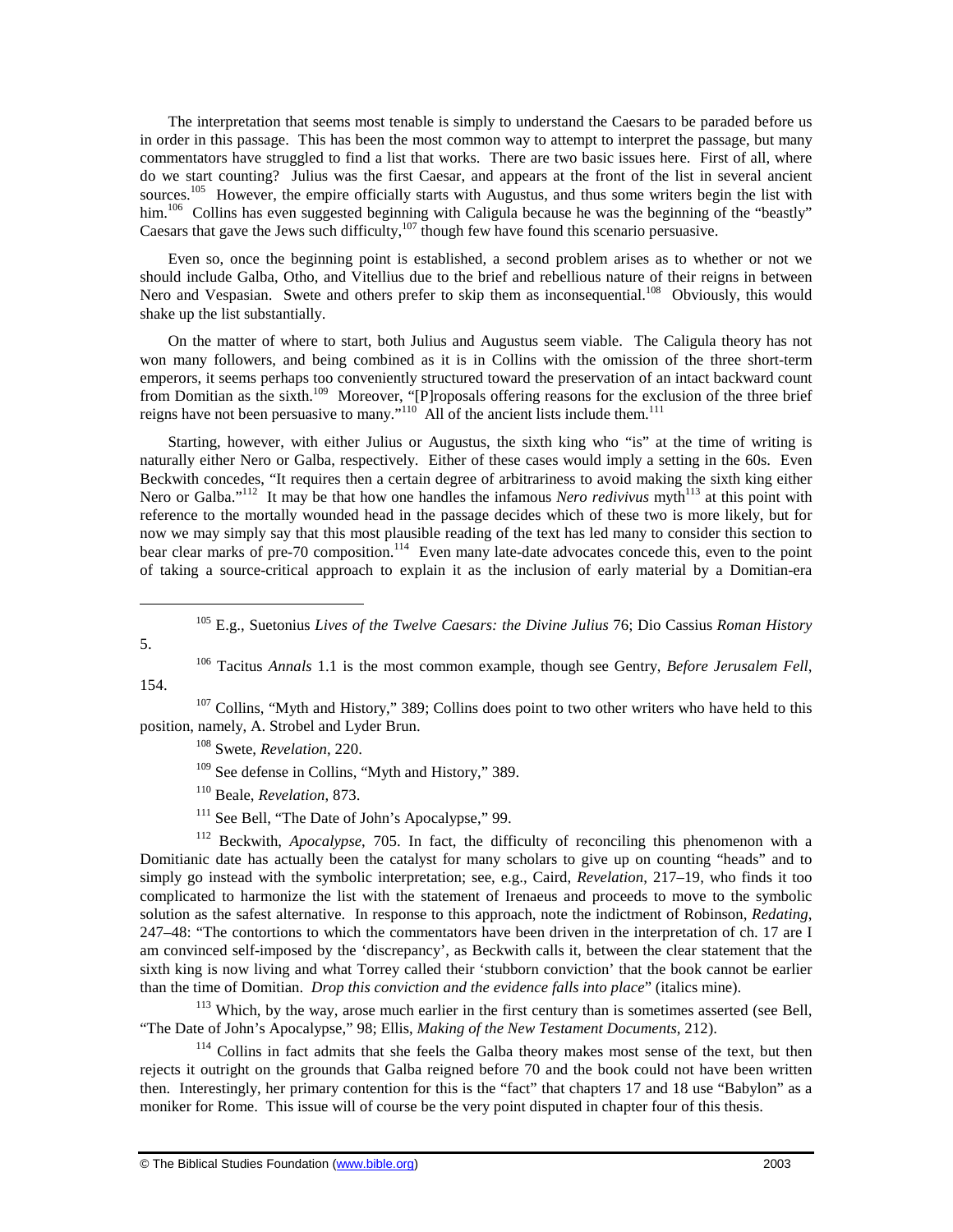editor.<sup>115</sup> The employment of such a technique in the debate hints at the fact that we have here a very difficult piece of evidence, one which may point quite strongly to an early date for Revelation.

#### **The Presence of the Temple**

An issue that has for some been determinative of the date is the presence of the temple in 11:1–2. In fact, this argument was the most persuasive issue to most early-date scholars of the nineteenth century.<sup>116</sup> For them, it seemed unthinkable that such a passage could be written after the leveling of the temple in A.D. 70 without any mention of the event. It certainly does seem that at the time of writing the Herodian temple is still standing. In fact, most *late-date* scholars even admit these verses must have been written before 70.<sup>117</sup>

How then do these scholars continue to hold to Domitianic composition of the book? There are basically two answers here. The primary response has been, once again, to resort to source criticism. Collins goes so far as to attribute the downfall of the early date to the rise of source-critical methods, which gave many scholars a way out, so to speak, of this compelling argument.<sup>118</sup> The retort therefore has been to concede the pre-70 writing of 11:1–2, but to then speculate that these verses are simply being incorporated by the Domitian-era author from earlier material. It seems difficult, however, to account for the inclusion of such obsolete material without any updating. This is what Robinson chides as the "resort of commentators to treating anything that will not fit a Domitianic date as the incorporation of earlier material, though (for reasons they do not explain) without subsequent modification."<sup>119</sup> Seams from such use of a source are not visible, and of course if one holds to the unity of the book as a whole, the pull of this evidence is especially difficult to escape.

Another way to respond to this argument has been to treat these verses as merely symbolic, depicting an ideal temple, not the actual Herodian building.<sup>120</sup> This seems unlikely however for a couple of reasons. First of all the seer is quite explicit in the book when dealing with heavenly versus earthly realities involving Jerusalem and the temple. In chapter 21 of course we vividly have the *New* Jerusalem descending from heaven itself to earth, and John is careful to note that within it *there is no temple*. Similarly, in the very passage in question, chapter 11, we are later given a vision of the heavenly temple, in which the ark of the covenant appears.<sup>121</sup>

Second, all of this seems to be in contrast with the temple described in 11:1–2, which is to be trampled by Gentiles, and is clearly located in the city of Jerusalem, where the witnesses will prophesy.<sup>122</sup> It would seem John is at great pains to identify for the reader the literal, earthly temple in historic Jerusalem.<sup>123</sup>

One could possibly relate the whole passage to a future, rebuilt temple, but in the context its presence is merely presupposed. Without any informing of a future rebuilding in the text, the author, writing so soon after the Jewish War in a late date paradigm, would have surely confounded his readers. In Gentry's words, "Where is there any reference to the rebuilding of the Temple in Revelation so that it could be again

- <sup>119</sup> Robinson, *Redating*, 242.
- <sup>120</sup> E.g., Caird, *Revelation*, 130–32.
- $121$  Rev 11:19.

- $122$  Rev  $11:2-8$ .
- <sup>123</sup> So Gentry, *Before Jerusalem Fell*, 169–74.

<sup>115</sup> E.g., Charles, *Revelation*, 2:69–70; Arthur S. Peake, *The Revelation of John* (London: Johnson, 1919), 348. One serious problem with this view is the question of why the later writer would not have updated his source; obviously he would have known which king "now is" in his day.

<sup>&</sup>lt;sup>116</sup> Collins, "Dating the Apocalypse of John," 36.

<sup>&</sup>lt;sup>117</sup> Wilson, "The Problem of the Domitianic Date of Revelation," 604.

<sup>118</sup> Collins, "Dating the Apocalypse of John," 37.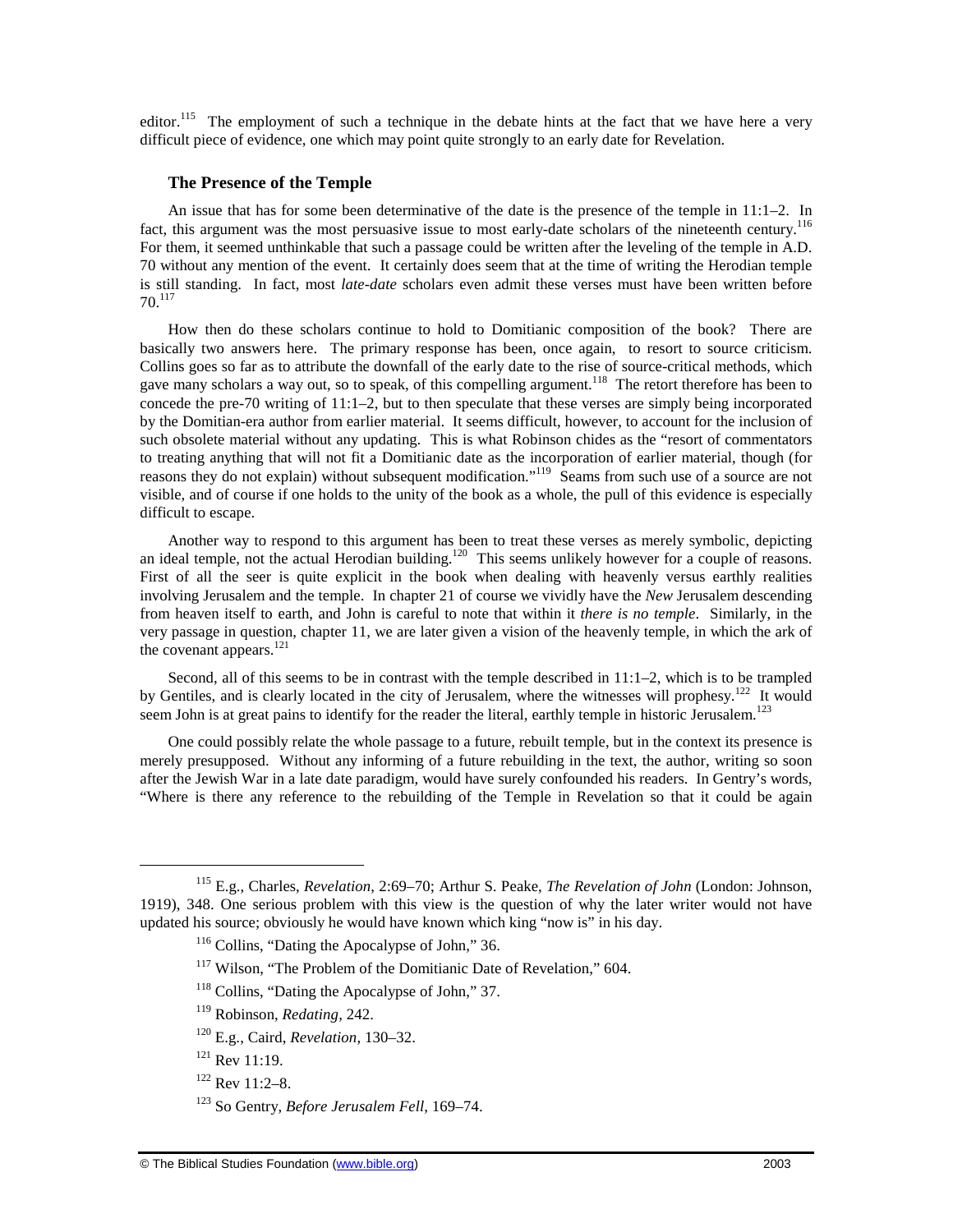destroyed? … If there is no reference to a rebuilding of the Temple and the book was written about A.D. 95, how could the readers make sense of its prophecies?"<sup>124</sup>

While these approaches to the problem are certainly not *impossible*, they all involve some degree of conjecture for the sake of maintaining late composition, and the most plausible explanation remains that John is speaking of the integrity of the temple in his own day. And if this is the case (and if we find the source-critical pleas unconvincing), then we have a very important piece of evidence pointing to a pre-70 date for Revelation, just as former scholars once widely recognized.

## **Summary of the Evidence**

In light of all the evidence, it seems incredible that so many consider the issue so decisively weighted in favor of Domitianic timing. The two key arguments for this view that are consistently noted by its advocates are the testimony of the church fathers and the grim background of Domitian's reign. The first of the two, as we have seen, is not the "unanimity" that it is often purported to be, but rather a façade. In reality, it all boils down to the testimony of Irenaeus, which is grammatically ambiguous, and even if translated in the traditional manner remains the word of one writer, and a historically questionable writer at that. Would we really turn the whole matter on the witness of a single voice, let alone a voice that tells us that Jesus lived into his forties? Moreover, as we have also observed, there are many more historical sources that attest to an early date than are usually admitted.

The second argument, that the setting of Domitian's great persecution of the Church is a more likely context for the writing of the Apocalypse, cannot be defended. In recent decades the academic community has basically discarded the notion of a Domitianic persecution as a myth, and rightly so. The evidence is simply not there, and therefore this argument too is forceless.

On the other hand, certain internal factors we have noted strongly imply a pre-70 date for Revelation, especially the identity of the sixth king who "is" at the time of writing, which can most plausibly be understood as either Nero or Galba, and the present integrity of the temple in Jerusalem in 11:1–2.

But the case for a late date of Revelation is a three-legged stool. While the first two legs are seriously compromised by the actual evidence, we must now consider the third argument, which we have saved due to its relevance to this thesis. This is the question of the identity of the harlot, Babylon. Many scholars use the application of this name to Rome as proof that the work must have been composed after A.D. 70, after Rome, like Babylon, had razed the temple, and several Jewish sources of the period are noted examples of this particular polemic.<sup>125</sup> The presupposition that Babylon = Rome in the Apocalypse is of course the very issue that is questioned by this thesis. If this leg is undermined, the stool falls.

For our purposes, it is sufficient to say that the early date is still very much an option; the late date argument cannot be used to preempt the view that Babylon represents Jerusalem from the outset. At the least, the evidence for deciding the date may be considered inconclusive. At most, the evidence may be taken by some (as it has by many prominent names we have above noted) to tilt in favor of a date somewhere in the 60s, before the fall of Jerusalem. The only major question that remains is the subject of this study, the identity of "Babylon," and to this we now turn.

-

<sup>124</sup> Ibid., 173–74.

<sup>&</sup>lt;sup>125</sup> Even Beale, otherwise an idealist who prefers trans-temporal interpretation to historical references, argues this as "one of the strongest pieces of internal evidence that the book is to be dated after 70 A.D." (Beale, *Revelation*, 25).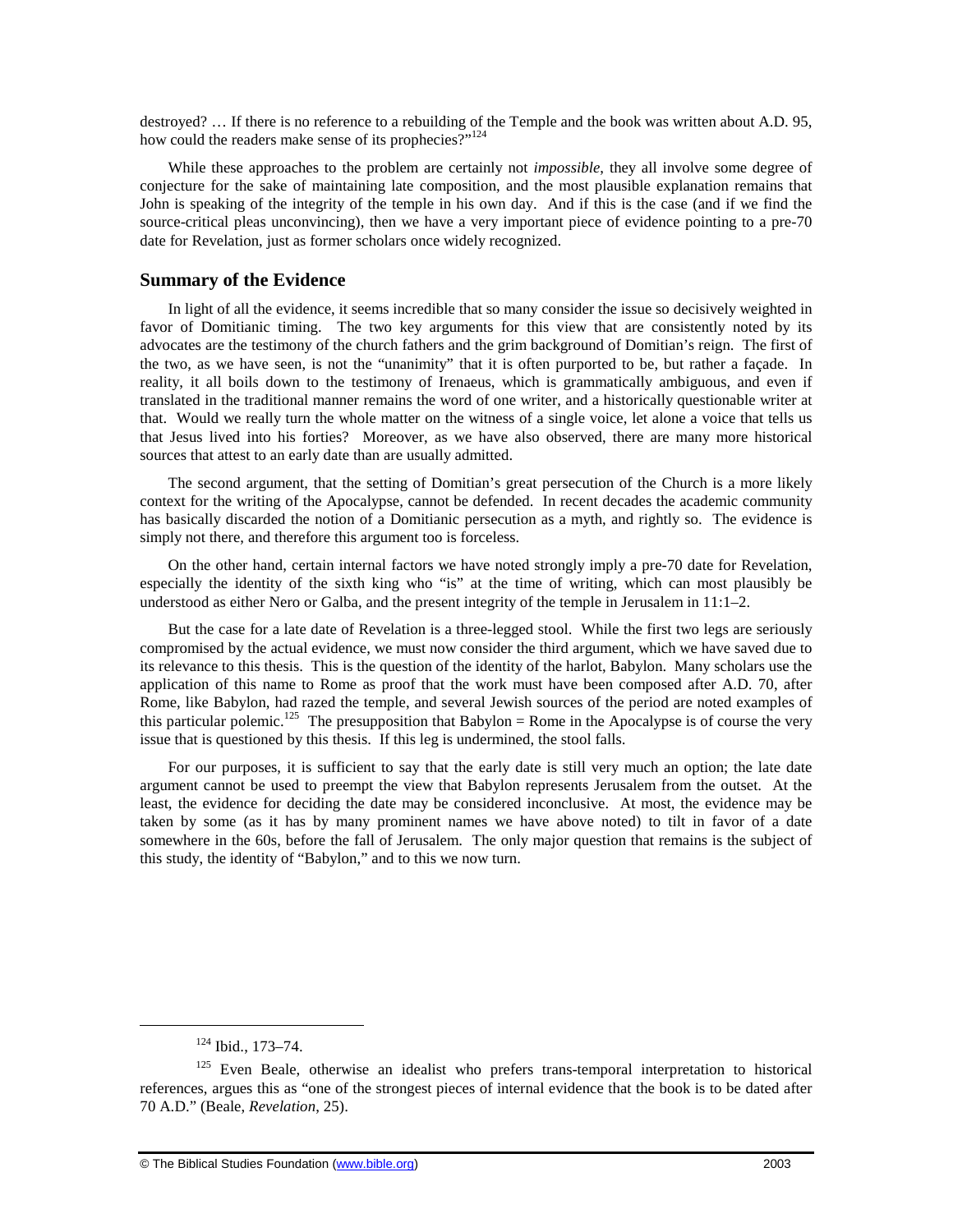# **CHAPTER 4: THE EVIDENCE FOR JERUSALEM AS THE HARLOT**

The case for identifying Jerusalem as the intended referent for the harlot image in Revelation proceeds on several fronts. Some are related to internal evidence throughout the Apocalypse, others involve the background of the rest of Scripture and general thematic emphases of biblical prophecy. But when taken together, I am persuaded that these lines of argument point in one primary direction, as we will see in the following evaluation of the evidence.

## **Common Objections**

The first step in examining the Jerusalem case, if we are to have a fair hearing of the evidence, is to consider the main objections that are offered by opponents to the this view. Of course, the most common is the contention that the Apocalypse was written after A.D. 70 and could therefore not be concerned with a prophecy of the fall of Jerusalem. This objection has been thoroughly analyzed in chapter three above, and the arguments related to such need not be repeated here. There are however a few others that warrant deliberation.

#### **Babylon Imagery in Jewish Sources**

One of the chief reasons many have contended that Babylon represents Rome in the Apocalypse is the widely recognized fact that a number of Jewish sources use this device to critique Rome.<sup>1</sup> Certainly this is not uncommon, and it is understandable that many commentators find this compelling. Moreover, this argument presupposes the understanding that these Jewish writers used such imagery in light of the destruction of the temple, an act first executed by historical Babylon, and later recapitulated by the Romans.<sup>2</sup> Of course, tied to this approach is the assumption that the book was written after the second destruction, which is also when all of the aforementioned Jewish instances of this representation for Rome occur.<sup>3</sup>

Beale takes the argument a step further, noting that there is no example in Jewish literature of the use of the name Babylon for Jerusalem.<sup>4</sup> But this particular silence argument seems weak. It is to be *expected* that the Jews would not apply the name "Babylon" to *themselves*. Who would?<sup>5</sup> It is, in fact, the very unexpected dramatic irony of such imagery that makes John's use of the label from a Christian perspective so striking and meaningful if Jerusalem is in view.

3 Although, see E. Earle Ellis, *The Making of the New Testament Documents*, Biblical Interpretation Series, ed. R. Alan Culpepper and Rolf Rendtorff, vol. 39 (Leiden: Brill, 1999), 211, who argues for first-century B.C. examples of this association from *Pss. Sol.* 8.15 and 1QpHab 2.

4 Beale, *Revelation*, 25.

<sup>1</sup> Cf. 4 Ezra 3:1–2, 28–31; *2 Apoc Bar* 10:1–3; 11:1; 67:7; *Sib. Or.* 5:143159–60.

 $2^2$  See Adela Yarbro Collins, "Myth and History in the Book of Revelation: The Problem of Its Date," in *Traditions in Transformation: Turning Points in Biblical Faith*, ed. Baruch Halpern and Jon D. Levenson (Winona Lake, IN: Eisenbrauns, 1981), 388; also, G. K. Beale, *The Book of Revelation: A Commentary on the Greek Text*, New International Greek Testament Commentary, ed. I. Howard Marshall and Donald A. Hagner (Grand Rapids: Eerdmans, 1999), 19.

<sup>&</sup>lt;sup>5</sup> Perhaps the Qumran community, as a counter-temple movement, could be the exception and a possible candidate to use such language against Jerusalem, but of course their not doing so proves nothing for us. It is interesting to note, however, that they do frequently treat Jerusalem in *harlotry* language. The consistent application of this terminology in line with OT usage was in fact one of the decisive arguments for Ford, who makes much of the Qumran evidence for her Babylon = Jerusalem case (J. Massyngberde Ford, *Revelation*, Anchor Bible, ed. William Foxwell Albright and David Noel Freedman, vol. 38 [Garden City, NY: Doubleday, 1975], 276–307).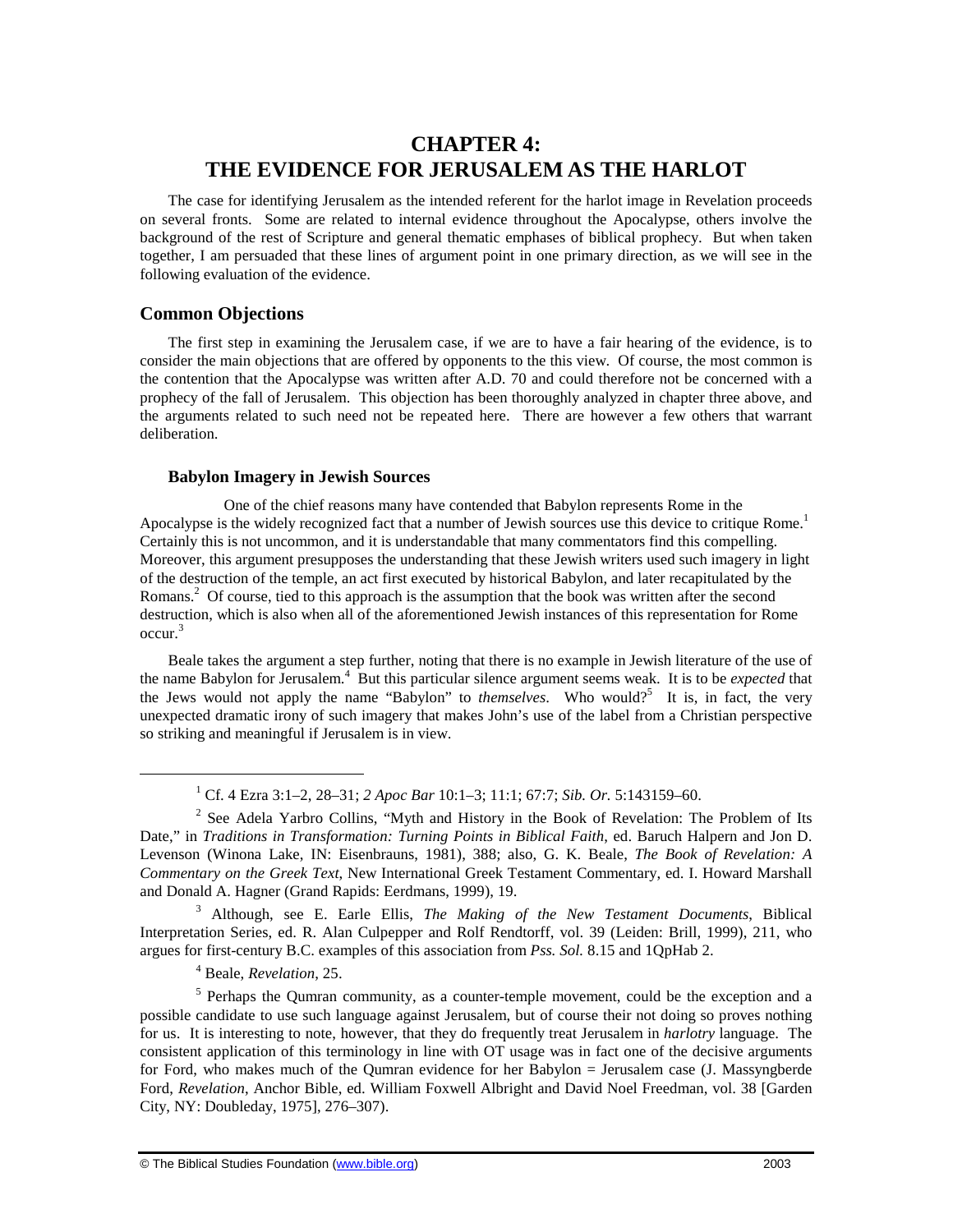Beale also points out that Sodom has precedent for being used as a metaphor for Israel,<sup>6</sup> but not Babylon.<sup>7</sup> But this argument, too, carries little weight. Most of the prophets were written before Babylon had fallen (many before she existed!), the few exceptions being written shortly thereafter.<sup>8</sup> Therefore, she naturally would not be used as an ancient fallen enemy of God, the way Sodom or Egypt would. This would have carried about as much thrust of clarity and style as calling Jerusalem "Rome" in the Apocalypse while Rome was still standing. It would have been confusing, and would not follow the precedent of previous prophets.

On the other hand, now that Babylon's horrific rule had become a distant memory, application of her name to apostate Jerusalem, like the names of Sodom and Egypt, which of course have been used for Jerusalem in this very book,<sup>9</sup> would be absolutely appropriate. It would mean Christians were living in exile in the center of heathenism (not even Rome, but God's adulterous wife!), but they would soon be rescued and vindicated as she was judged by God, just as had happened with Sodom and Egypt before.

There is a further point to be made here regarding the purpose of the Babylon metaphor. As has been said, most scholars understand the connotations of the image to relate to the destroyer of the temple, which would of course not fit Jerusalem. However, Wilson has argued that, while these connotations with Babylon became the major thrust post-70, the focus in earlier writings was on Babylon as the place of exile, the pagan place where God's people sojourned.<sup>10</sup> In this vein, Revelation does not at any point connect Babylon to the temple's destroyer. The image is only employed in terms of a pagan city that persecutes the saints, out of which God's true people are to flee. Wilson, in fact, considers this usage more consistent with other pre-70 sources, and thus considers it to be suggestive of an early date for the book.

Whether or not these ideas may be decisively established, it does seem fair to say in light of these issues that the Jewish usage of the name Babylon for Rome, while perhaps worth considering as a useful piece of evidence in *favor* of the *Rome* view, does not preclude usage by John with reference to Jerusalem; the task remains for us to consider the corroborating evidence as to which referent is more likely in *this* context.

#### **Language of Exaltation**

A second difficulty with the Jerusalem view for some is the lofty language used by the author of Revelation to describe the city of Babylon, especially in 17:18 which reveals the identity of the harlot as "the great city which has dominion over the kings of the earth" (hJ povli" hJ megavlh hJ e[cousa basileivan ejpiÉ tw'n basilevwn th'" gh'"). Most commentators make a

<sup>6</sup> Isa 1:10; 3:9; Jer 23:14; Ezek 16:44–58.

<sup>7</sup> Beale, *Revelation*, 25. Interestingly, Beale also speaks of precedent for Israel being referred to as Egypt (ibid.), but all of the passages he cites (all of which are listed in n. 6, above) are examples of the Sodom language. In fact, I know of no passage in the OT that uses Egypt in this way (cf. Ford, *Revelation*, 172; David Chilton, *The Days of Vengeance: An Exposition of the Book of Revelation* [Tyler, TX: Dominion, 1987], 281). Beale's apparent oversight here is interesting because of the fact that Rev 11:8 uses both Sodom *and* Egypt with reference to Jerusalem. If John can use Egypt for Jerusalem without precedent, why not Babylon? This seems to more or less cancel out Beale's argument.

 $8$  Even if Daniel is taken to be late, it is written from the perspective of the Babylonian era.

 $<sup>9</sup>$  Cf. Rev 11:8.</sup>

<sup>&</sup>lt;sup>10</sup> J. Christian Wilson, "Babylon as a Cipher for Rome and the Dating of Early Jewish and Early Christian Documents," unpublished paper read at the 1994 Annual Meeting of the Society of Biblical Literature, cited in Beale, *Revelation*, 19. Apparently, Wilson has surveyed OT, LXX, DSS, and Pseudepigraphal sources. Beale questions the strength of Wilson's handling of the background sources, but no explicit counter-evaluation is given (ibid.).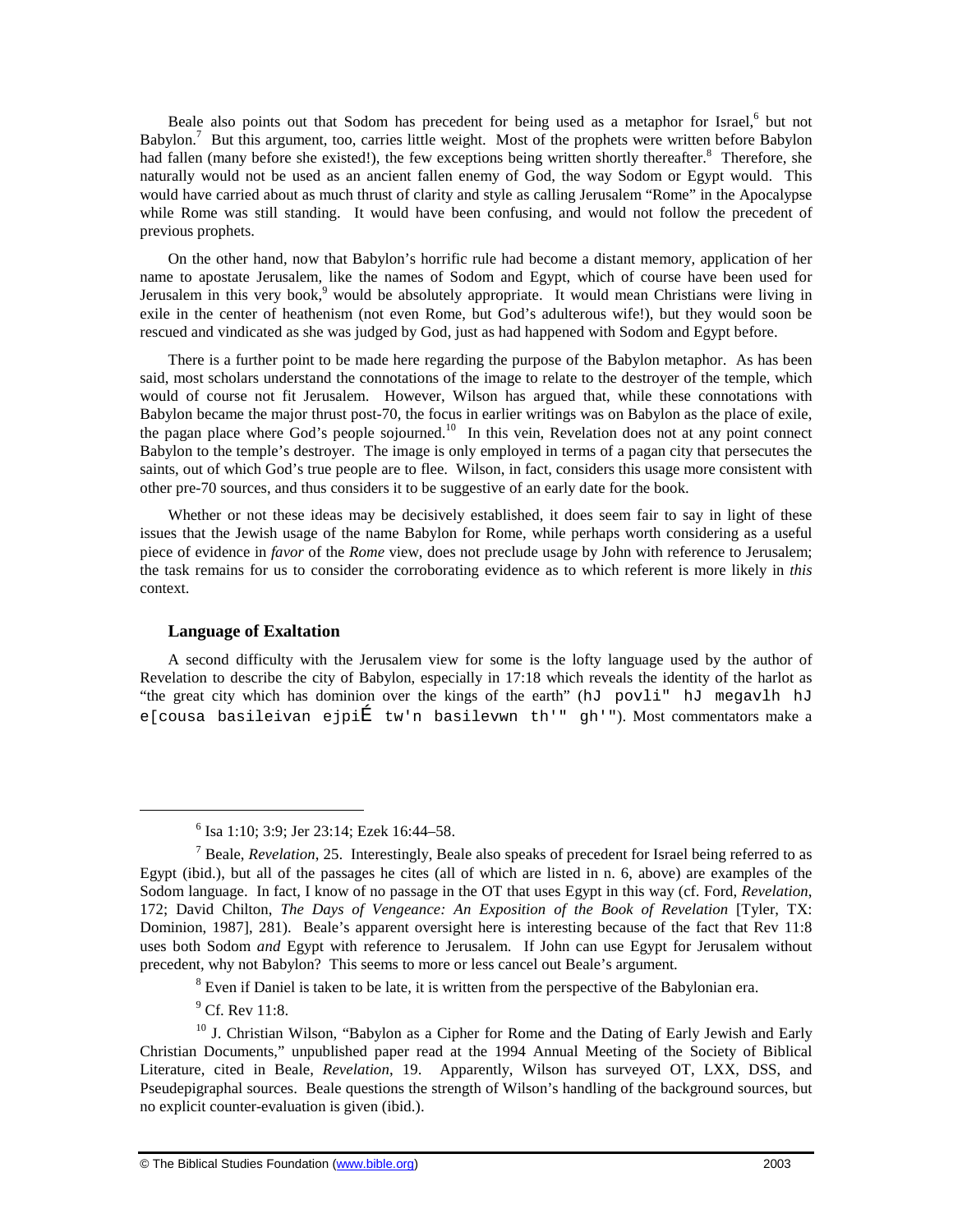very natural move in jumping to Rome as the most obvious candidate, considering the dominance of the empire in John's day.<sup>11</sup> From a sheer political standpoint, this seems very persuasive.

In order to deal with this objection, we must look at the two composite parts of this phrase individually in the light of their literary background within the context of Revelation. The first part, the title "the great city" seems at first glance an odd name to apply to Jerusalem, especially if considered in contrast to the glory of Rome. However, there is much to be said not only in defense, but also in favor of the Jerusalem view at this point from the perspective of historical sources as well a literary-contextual perspective within the bounds of the Apocalypse itself. There is strong precedent, and perhaps even direct indication that this phrase is synonymous with Jerusalem in the book, and such will become a major piece of evidence for our view based on the more elaborate discussion of this specific question below under "'The Great City'." If the argument given there about this point stands, we need not discard the Jerusalem view as a reaction to the use of this phrase. $12$ 

The second part of the title, "which has dominion over the kings of the earth," appears to be more difficult. Again, from a sheer political standpoint, this seems to be fairly straightforward. Rome would be an easy choice. Who else "has dominion over the kings of the earth"? Can this be said of Jerusalem in any sense?

Certainly, this is one of the more problematic issues for the Jerusalem view, but a case can be made that this sort of language is not out of line in a context such as this. There is in fact a fairly substantial precedent for similar hyperbolic language of exaltation for the city of Jerusalem in the Old Testament as well other early Jewish sources.<sup>13</sup> For instance, in Ps 48:2, Jerusalem is said to be the "exultation of all the earth"

() because it is the "city of the great king"

1

(). The NET Bible, commenting on this verse,

summarizes well: "The language is hyperbolic. Zion, as the dwelling place of the universal king, is pictured as the world's capital."<sup>14</sup> Ford proposes that Rev 17:18 "is probably a similar hyperbole; cf. 4QLam which describes [Jerusalem] as 'princess of all nations'."<sup>15</sup> The paradigm undergirding such descriptions is the preunderstanding that as God's covenantal mediators, it is Israel through whom God exercises His kingly rule. The very fact that Jerusalem is called "the great city"<sup>16</sup> at all during a time of pagan occupation shows that the author may be viewing it theologically, not with a political literalism, which would perhaps be out of place in the context of this work.<sup>17</sup>

 $16$  As it is in Rev 11:8.

<sup>11</sup> So Henry Barclay Swete, *The Apocalypse of St. John,* 3d ed. (London: Macmillan, 1911), 226; Robert H. Mounce, *The Book of Revelation,* rev. ed., New International Commentary on the New Testament, ed. Gordon D. Fee (Grand Rapids: Eerdmans, 1998), 221; G. B. Caird, *The Revelation of Saint John*, Black's New Testament Commentaries, ed. Henry Chadwick (London: Black, 1966), 216-17; et al.

 $12$  In preview, I would simply note there are very telling uses of this phrase, as well as the similar, shortened title "the city," in three other locations in Revelation, specifically 11:8, 14:20, and 16:19, all of which imply, if not require a Jerusalem association.

<sup>13</sup> E.g., Ps 48:2; Isa 2:2–3; Lam 1:1; 2:15; Mic 4:1–2; Gen R. 23:10; Exod R. 23:10; also, Matt 5:35; so Chilton, *Days of Vengeance*, 443; Kenneth L. Gentry, "A Preterist View of Revelation," in *Four Views on the Book of Revelation*, ed. C. Marvin Pate (Grand Rapids: Zondervan, 1998), 74.

<sup>&</sup>lt;sup>14</sup> *The NET Bible* (Biblical Studies Press, 2001), 956, n. 11.

<sup>&</sup>lt;sup>15</sup> Ford, *Revelation*, 285. See also the thorough discussion of this tendency in Jewish thought by Hans Joachim Kraus, *Psalms 1–59: A Commentary*, trans. Hilton C. Oswald (Minneapolis: Ausburg, 1988), 127–28. Kraus argues heavily that ancient Jews saw the world, even in times of oppression, as under the rulership of the Davidic dynasty, because God had chosen Israel and established Jerusalem as His world's capital.

 $17$  It could also be pointed out that there is strong precedent for the use of the title "the great city" for Jerusalem in several ancient Jewish sources, especially Jer 22:8; *Sib. Or*. 5.154, 226, 413; cf. Josephus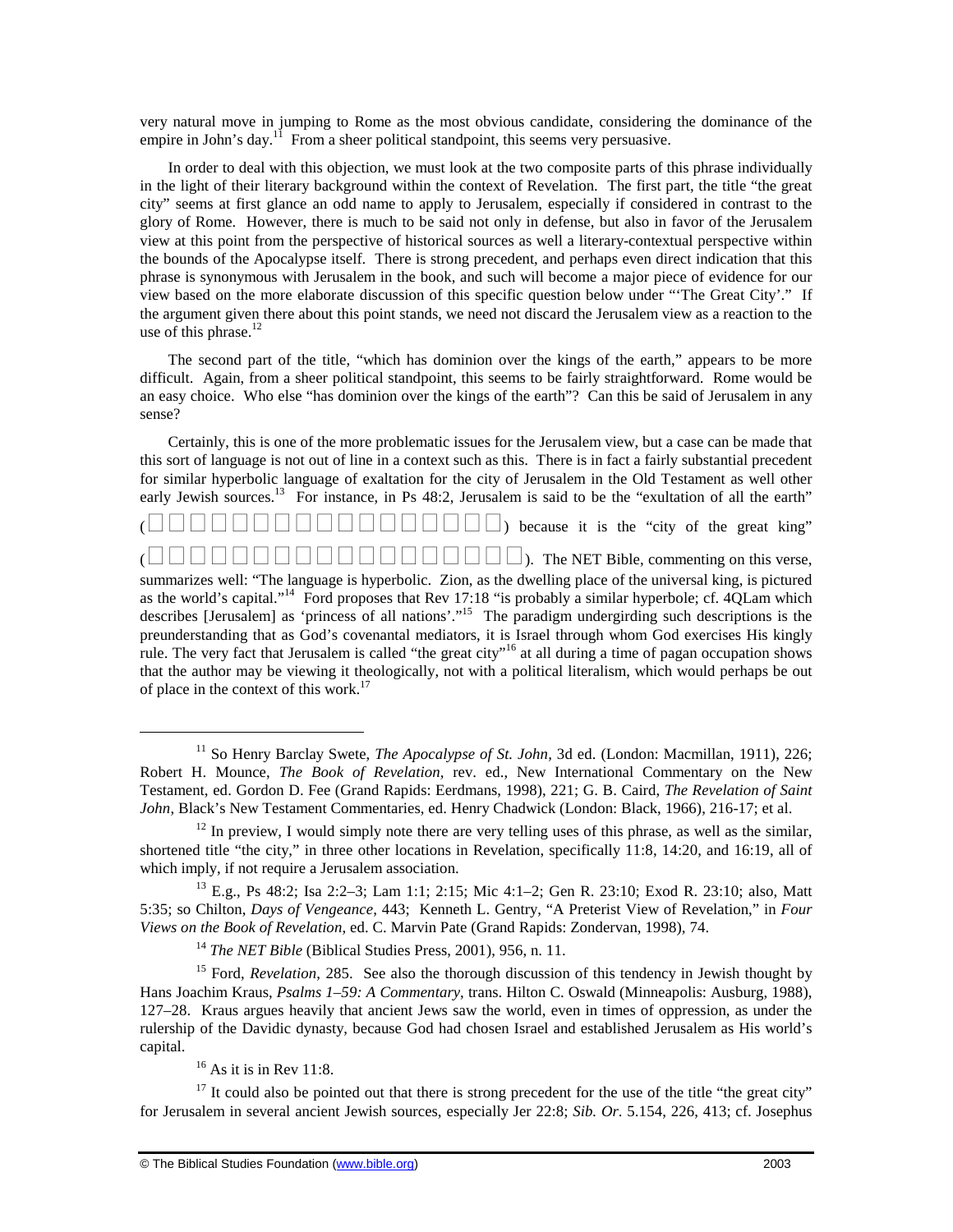In fact, we may have a good indicator within the text of the Apocalypse itself that this type of thinking lies behind the phraseology of 17:18. Specifically, there may be a literary connection with previous usage of this kind of language within Revelation. In 1:5, Christ himself is described as "the ruler of the kings of the earth"( $\circ$ J a[rcwn tw'n basilevwn th'" qh'"). The term for ruling authority here is of course a[rcwn rather than basileivan, but the meaning certainly overlaps with 17:18, and it seems likely that an allusion to the same concept or background is intended. In 1:5, the Old Testament text in the background is Ps 89:27,<sup>18</sup> which is taken from a thoroughly messianic context. The overtones of the Psalm are overtly related to the implications of the Davidic Covenant, and being placed in the position of authority over the kings of the earth is construed as the messianic role. It seems probable, given the near identical phrasing, that 17:18 hearkens back to 1:5 and its allusion to Christ's messianic rule. This then puts us at a crossroads. It is possible that this type of language is used at this point in the Apocalypse merely as a dark parody of the rule of Christ as manifest in Roman sovereignty (or whichever referent other than Jerusalem one might prefer). On the other hand, the messianic connotations of this language may narrow the options of what city should be in view here. It is quite plausible that the choice of this messianic terminology is most rightly associated with the messianic city, the place of the Davidic rule.<sup>19</sup> It seems to me that this literary link should at least be given due consideration alongside the common reading based on the political atmosphere of the day. $^{20}$ 

Once again, there seem to be valid arguments on either side. The point to be made here is simply that there is enough credible evidence for the Jerusalem interpretation even in an apparent problem area such as this that we need not disregard this theory from the outset. The case for the Jerusalem view must still be considered on the merits of the evidence in its favor.

## **The City on Seven Hills**

 $\overline{a}$ 

Advocates of the Rome view have regularly argued that strong, if not conclusive support for their interpretation can be found in Rev 17:9 which describes the "seven hills/mountains" (eJpta $\overline{E}$  o[rh) on which the woman sits. It is beyond dispute that Rome was very commonly called the "city on seven hills" because of its topography.<sup>21</sup> A number of references to this in ancient literature could be cited, including, for example, Virgil,<sup>22</sup> Horace,<sup>23</sup> and Cicero.<sup>24</sup> Understandably then, many commentators see this verse as a clear indicator that John is speaking of Rome and doing so in the common language of the day.<sup>25</sup> Certainly,

*Against Apion* 1.197, 209. This is certainly not conclusive, but rather corroborative, especially considering the fact that Rome also receives the title in some writers (e.g., *b*. *Pesahim* 118b; *Pesikta Rabbati* 14).

 $18$  This is clear from the connection between the "kings of the earth" and "firstborn" language.

 $19$  In support of this possibility we may note that the language here employed is only applied in Revelation to Christ and the great city.

 $20$  It might be objected that it would be contradictory for Jerusalem to be simultaneously portrayed as both glorious and adulterous. But this is where the brutal irony of the rhetoric lies. Though God has declared her His world capital and wife, she has played the harlot. She has been established as the queen, but her sins have caught up with her, and she will reap the consequences (For more on this, see below, "Harlotry in the Prophets"). Similarly, Lamentations paradoxically calls her "princess of the provinces"

() in a passage indicting her for fornication (Lam 1:1–2), and Jeremiah calls her "great city" () in a passage about her judgment (Jer 22:8).

<sup>21</sup> See Caird, *Revelation*, 216; Richard Bauckham, *The Climax of Prophecy: Studies on the Book of Revelation* (Edinburgh: T. & T. Clark, 1993), 395.

<sup>22</sup> Virgil *Georgics* 2.535.

<sup>23</sup> Horace *Carmen Saecularae* 7.

<sup>24</sup> Cicero *ad Atticum* 6.5.

<sup>25</sup> E.g., Mounce, *Revelation*, 315; Moses Stuart, *A Commentary on the Apocalypse*, vol. 2 (New York: Newman, 1845), 325; Leon Morris, *The Revelation of St. John*, Tyndale New Testament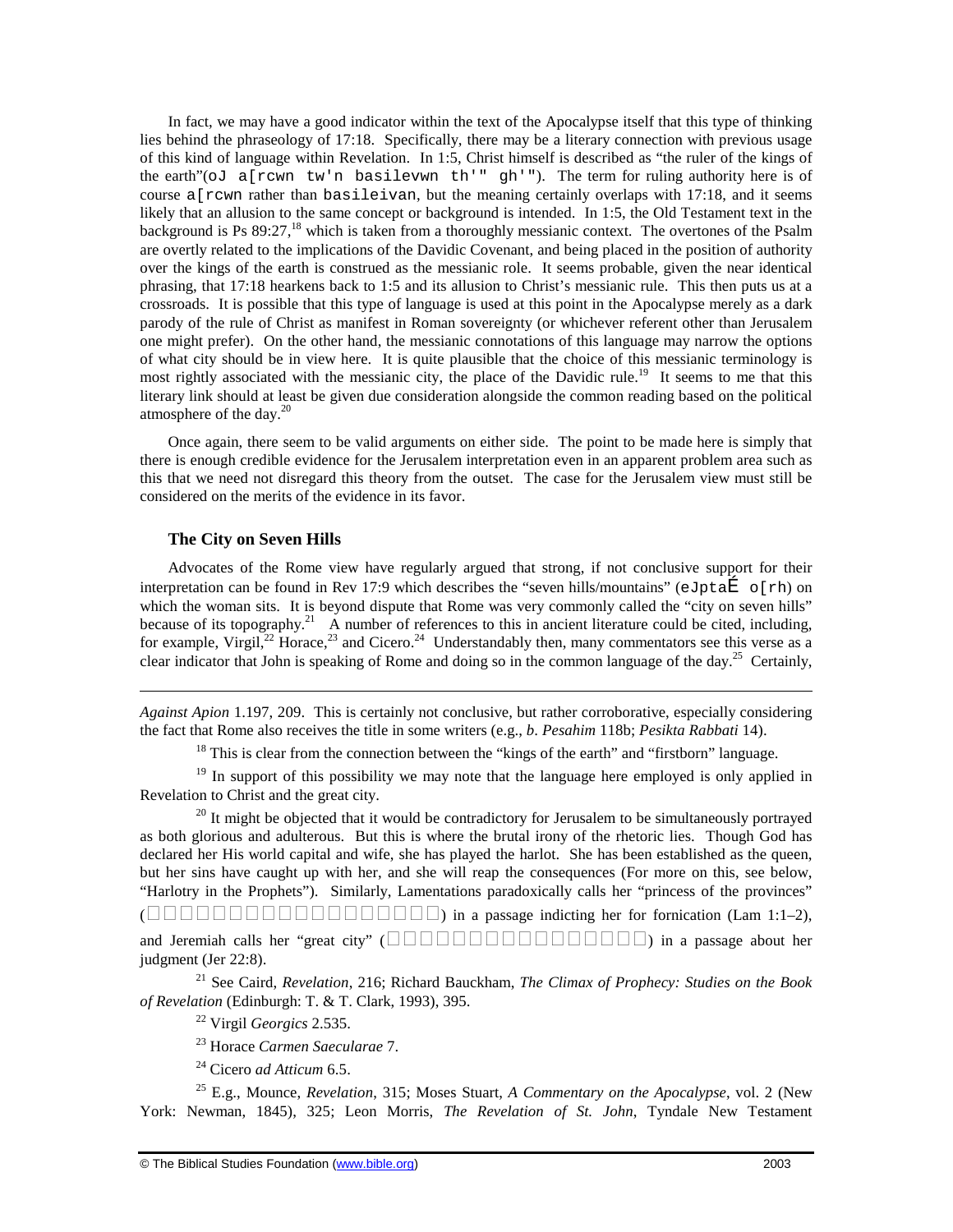it cannot be denied that this is a very significant argument for the Rome view. However, this line of reasoning is not without its problems, and I believe there may be a more suitable understanding of this verse, one that seems to have been largely overlooked by most writers.

One hindrance to an assured link here is the question of how widespread this terminology for Rome really was. Few actually raise this issue, but the truth is that the evidence to which we have access only places this "seven hills" language in the Western Mediterranean regions. As far as whether this usage was familiar in the East, we simply do not know. There just is not any record to indicate this for us.<sup>26</sup> It may be hasty therefore to automatically presume that this Roman reference would be the shared understanding in Asia Minor.

It could be added, as Beale observes, that every other occurrence of  $\circ$  [ra in Revelation refers to a mountain, not a "hill," and this may caution us further against viewing 17:9 as a reference to the "hills" of Rome.<sup>27</sup> Certainly, the term can go either way lexically, but within the context of this book, a departure from the "mountain" image evoked elsewhere would be unexpected, and should probably be avoided in our translation if possible. A more likely connection is the association of mountains with the symbolism of power and kings/kingdoms that is to be found in the Old Testament and other Jewish works.<sup>28</sup> "Seven," of course, is often symbolic of completion or perfection, and thus it may be that the seven mountains are best understood from a Jewish mindset as a symbol of completeness of authority, or fullness of royal power.<sup>29</sup> Still, in harmony with this imagery there is background material to be considered here that may very well give us insight into *which* royal power we are dealing with.

As a number of scholars have recognized, the pseudepigraphal book of *1 Enoch* bears numerous striking affinities with the Apocalypse of John; several are even persuaded of literary dependence of portions of the Apocalypse upon *Enoch*. <sup>30</sup> Others are more cautious; Bauckham for instance feels we may not have enough evidence to conclusively identify literary dependence on such a work, though the parallels that must be acknowledged at least give clear testimony to traditional imagery that was already prevalent in Jewish culture prior to Revelation.<sup>31</sup>

The significance of *1 Enoch* for our study is that certain passages paint images that are intriguingly similar to Rev 17:9. In *1 Enoch* 24–25,<sup>32</sup> the writer describes his journey to a certain place on earth where he encounters a great mountain. This great mountain, as the angel Michael explains, is the location of "the throne of God … on which the Holy and Great Lord of Glory, the Eternal King, will sit when he descends to visit the earth with goodness."<sup>33</sup> Furthermore, this place is associated with God's end-time city-paradise where the elect will find the "fragrant tree"  $(v, 4)$  that will give them "fruit for life"  $(v, 5)$  in the eschaton,

Commentaries, rev. ed. (Grand Rapids: Eerdmans, 1987), 203; Caird, *Revelation*, 216; Bauckham, *Climax*, 395.

<sup>26</sup> See A. J. Beagley, *The 'Sitz im Leben' of the Apocalypse with Particular Reference to the Role of the Church's Enemies* (New York: de Gruyter, 1987), 103.

<sup>27</sup> Beale, *Revelation*, 868.

 $\overline{a}$ 

<sup>28</sup> E.g. Isa 2:2; Jer 51:25; Dan 2:35, 45; *Targ*. Isa 41.15; et al.

<sup>29</sup> So Beale, *Revelation*, 868–9; Milton S. Terry, *Biblical Apocalyptics: A Study of the Most Notable Revelations of God and of Christ* (New York: Eaton & Mains, 1898), 431; J. Stuart Russell, *The Parousia: A Critical Inquiry into the New Testament Doctrine of Our Lord's Second Coming* (London: Unwin, 1887), 491–2.

<sup>30</sup> E.g., R. H. Charles, *The Revelation of St. John*, vol. 1, International Critical Commentary, ed. S. R. Driver, A. Plummer, and C. A. Briggs (Edinburgh: T. & T. Clark, 1920), lxv, lxxxii–iii; Donald Guthrie, *New Testament Introduction*, rev. ed. (Downers Grove, IL: InterVarsity, 1990), 967.

<sup>31</sup> Bauckham, *Climax*, 39.

 $32$  I owe this reference to Eric B. Sowell, who graciously pointed it out to me, having rightly recognized its great relevance to this thesis.

<sup>33</sup> *1 Enoch* 25.3 (translation given is that of E. Isaac in James H. Charlesworth, ed., *The Old Testament Pseudepigrapha*, vol. 1 [Garden City, NY: Doubleday, 1983], 26).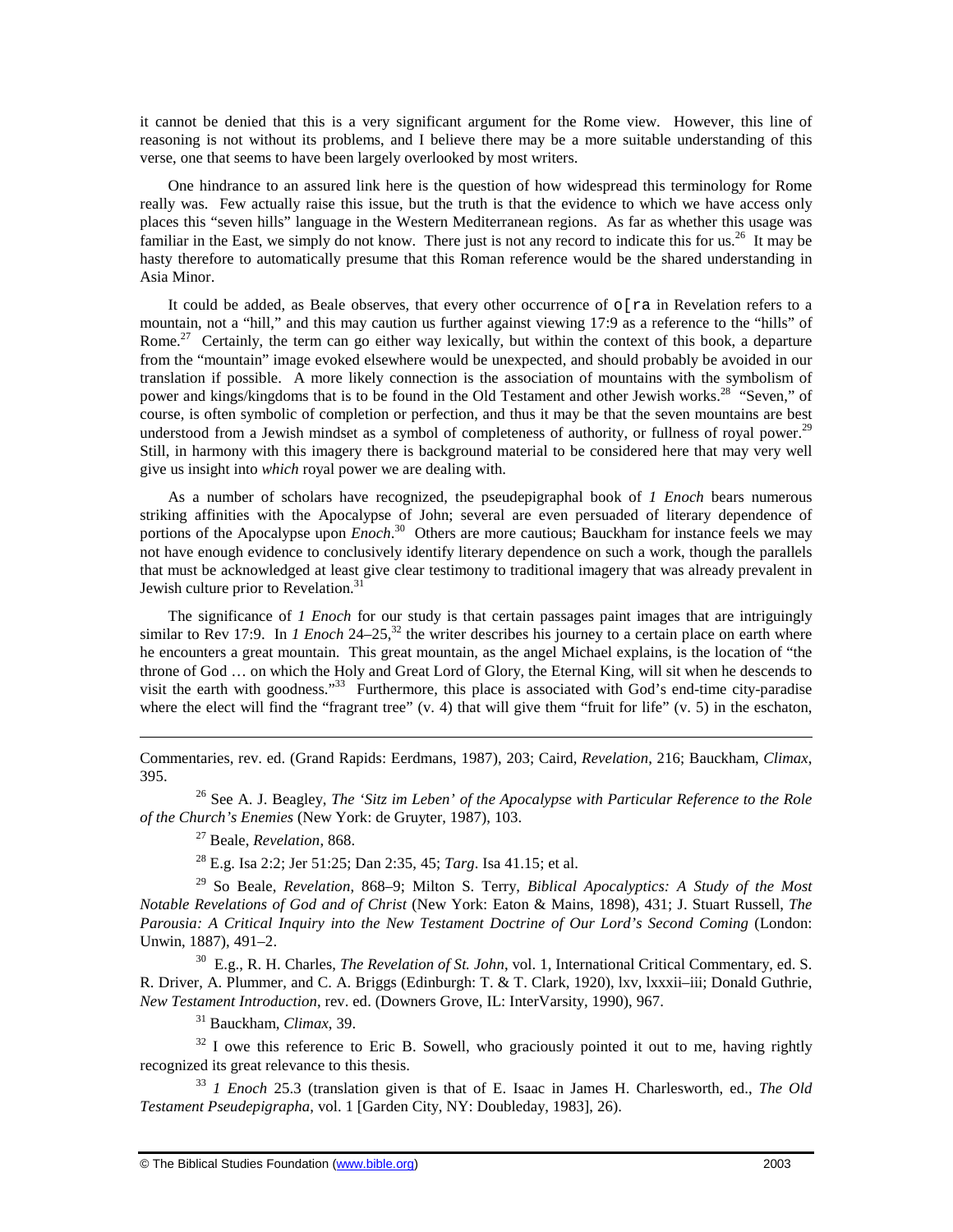and this tree will be planted "upon the holy place" (v. 5). Clearly, in some sense Jerusalem (albeit in its eschatologically idealized form), or at least the future mountain-throne of Yahweh, is the site being painted with such gloriously vivid language. This passage is in fact regularly cited by commentators for background imagery underlying John's depiction of the New Jerusalem with its great mountain, throne, and tree of life in Rev 21–22.<sup>34</sup>

What is not mentioned in these discussions is that the passage also says this great mountain is seated among "*seven dignified mountains*" (24:2). These "seven mountains" (v. 3) are elaborately described as to their appearance and formation in 24:2–3, and the central, taller mountain of the seven is then revealed as the place of God's earthly rule  $(25:3-6).^{35}$ 

In surveying the major commentaries, I have been surprised to find *no* mention of this passage in connection with Rev 17:9, though it is repeatedly cited as background for the New Jerusalem.<sup>36</sup> If this passage of *Enoch* bears such close resemblance to the Apocalypse, how is it that an apparent reference to Jerusalem sitting on "seven mountains" is ignored? Is this not easily as significant as the typically cited idiom for Rome? Interestingly, Beale references 4 Ezra for more imagery of the restored Jerusalem, and even notes that work's amplification of "great mountain" imagery to "seven great mountains,"<sup>37</sup> yet he makes no connection with the "seven mountains" of Revelation.<sup>38</sup> This seems an unfortunate oversight. Nonetheless, this gives a second example in the apocalyptic tradition for portraying the place of God's future earthly rule (no doubt the idealized Jerusalem) as located among seven mountains.<sup>39</sup>

Based on this evidence, I do not find the "city on seven hills" argument for Rome to be as persuasive as I once did. It would seem that a very compelling case can be made that the stream of Jewish apocalyptic tradition energizing Revelation more naturally evokes the image of Jerusalem as the city seated on seven mountains in 17:9 than Rome. The view that Babylon is a cipher for Jerusalem in the Apocalypse cannot then be dismissed on the basis of this common objection; not only can it be defended that the evidence of 17:9 *can* fit Jerusalem, there are strong reasons to believe that it in fact *does* most properly fit Jerusalem.<sup>40</sup>

#### **Idolatry after the Exile**

It has been argued by some that the element of idolatry in Rev 17–18 strongly militates against the possibility that Jerusalem is being described because Judaism was, in the first century, strictly monotheistic,

<sup>36</sup> Mounce actually *does* mention the seven mountains of 1 Enoch, but only in the context of the New Jerusalem. He makes no connection to 17:9 at all (Mounce, *Revelation*, 389).

<sup>37</sup> 4 Ezra 2.19.

1

<sup>38</sup> Beale, *Revelation*, 1108; 4 Ezra of course is a later work, but this gives more attestation to the stock image of "seven mountains" in Jewish thought which may be influencing Rev 17:9.

<sup>39</sup> Of course, the parallel is not perfect, since these other works are concerned primarily with Jerusalem in the eschaton. This may make the link less strong than it could be, but the correspondence of language cannot be dismissed. Furthermore, the preceding discussion of the Jewish tendency to speak of the holy city in the present through the eye of proleptic idealism mitigates this tension. Describing Jerusalem upon "seven mountains" (like *Enoch* and 4 Ezra) in the author's own day would be consonant with the aforementioned portrayals as "princess of all nations" and "exultation of all the earth," in which that which is ideal and theologically true is depicted as present reality.

 $40$  These issues of course spill over into the fact that the seven mountains are also the seven heads of the beast. This can however be dealt with fairly naturally in that the imagery of the seven mountains represents the power base of the city, which, given the fact that the harlot is riding upon the beast, relates to the Roman authority that is empowering the city's sin and persecution of the saints (see below, "False Jews and Idolatry"). The shared imagery of completeness of power behind both the seven mountains and the seven heads allows the two to be interchangeable for John. They represent the same thing, though viewed from different perspectives.

<sup>34</sup> E.g. Caird, *Revelation*, 270; Ford, *Revelation*, 345; Beale, *Revelation*, 1065.

<sup>&</sup>lt;sup>35</sup> Cf. also 18.6; 32; 77.5.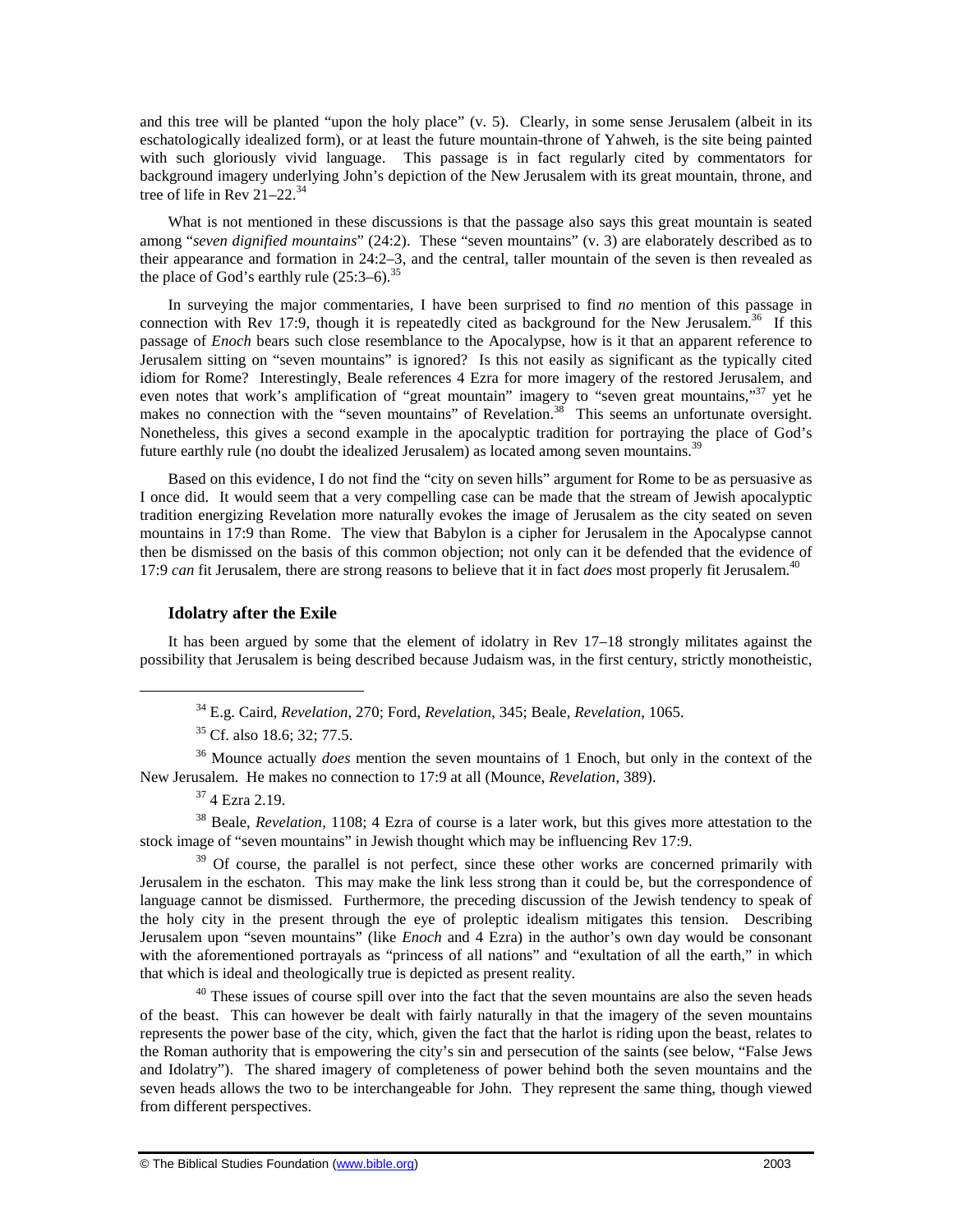and never compromised with the idolatry of their pagan neighbors.<sup>41</sup> This would seem to make it difficult to maintain that the Jewish leadership is being portrayed as idolatrous at the time of the writing of the Apocalypse, especially when Rome's rampant idolatry is so historically notorious.

However, we may be missing John's point if we assume that only literal idols can be the issue in a book full of symbolic polemic. There is in fact very good reason to suppose otherwise when we consider the connotations of idolatry in the book, especially in the letters. There is much to be said here, but for now I would simply note that certain parallels set forth in earlier sections of Revelation strongly imply that the idolatry with which John is concerned is related to the "paganism" of Jewish rejection of Christ and aggravation and persecution of the saints in collaboration with Roman authority. This will be elaborated at some length below under "False Jews and Idolatry," and if the connection is defensible, the idolatry question should not be seen as an obstacle to the Jerusalem = Babylon position.

## **Extent of Sea Trade**

One final objection commonly leveled against the Jerusalem interpretation of the harlot is the great wealth and extensive sea trade described in chapter 18. This imagery is seen by many to be clearly indicative of Rome (or at least some ideal or future world dominating power) in its sheer vastness.<sup>42</sup> Much ink has been spilt over the economic elements of this passage, yet while such discussions are understandable when we consider the extravagant language of the chapter, they may be misguided. Old Testament scholar Iain Provan has recently argued that the form of the passage recalls familiar lament song patterns from the Old Testament tradition, and that the function of the use of this form is to echo God's past judgment of pagan peoples, rather than highlighting the economic details, which, according to Provan, are likely simply the carry-over of the language of the original songs that are being reused.<sup>43</sup> The point of the rhetoric would not be to actually focus on financial abuses, but rather to compare the fall of the city in the present context to the fall of other pagan peoples in the Old Testament. To this end Provan asks poignantly (regarding Rev 18's list of cargoes), "[D]oes this list signify economic critique of Rome as such, or is it there *simply because it is the sort of thing that one finds in biblical laments and dirges?*" 44

Moreover, the especially striking thing about Provan's article is that in considering the actual contents of the text from this perspective, he finds certain details to have been altered from the original Old Testament source material that is being reapplied. These alterations, he argues, all amend the lament song for Babylon with embellishments that redirect the critique to another city, namely, *Jerusalem*. <sup>45</sup> In fact, whereas many New Testament scholars have found the language of chapter eighteen to be fatal to a Jerusalem reading, Provan (rather than being persuaded to a Jerusalem interpretation on the basis of the literary features of chapter *seventeen* that compel most advocates of this view), as an Old Testament scholar, is primarily persuaded that Jerusalem is in view precisely *because* of what he sees at work in John's crafting of Rev 18, and he argues the case from this evidence.<sup>46</sup>

If Provan is accurately grasping John's use of the Old Testament here, then something that has been seen as an obstacle to the Jerusalem view may actually turn out to be a supporting argument *for* it. Some of the key elements of this proposition will be examined in more detail under the section entitled "Economic

<sup>41</sup> So Beale, *Revelation*, 887.

<sup>42</sup> See especially Bauckham, *Climax*, chap. 10.

<sup>43</sup> Iain Provan, "Foul Spirits, Fornication and Finance: Revelation 18 From an Old Testament Perspective," *Journal for the Study of the New Testament* 64 (1996), 81–100.

<sup>44</sup> Ibid., 86 (italics mine).

 $45$  Ibid.

<sup>&</sup>lt;sup>46</sup> It should be noted that Provan does feel that the nature of the rhetoric of the passage points to greater trans-temporal powers behind Babylon that can rightly be applied in other contexts than historical Jerusalem; nevertheless, having surveyed all of the major emendations John has made, he summarizes what he considers to be the primary focus by stating, "The case for Babylon as Jerusalem, then, is in my view a compelling one" (Provan, "Foul Spirits, Fornication and Finance," 96).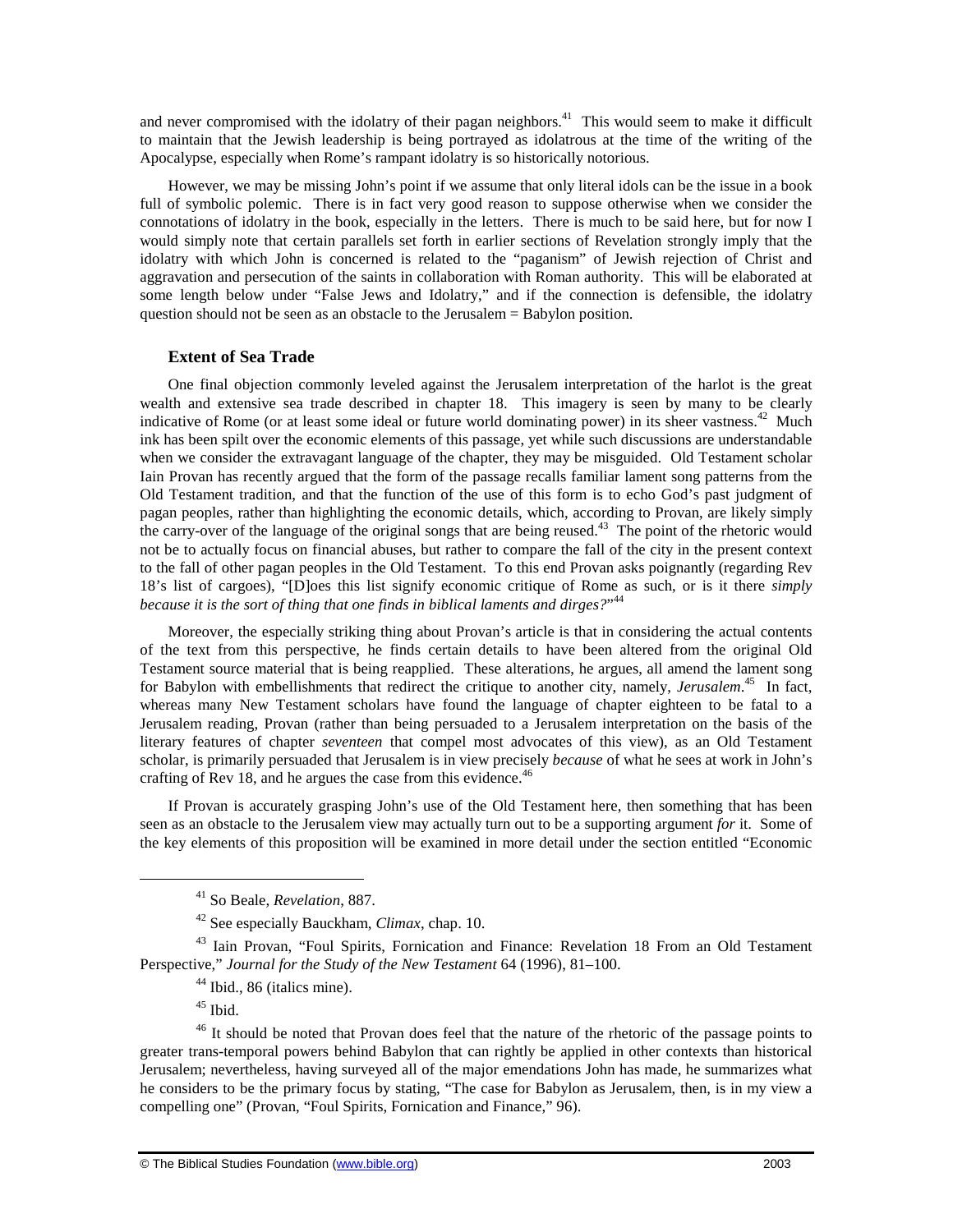critique and Revelation 18," but the point to be made for this stage of the argument is that it seems fair to say that all of the major objections to seeing Jerusalem in this passage are manageable, at least to varying degrees. Moreover, as we have noted, in several cases a deeper investigation of the issues behind the objections may in fact reveal that these too hint at Jerusalem.

## **The Case for Jerusalem**

It is hoped at this point that at the least a fair case has been made that these more difficult elements of the discussion can be made to fit with the view being proposed by this thesis with a reasonable amount of exegetical credibility. Given thoughtful investigation, none of the objections raised decisively precludes Jerusalem as the harlot of the Apocalypse. The burden of proof still lies on the cumulative evidence that can be used to support this interpretation. Therefore, having surveyed the major solutions that have been proposed for this passage, and having now taken into account the primary objections to the solution proposed by this thesis, the case for Jerusalem will be set forth.

## **"The Great City"**

One of the simplest, yet strongest clues that Jerusalem is to be understood as the harlot of Babylon is that John seems to give the answer away directly to the observant reader in a couple of key places in Revelation. At the end of chapter 17, the interpreting angel tells John the identity of the adulterous woman explicitly: "The woman whom you saw is *the great city* which has dominion over the kings of the earth" (hJ gunhÉ h}n ei\de" e[stin hJ povli" hJ megavlh hJ e[cousa basileivan ejpi $\tilde{E}$  tw'n basilevwn th'" gh'"). This phrase "the great city" seems to be set forth with the assumption that the reader knows what city that would be, and the phrase is tossed around several more times in this passage. $47$  Moreover, the phrase appears to be used quite exclusively in the book of Revelation. Outside of this passage, in which it occurs many times, all of which clearly refer to Babylon, the phrase only appears *twice* in the rest of this twenty-two-chapter book. The first, and most important occurrence of the designation "the great city" is in 11:8, which reads, "And [the two witnesses'] bodies will lie in the street of *the great city which is spiritually called Sodom and Egypt, where also their Lord was crucified*" (toÉ ptw'ma aujtw'n ejpiÉ th'" plateiva" th'" povlew" th'" megavlh" h{ti" kalei'tai pneumatikw'" Sovdoma kaiÉ Ai[gupto" o{pou kaiÉ oJ kuvrio" aujtw'n ejstaurwvqh).<sup>48</sup> This verse is extremely significant. In it, we have two *major* pieces of information relevant to our study.

First, it is all but indisputable that "the great city" as identified here is Jerusalem, "where also their Lord was crucified."<sup>49</sup> This alone sets a powerful precedent for the term before we come to chapters 17 and

-

<sup>49</sup> As with most "indisputable" issues, there has been the occasional voice of exception, most notably Mounce: "The majority of commentators take 'the great city' to be Jerusalem in spite of the fact that in the seven other references in Revelation it consistently refers to Rome … In view of the consistent use of the term elsewhere in the book as a reference to Rome … it is best to conclude that the witnesses meet their death at the hands of the Antichrist, whose universal dominion was in John's day epitomized by the power of Rome … The inclusion of a reference to the crucifixion is not to identify a geographical location but to illustrate the response of paganism to righteousness" (Mounce, *Revelation*, 220–21). In other words,

 $47$  Cf. 18:10, 16, 18, 19, 21.

<sup>48</sup> The term pneumatikw'" has been translated quite literally here for the sake of interpretive neutrality. The RSV prefers "allegorically," and the NET Bible reads "symbolically." Bauer's *Greek-English Lexicon* elaborates that the usage of the term denotes "in keeping with the spirit with reference to the divine pneu'ma," remarking specifically of this verse, "[I]f one follows the spiritual … understanding of scripture … , Jerusalem lies concealed beneath the name Sodom. Something more is involved here than mere allegory of figurative usage" (Walter Bauer, *A Greek-English Lexicon of the New Testament and Other Early Christian Literature*, rev. and ed. Frederick William Danker, 3d ed. [Chicago: University of Chicago Press, 2000], 837). The meaning may be *more* than "symbolically" or "allegorically;" it is certainly not *less*.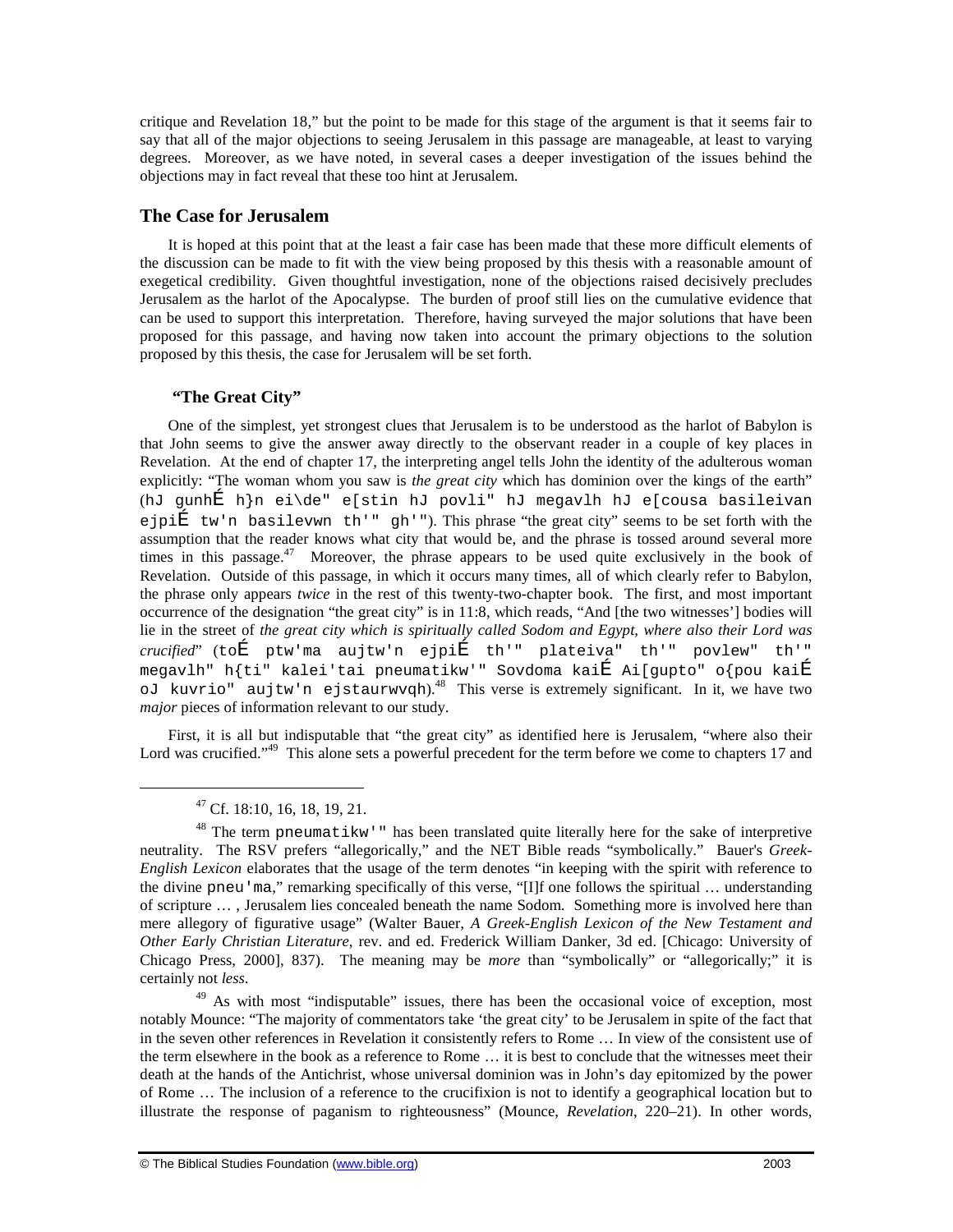18. This term is not used carelessly for many cities in the book, but rather only twice without *explicit* reference to Babylon. It is hard to imagine this reference not ringing in the ears of the original audience when they would arrive at 17:18. It would easily be the most natural step, if a somewhat shocking one.

Secondly, the writer also sets a precedent for using metaphorical names for Jerusalem, specifically names of Israel's ancient enemies. This tells us two things: we should not be surprised if he does it again, and Jerusalem is being painted in a *very* negative light in Revelation.

A similar occurrence of the phrase "the great city" is found in 16:19, where again we have a vital clue to the identity of the harlot who appears later. The verse reads, "And the great city was split into three parts, and the cities of the nations fell" (kai $\tilde{E}$  ejgevneto hJ povli" hJ megavlh eij" triva mevrh kaiÉ aiJ povlei" tw'n ejqnw'n e[pesan). The key point to be made here is that "the great city" is apparently contrasted with "the cities of the nations." It could be that the great city is merely one of the cities of the nations, but it seems more likely that the two are to be distinguished; we are not told that the *other* cities of the nations fell, just that the cities of the nations fell, as distinct from the great city. As Ford comments, "The juxtaposition of this phrase with the 'cities of the nations' suggests that it is not a Gentile location, such as Rome."<sup>50</sup> This also becomes more probable in light of the lexical ambiguity of the Greek. For neutrality's sake, the translation given above has simply rendered tw'n ejqnw'n "of the nations." In Greek, of course, the term may be translated either in this manner or more specifically as "of the Gentiles." The NET Bible notes this as an alternative translation, and if we take this option, the text is even more telling. In this case "the great city" would be juxtaposed against "the cities of the Gentiles." In light of the last use of "the great city," in which it was identified as the place "where also their Lord was crucified," this does not seem unlikely. What makes this especially significant for our present study is that this verse may bridge the gap between 11:8 and 17:18 in that the remaining portion of 16:19 fills out the image of this "great city" by identifying it explicitly as Babylon.

In addition, this interpretation can be further validated by the Old Testament background of the city's fate in this passage. As several commentators have recognized, the splitting of the city into three parts seems to echo Ezek 5:1–5 in which God has the prophet divide his hair into three parts as a depiction of coming judgment upon a city, specifically, *the desolation of Jerusalem*, which will occur in thirds.<sup>51</sup> Taking together the precedent of Rev 11:8, the contrast with the cities of the nations/Gentiles, and the background of Ezek 5, we have very compelling reasons to think 16:9, like 11:8, may be referring to Jerusalem as "the great city." Not only that, "the great city" is here also clearly connected to the name "Babylon." Again, these are the only two references to "the great city" in the book before we get to chapter 17. There is no other "great city" to be found in the Apocalypse, no other precedent to follow. If Jerusalem is not the harlot, it is worth asking at this point why John, who uses the phrase "the great city" so colorfully in

Mounce's conviction that the harlot in Rev 17–18 is Rome leads him to claim that the phrase "where also their Lord was crucified" refers not to Jerusalem, but to Rome, even though the original reader of the book would come across this passage first. How could this verse, as the first reference to "the great city," *not* conjure up the image of Jerusalem for the audience? Are they expected to proleptically read Rome into it from a certain interpretation of chapters 17–18 (before reading them) against the connotations of the imagery? As Thomas remarks, "[I]f language has any meaning at all, it is hard to identify 'the great city' as anywhere else but Jerusalem" (Robert L. Thomas, *Revelation 8–22: An Exegetical Commentary* [Chicago: Moody, 1995], 94; so Swete, *Apocalypse*, 138; Ford, *Revelation*, 292; et al.). This is especially true in light of the reference to "the holy city" (thEn povlin thEn aJqivan) just six verses earlier (11:2).

<sup>50</sup> Ford, *Revelation*, 264.

 $\overline{a}$ 

<sup>51</sup> So Russell, *Parousia*, 488; Terry, *Biblical Apocalyptics*, 425; Chilton, *Days of Vengeance*, 415. Moreover, v. 5 of this passage of Ezekiel is especially relevant for its strong statement against Jerusalem and its contrast of the city with other "nations," the very sort of thing that may be happening here. I would note that I have found no other suggestion by any commentator for the background of the threefold splitting of the city. Often this detail is simply passed by without interpretation (cf. Beale, *Revelation*, 843–44; Swete, *Apocalypse*, 211; Caird, *Revelation*, 209); by some, it is merely set aside as "symbolical" (cf. Stuart, *Apocalypse*, vol. 2, 317, who employs this term with no further explanation).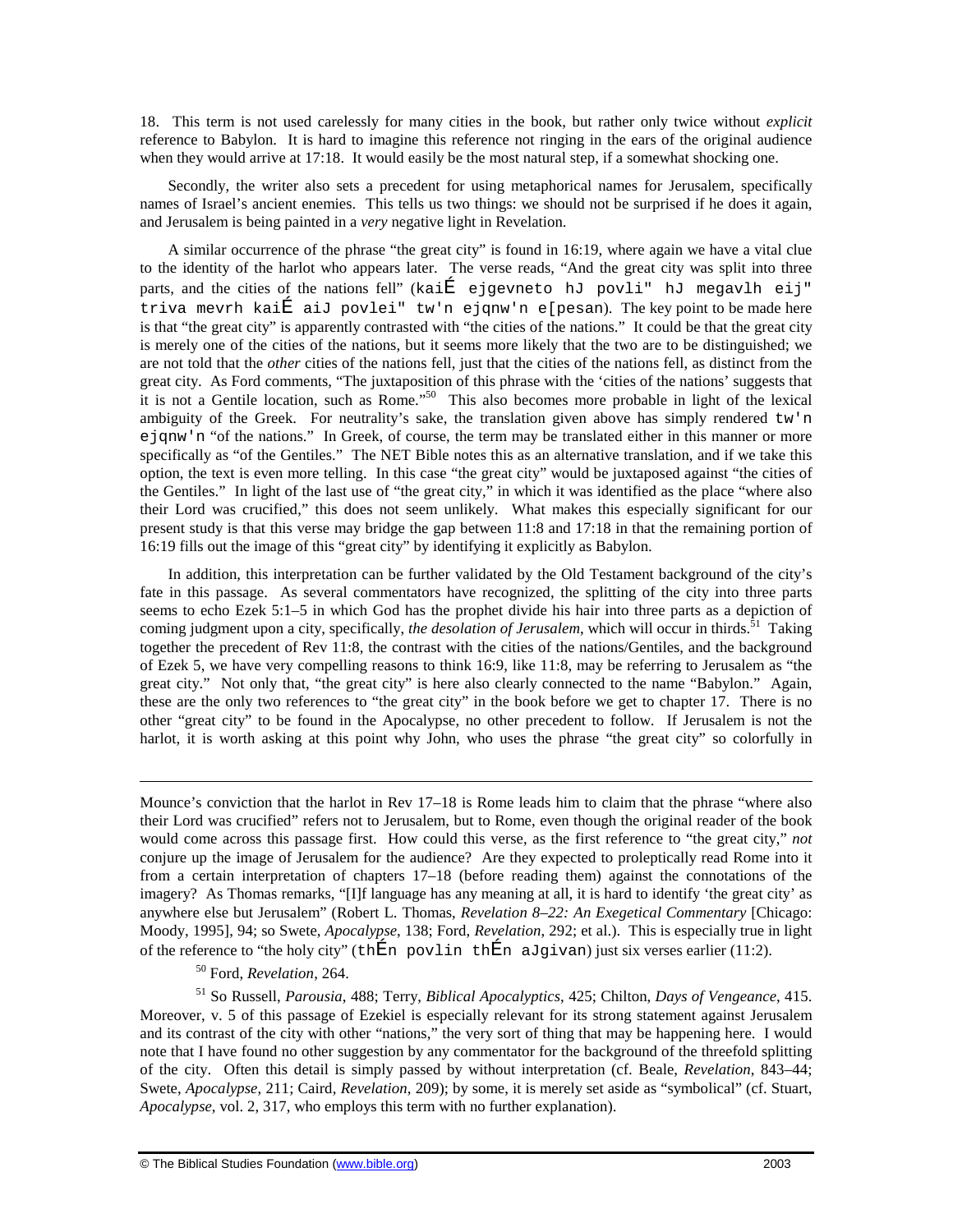chapters 17 and 18 has been so uncareful as to let it slip at two other places in the book, both of which would likely lead one to see Jerusalem as God's enemy, if not Babylon itself.<sup>52</sup>

One other similar phenomenon occurs in chapter 14, in which "the winepress was trodden outside the city" (ejpathvqh hJ lhnoÉ" e[xwqen th'" povlew" [14:20]). Almost all interpreters identify this city as Jerusalem<sup>53</sup> (due to the grapes/vine imagery that is so commonly associated with Israel in the Old Testament<sup>54</sup>), yet the only "city" mentioned thus far in the chapter is "Babylon the great" (Babulw $\hat{E}$ n hJ megavlh) in verse 8. The identification seems to be taken for granted. If this is the case, then all three passages in the book that anticipate the revealing of "the great city" in chapters 17 and 18 can be said to be evocative of, if not indicative of Jerusalem, and this necessarily sets a powerfully consistent motif in the mind of the reader by the time these later chapters are encountered.

## **Her Adornment**

When we examine chapters 17–18, one striking feature of the image of the harlot we see emphasized is her adornment. She is arrayed in "purple and scarlet, and adorned with gold and precious stones and pearls" (porfurou'n kaiÉ kovkkinon kaiÉ kecruswmevnh crusivw/ kaiÉ livqw/ timivw/ kaiÉ margarivtai" [17:4; 18:16]). As Beale observes, this combination of words in the Greek is *identical* to the LXX description of the high priest's garments.<sup>55</sup> In other words, the city is being represented as having the role of high priest, or at least an association with the Jewish priestly system. Certainly Jerusalem is the most natural referent.<sup>56</sup> It is also interesting to note a comment by Josephus that the veil covering the temple gate (which was over 80 feet high and 24 feet wide) was "a *Babylonian* curtain, embroidered with blue, and fine linen [cf. Rev 18:16], and scarlet, and purple."<sup>57</sup> There may be no connection—the LXX reference is a stronger link—but it is not unreasonable to wonder if this could possibly have been in the mind of John at the time of the writing of Revelation. Regardless, the high priestly nature of Jerusalem seems to be the point of this attire.

## **Harlotry in the Prophets**

 $\overline{a}$ 

One of the most important issues in this discussion is the meaning of harlotry in prophetic literature. The woman in Rev 17 and 18 is depicted as "the great harlot … with whom the kings of the earth have committed fornication" (th'" povrnh" th'" megavlh" ... meq j h|" ejpovrneusan oiJ basilei'" th'" gh'"  $[17:1-2]$ ), "the mother of harlots" (hJ mhvthr tw'n pornw'n  $[17:5]$ ), and related images. Her fornications are the reason for her judgment (ch. 18). This theme cannot be overemphasized. In the Old Testament prophets, the imagery of a people or city committing adultery, or

 $52$  One final note on 16:19: obviously, the "cities of the Gentiles" did not literally "fall" in A.D. 70, and this could be perceived as an obstacle to seeing Jerusalem here (though see Chilton, *Days of Vengeance*, 416). However, we are not arguing that a larger collapsing of apocalyptic/prophetic images is not at play in Revelation; it is certainly likely that the fall of Jerusalem, the fall of the Roman empire, the judgment, and the parousia are being telescoped as conflated events from the seer's perspective. The present contention is merely that the underlying features of the text point to the idea that John is viewing Jerusalem as "the great city" here.

<sup>53</sup> Cf. Steve Gregg, ed*., Revelation: Four Views, A Parallel Commentary* (Nashville, TN: Nelson, 1997), 404.

<sup>54</sup> See Russell, *Parousia*, 487.

<sup>55</sup> Beale, *Revelation*, 886, citing Exod 25:3–7; 28:5–9, 28:15–20, 35:6; 36:9–12; 36:15–21 LXX.

<sup>56</sup> So Chilton, *Days of Vengeance*, 429; Gentry, "A Preterist View of Revelation," 76.

<sup>57</sup> Josephus *The Jewish War* 5.5.4 (translation given is that of Whiston in *The Works of Josephus*, trans. William Whiston [Peabody, MA: Hendrickson, 1987]).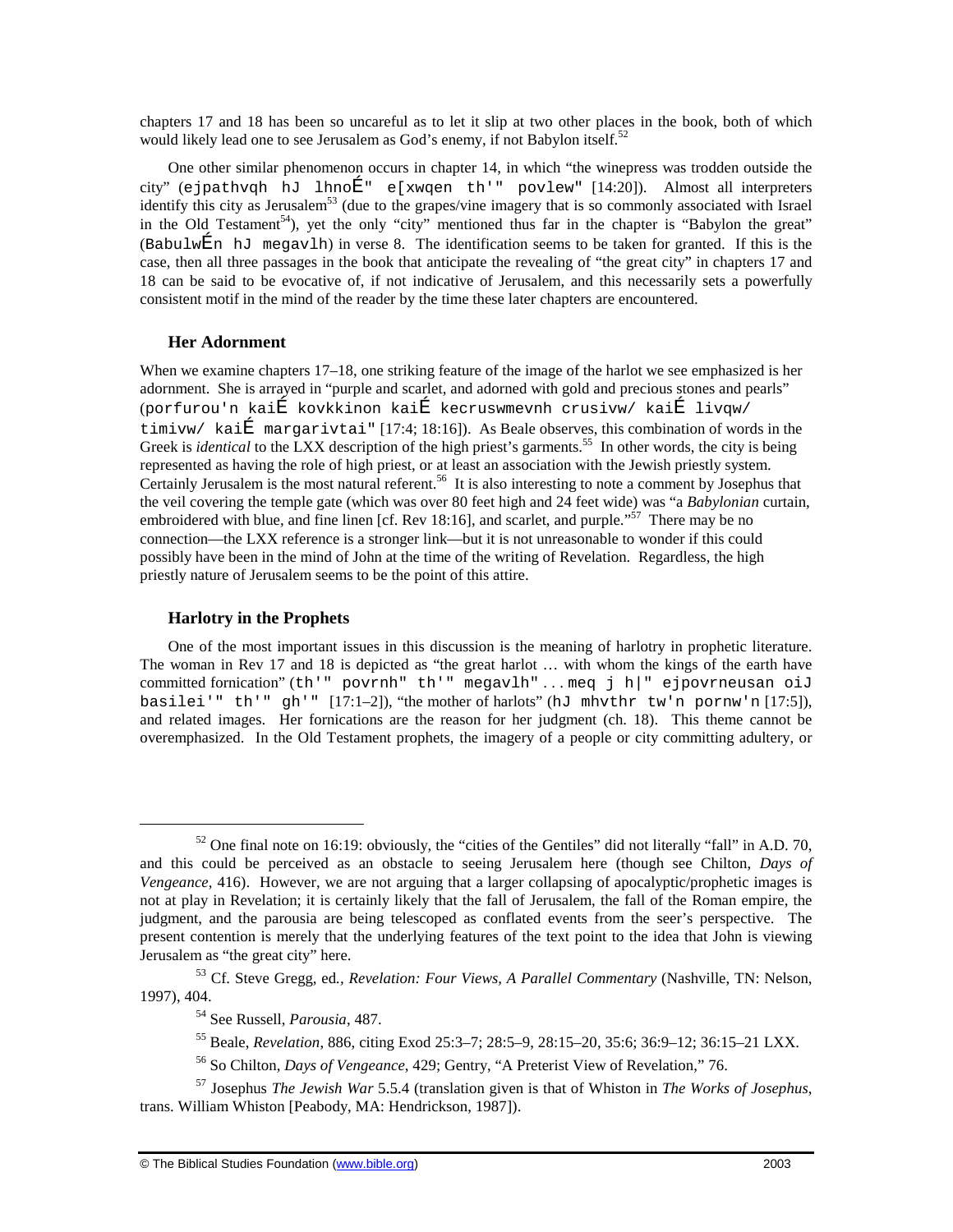being labeled a harlot, is *consistently* a reference to covenant unfaithfulness.<sup>58</sup> A multitude of passages in various prophetic books use the harlotry theme to condemn Israel for her sin.<sup>59</sup> In fact, of the many passages that illustrate this constant theme, the only two exceptions to Israel being the referent are two prophecies against Tyre<sup>60</sup> and Nineveh<sup>61</sup>, both of which had formerly been in covenant with Yahweh.<sup>62</sup>

The point here is too consistent to be overlooked: one cannot commit adultery against God if one is not married to God. It is difficult to conceive of any city other than Jerusalem that would be described as the covenant-breaking harlot in Revelation, especially in light of the dozens of times she has been given this appellation already throughout the Old Testament.<sup>63</sup> It would be highly unprecedented to expect another referent. Over and over again in biblical prophecy, *Israel is the harlot*. <sup>64</sup> This issue becomes all the more striking when we recognize that a great deal of the substance of Revelation comes from John's reapplication of the contents of Ezekiel,<sup>65</sup> a work which is consumed largely with the prediction of Jerusalem's approaching destruction because of her great adultery, which is followed by a vision of the New Jerusalem. The connection is not insignificant.

Lastly, on this point, it is worth noting that the call for the harlot to be repaid "double according to her deeds" (taÉ dipla' kataÉ taÉ e[rga aujth'" [18:6]) is used in the Old Testament *only*

<sup>59</sup> Cf. Ezek 16:15, 17, 28, 35, 41; 23:1–21, 44; Isa 1:21; 57:3; Jer 2:20; 3:1; 13:27; Hos 2:2–5; 4:12, 15, 18; 5:4; 9:1; Mic 1:7.

 $60$  Isa 23:15–18.

 $\overline{a}$ 

 $61$  Nah 3:4–5; notably, in 4OpNah the Oumran community reapplies this passage to indict *Jerusalem*!

 $62$  Chilton elaborates: "It is noteworthy that Tyre and Nineveh—the only two cities outside of Israel that are accused of harlotry—had both been in covenant with God. The kingdom of Tyre in David and Solomon's time was converted to the worship of the true God, and her king contracted a covenant with Solomon and assisted in the building of the Temple (1 Kings 5:1–12; 9:13; Amos 1:9); Nineveh was converted under the ministry of Jonah (Jon 3:5–10). The later apostasy of these two cities could rightly be considered harlotry" (Chilton, *Days of Vengeance*, 424, n. 2). Even Beale recognizes this to be the likely explanation for these two exceptions: "Perhaps part of the reason that Tyre and Nineveh are the only two cities outside Israel referred to as harlots in the OT is that at one time they were in a covenant relationship with God and subsequently became faithless toward God by returning to idol worship …" (Beale, *Revelation*, 850).

<sup>63</sup> So Russell, *Parousia*, 489–90; Keith Mathison, *Postmillennialism: An Eschatology of Hope* (Phillipsburg, NJ: P&R, 1999), 153; Gentry, "A Preterist View of Revelation," 74–75, who argues strongly that the imagery is being primarily taken from parallels in Jer 3, in which the subject is explicitly Yahweh sending the northern kingdom, Israel, away in *divorce* because of her harlotries, a theme which Gentry argues is also being picked up by John. Ford too sees the divorce theme at work in the book (Ford, *Revelation*, 93–94). Considering the contrasting of the judgment of the adulterous woman with the bringing in of the new bride for Christ, there might actually be some support for this.

 $64$  See the comprehensive discussion in Ford, who also notes the persistent presence of the Jerusalem = harlot message in the Qumran scrolls, thoroughly examining the occurrences of this phenomenon and arguing heavily from the consistency of this evidence (Ford, *Revelation*, 283–85).

<sup>65</sup> See Chilton, *Days of Vengeance*, 20–25; also, Beagley, "The *'Sitz im Leben*' of the Apocalypse," 93; Beale notes widespread "agreement" that Ezekiel is the greatest influence on the book (though he himself prefers to emphasize Daniel) (Beale, *Revelation*, 77); Carrington is even willing to say (with some degree of hyperbole), "The Revelation is a Christian rewriting of Ezekiel" (Philip Carrington, *The Meaning of the Revelation* [New York: Macmillan, 1931], 65).

<sup>58</sup> So Terry, *Biblical Apocalyptics*, 427; Russell, *Parousia*, 491; Chilton, *Days of Vengeance*, 424– 428; et al. In Ford's concise words, "It is the covenant which makes the bride, the breaking of it which makes the adulteress" (Ford, *Revelation*, 285).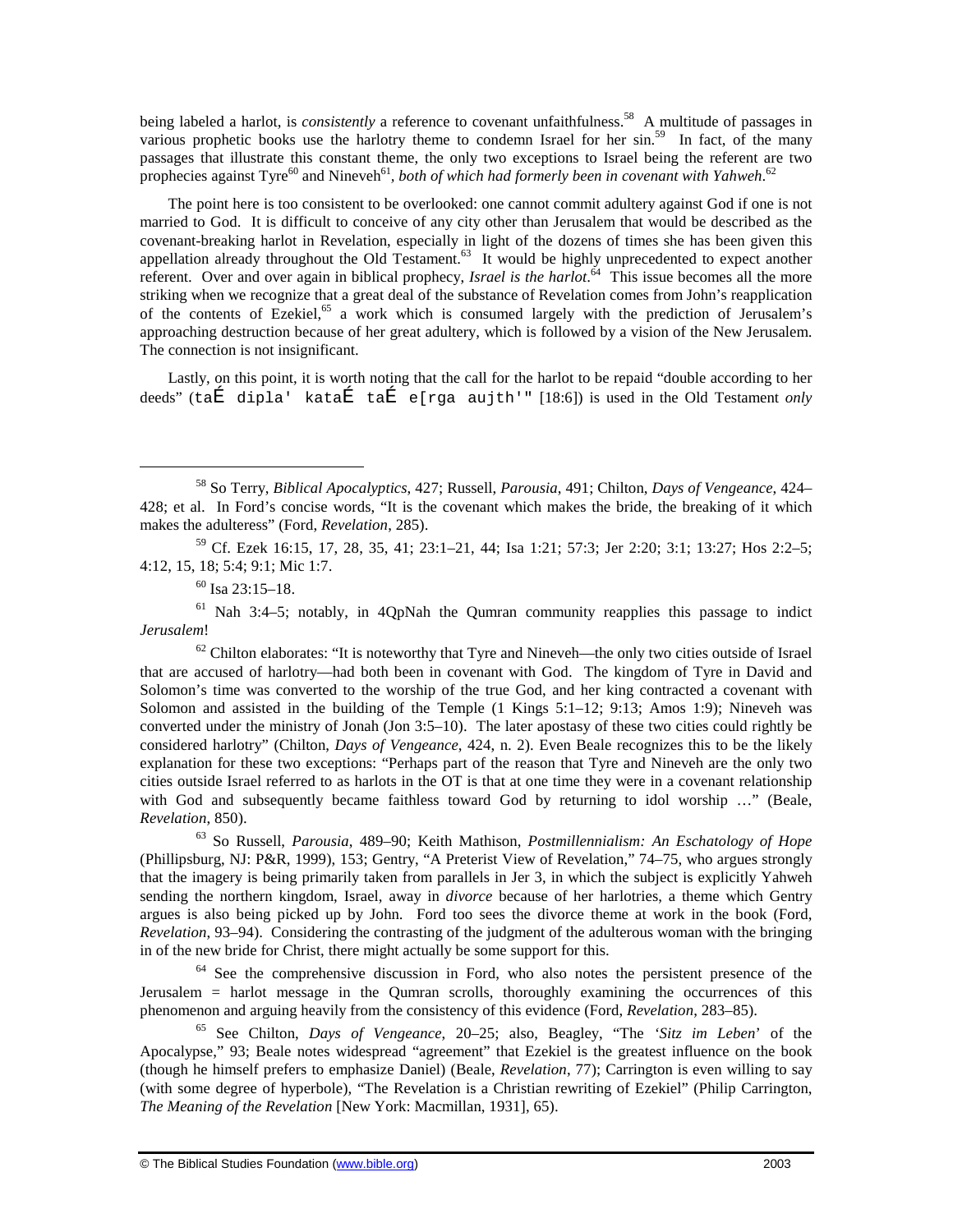against God's people, Israel.<sup>66</sup> The Old Testament image of the doom of Babylon has been conflated with language from the prophetic tradition against Jerusalem. Moreover this is no anomaly—this is a common pattern throughout the entire section.

## **Her Forehead**

"And upon her forehead a name was written a name, a mystery, 'Babylon the great, the mother of harlots and of the abominations of the earth" (kaiÉ ejpiÉ toÉ mevtwpon aujth'" o[noma gegrammevnon, musthvrion, BabulwÉn hJ megavlh, hJ mhvthr tw'n pornw'n kaiÉ tw'n bdelugmavtwn th'" gh'" [17:5]). The writing of this title on the woman's forehead seems to hearken back primarily to two Old Testament texts, both of which are incriminating for Jerusalem as the harlot. The most obvious is Jer  $3:3,5$ <sup>7</sup> in which God says of Israel, "You had a harlot's forehead"

 $($  The other is Exod 28:36– 38, in which the high priest's cap (which, as Beale observes, is also made of some of the same materials as the high priest's garment discussed above  $68$ ) is to have written on it "Holy to the LORD" (). This gives stark contrast to the figure wearing the

priestly colors in Revelation, whose forehead bears the title "mother of harlots." Regardless of which passage is the greater influence here, both seem to point in the same direction.<sup>69</sup>

On the other hand, it is commonly claimed that the forehead writing here is to be associated with the Greco-Roman culture of the day, in which prostitutes are said to have worn headbands with their names on them.<sup>70</sup> However, the evidence for this practice is less than scanty, and several scholars are now questioning its occurrence altogether.<sup>71</sup> Nevertheless, even if this custom could be tied to history, should it really be considered a more likely background for the imagery than the Old Testament precedent of Jer 3:3? This Old Testament source is especially significant in light of the fact that, in the succinct words of Beagley, "Jeremiah soon afterwards warns faithless Judah that, dressed in scarlet as she was, her lovers have turned upon her and are now seeking to kill her."<sup>72</sup> Read in concert with the gruesome turn of events in Rev 17:16, in which the beast and the ten horns turn on their mistress the harlot and destroy her, this passage gives us several strong links to Jerusalem.

## **False Jews and Idolatry**

-

In the Old Testament passages regarding harlotry, often idolatry is a large part of the "spiritual adultery," and this seems to belong to the images of compromise with the nations and being involved with

<sup>66</sup> Isa 40:2; 61:7 Jer 16:18; 17:18; cf. Beagley, *The 'Sitz im Leben' of the Apocalypse*, 98; Provan, "Foul Spirits, Fornication and Finance," 94.

 $67$  Again, this text occurs in the passage Gentry argues is the primary backdrop for Rev 17 and 18 (see above, n. 61).

<sup>68</sup> Beale, *Revelation*, 886.

 $<sup>69</sup>$  A survey of the commentaries on this verse revealed no other suggestions for an Old Testament</sup> source. It is of course not the case that *all* elements of the book *must* be related to OT allusions, but as any student of the book well knows, the vast majority of the imagery is a recapitulation of previous prophetic material, and if there *are* text(s) that appear as though they may be in the background of John's thought, we are typically on safe ground in supposing some degree of OT reliance.

<sup>70</sup> So Mounce, *Revelation*, 311; Charles, *Revelation*, 2:65; Bauckham, *Climax*, 344; Morris, *Revelation*, 200; et al.

<sup>71</sup> Cf. Beale: "… the validity of the references attesting this [is] doubtful …" (Beale, *Revelation*, 858); see also the more thorough inquiry by Beagley, *The 'Sitz im Leben' of the Apocalypse*, 102.

<sup>72</sup> Beagley, *The 'Sitz im Leben' of the Apocalypse*, 102.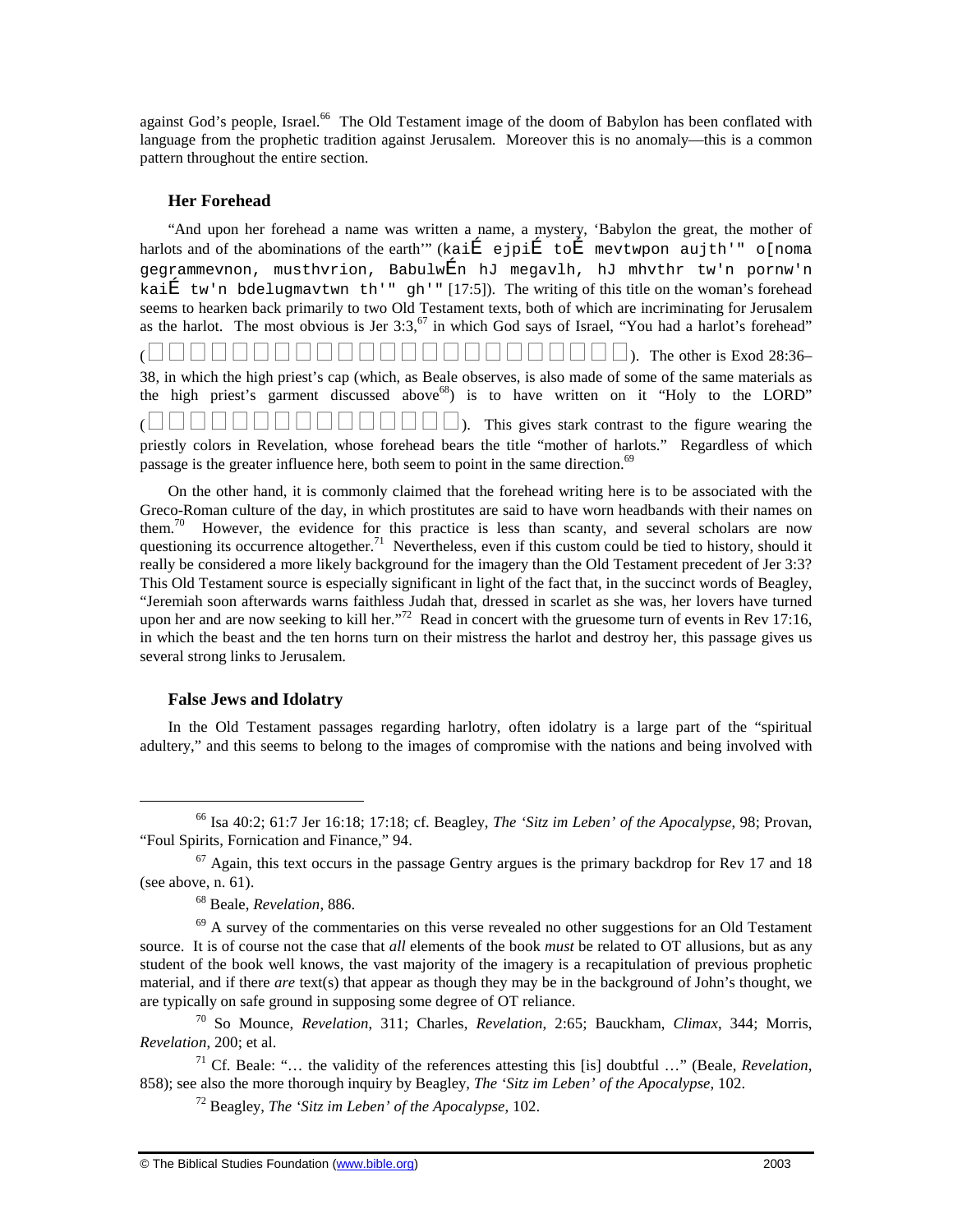"unclean things" and "abominations" in Rev 17 and 18 as well.<sup>73</sup> As we discussed before, some have therefore objected to the Jerusalem view on the basis that first-century Judaism was not given to idolatry, and did not compromise with Rome.<sup>74</sup> This, however, overlooks certain factors.

For several reasons, "idolatry" as a concept should perhaps not be too concretely limited in this context. Chapters 2–3 in fact may give us something of a hint of the kind of "idolatry" that is plaguing many of the churches of John's day. The letters to the seven churches are often noted for their literary crafting, which probably reflects quite a bit of subtle theological design, rather than merely epistolary form and content.

For instance, it is likely that the letters serve to introduce many of the themes of the book, and they also clearly form a chiastic pattern.<sup>75</sup> Moreover, it has been argued that the individual letters follow the socalled "covenant" form of ancient Near Eastern treaties, much like the Book of Deuteronomy.<sup>76</sup> These features are mentioned here simply to highlight the point that we ought not be surprised to find theological motifs being hinted at in these passages, both structurally and symbolically. There is, in other words, legitimate reason to not view these letters as *mere* letters.

The significance of this observation for the present discussion is that the theme of idolatry is certainly very important in the seven letters,<sup>77</sup> and we may find subtle hints in this section of John's connotations for the concept. Specifically, there are parallels between the heresies condemned in the letters that have been regularly recognized by commentators, parallels, in fact, that are so close that these heresies are generally considered to be the same idolatrous teaching under different names, at least in the cases of the Nicolaitans, the Balaamites, and Jezebel.<sup>78</sup> Moreover, it is instantly recognizable that the latter two echo names of Old Testament figures, and should therefore automatically strike a chord with us that there is perhaps some form of intentional symbolism being implied. As far as the Nicolaitans, few commentators have been able to find a satisfactory connection as to the identity of these aggravators.<sup>79</sup> However it is often noted that part of the reason the Nicolaitans and the Balaamites should be so closely identified is the similar etymology of their names, which is related to one who "overcomes/consumes the people."<sup>80</sup> It may be that the name of the Nicolaitans is based on a Greek translation of Balaam's name. Regardless of whether that oversimplifies the matter, the semantic connection here that parallels with the heretical connection gives further justification for supposing we may be dealing with the same problematic teaching, which is then recapitulated in Jezebel.

Moreover, the two Old Testament characters utilized here happen to be a false prophet and a harlot, two roles that will be played by villainous figures in later chapters of the Apocalypse.<sup>81</sup> If valid, this connection seems fairly significant, in that it may mean the letters are subtly introducing the themes that will

 $\overline{a}$ 

<sup>75</sup> Beale, *Revelation*, 223–28.

<sup>76</sup> Ibid., 227–28.

 $77$  Cf. especially 2:14, 20.

<sup>78</sup> So Caird, *Revelation*, 38–45; Mounce, *Revelation*, 81, 87; Beale, *Revelation*, 261.

<sup>79</sup> Cf. Caird, *Revelation*, 38.

<sup>80</sup> See Beale's discussion, *Revelation*, 251.

<sup>81</sup> It fact, there are several clear literary parallels that tighten the link between Jezebel in Rev 2 and the subsequent harlot, Babylon. For this, see Beale, *Revelation*, 262.

<sup>73</sup> Beale, *Revelation*, 885.

 $74$  Ibid., 886; however, Gentry notes the following passage from Josephus, who writes, "It seems to me to be necessary here to give an account *of all the honors that the Romans and their emperors paid to our nation*, and *of the leagues of mutual assistance* they have made with it" (Josephus *Antiquities* 14.10.1–2 [translation given is that of Whiston in *Works of Josephus* (italics added)]); cf. discussion in Gentry, "A Preterist View of Revelation," 78.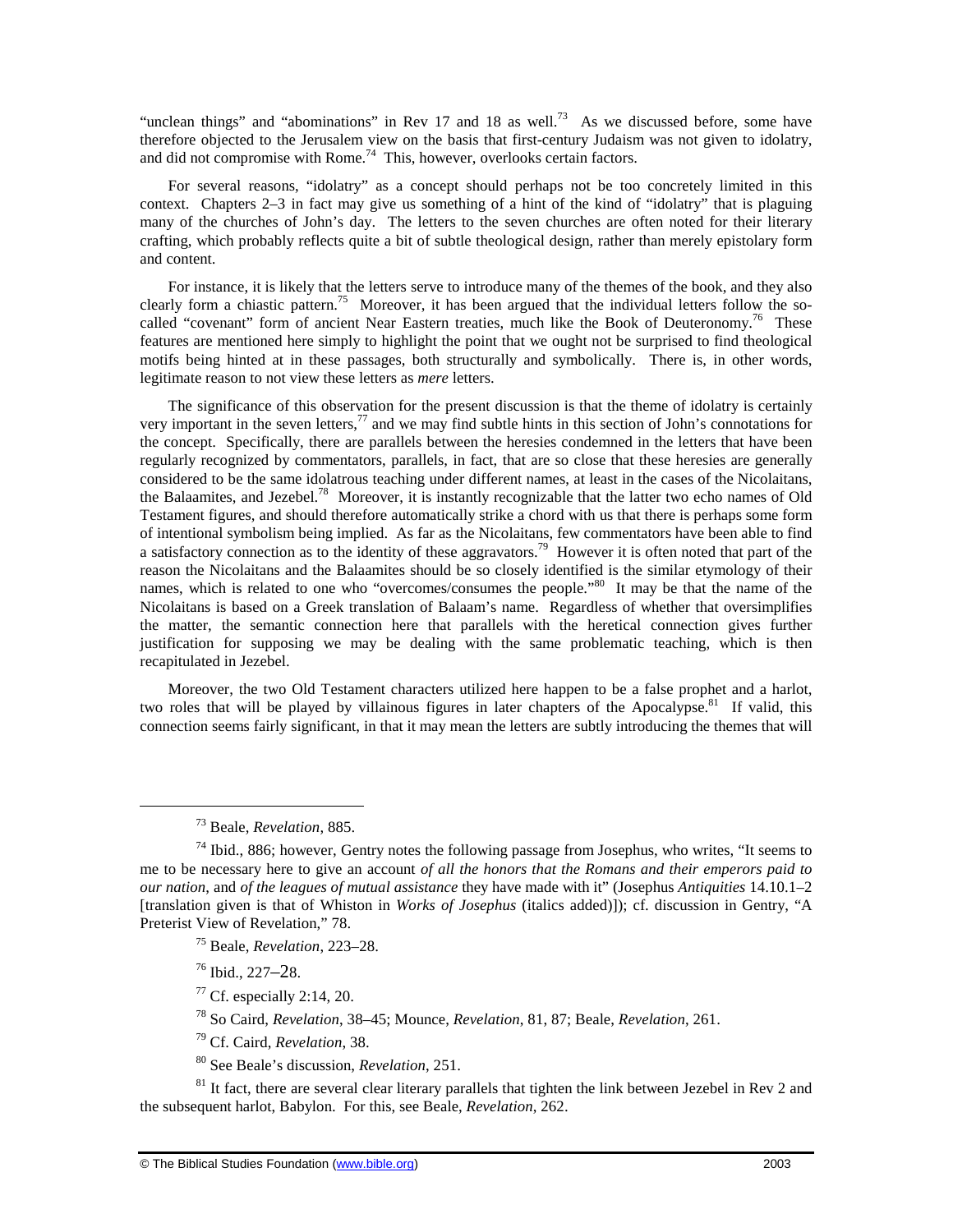later be developed in the rest of the book, and this type of structuring and theological insinuation would certainly not be out of character with the multi-layered literary sophistication we find pervading the book.<sup>82</sup>

There is, however, one other key worker of evil in the Apocalypse, the driving force behind the entire iniquitous drama—the Serpent, Satan himself. In perfect harmony with the pattern above, Satan too is revealed in the letters, especially in the letter to Pergamum. This city is depicted as the place where Satan has his throne, and there too, the people are plagued by the teachings of the Balaamites and Nicolaitans. The idolatry into which these teachers are leading the people is tied to the hidden forces of the Dragon, who is working the whole wicked scheme from behind the curtains. In fact, he is not only working in these contexts that appear to be what we would consider *blatant* idolatry, he is also rearing his scaly head in two other places in the letters. In the letters to Smyrna and Philadelphia, we are told of a sinister "synagogue of Satan" (sunagwghÉ tou' satana'),composed of "those who call themselves Jews and are not" (tw'n legovntwn jIoudaivou" ei\nai eJautou" kaiÉ oujk eijsiVn). The language of being a "synagogue of Satan" quickly declares one thing: the Judaism in view is considered paganism. While purporting to be the worship of Israel, it has become idolatry; these are not "true" Jews. This then gives us a remarkable precedent for the meaning of idolatry and pagan worship in Revelation. Especially when we consider the fact that the Satanic teaching in all of the other church contexts was essentially synonymous, it is quite possible that apostate Judaism is here being given the connotations of idolatry, in keeping with the parallels in the other letters, and this sets the stage for later stark portrayals of non-Christian Judaism such as Rev 11:8.

Naturally, the "paganism" of which these false Jews are guilty cannot be separated from interaction with Rome. If the basic contention of this thesis is correct and the Babylon of chapters 17–18 represents apostate Jerusalem, then chapter 18 certainly links much of her sin to compromise with other nations. Similarly, chapter 17 focuses on the harlot's riding of the beast, using its authority to persecute the saints and commit sin. This depiction, while quite disturbing, would be very appropriate from John's perspective for those who are working with Roman power to persecute the followers of Christ.

Furthermore, the Jerusalem leadership was certainly guilty of the ultimate pagan compromise with Rome, the rejection and crucifixion of Christ Himself. This would more than qualify as sufficient basis for seeing Jerusalem as having committed adultery with Rome's paganism, and as having rejected the true God. No doubt this event would have left a permanent impact on John's view of Jerusalem as one who makes illicit ties with an idolatrous nation for her own rebellious gain. $84$ 

## **Economic Critique and Revelation 18.**

As we have discussed above, certain elements of chapter 18 are often seen as troublesome for a Jerusalem connection to Babylon, especially the vast nature of the sea trade described and the overall economic power and influence. In fact, in the beginning stages of compiling the research for this thesis, I must admit that I found this problem quite difficult to handle as well, and wondered if there was a reasonable response to this objection at all. While other evidences seemed quite persuasive for the Jerusalem view, this questioned appeared at least as of yet unanswered, if not unanswerable.

For this reason I am quite indebted at this point to the work of Old Testament scholar Iain Provan, whose article mentioned above, "Foul Spirits, Fornication and Finance: Revelation 18 From an Old Testament Perspective," has been a welcome source of insights. For Provan, the complex language of Rev 18 is not only not a hindrance to a Jerusalem perspective, it is one of the strongest arguments for it.

1

<sup>&</sup>lt;sup>82</sup> Of course the sophistication referred to here is that of form, structure, and imagery, not grammar or syntax, two areas in which Revelation is certainly notoriously less than refined.

 $83, 2.9; 3.9$ .

<sup>&</sup>lt;sup>84</sup> In addition, this rejection of the arrival of her husband, the Messiah, fits perfectly with the idea of her destruction making way for Christ's true bride, the "New" Jerusalem (chap. 21). They reject Him in idolatry/adultery, so He takes a new bride. For more development of this theme, see "New Jerusalem/Old Jerusalem (or The Bride Versus the Harlot)" below.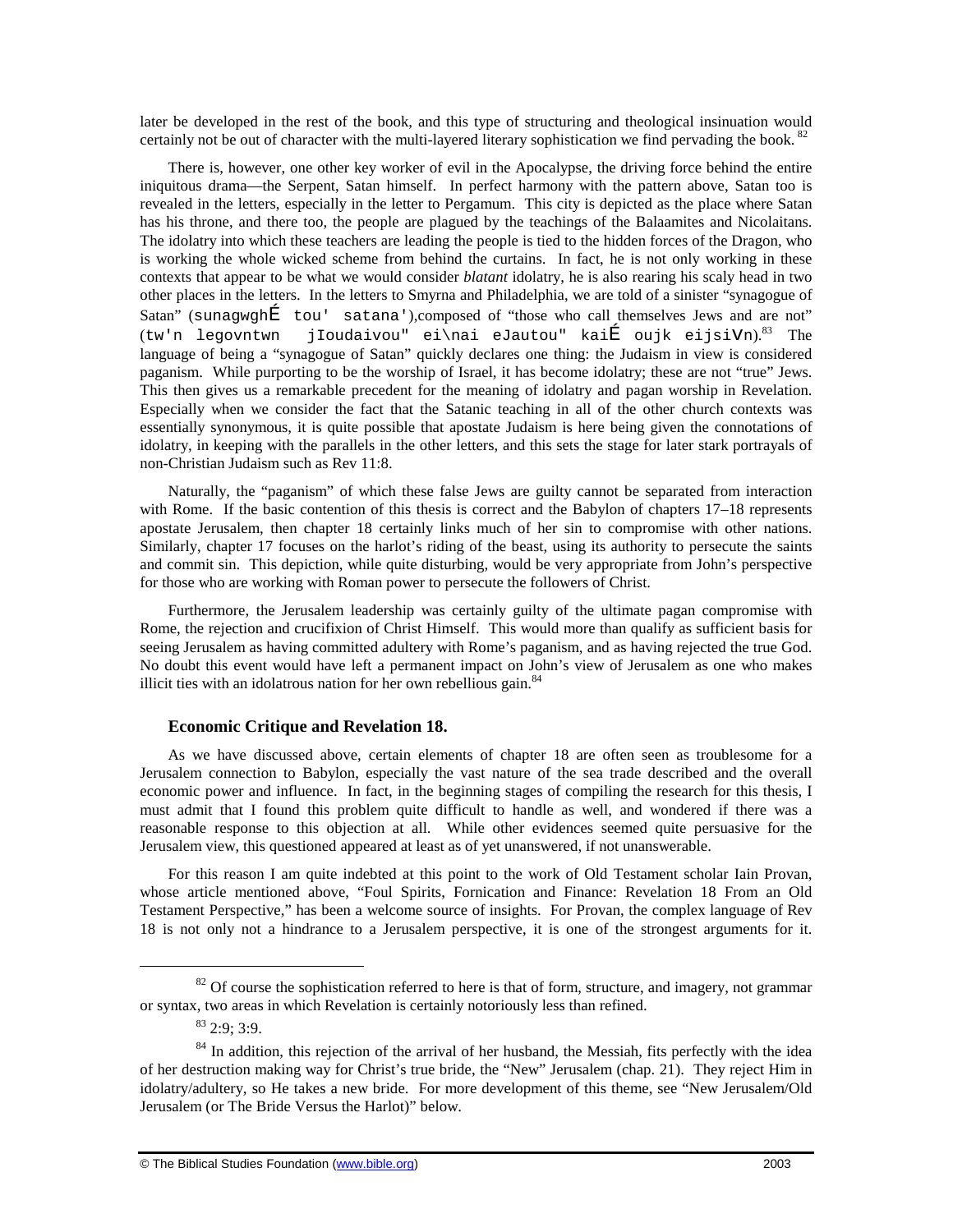Provan's contention throughout is that it is a false assumption that the detail of imagery present in a passage such as this must be taken at face value in all its particulars as a literal description of the situation of the day when the language being employed is clearly a reapplication of a major portion of an Old Testament text. His reason for believing this is related to his own study in the area of traditional "lament songs," which informs his understanding of the use of such language in this passage.<sup>85</sup> Clearly the "lament" form is at work in Rev 18, as is plain from the fact that much of the content is taken from a previous lament for Tyre found in Ezek 26–28 (combined of course with OT oracle language against Babylon, the namesake of Revelation's "great city"). The use of such a traditional form is significant to Provan, who notes, "[I]t is not simply Old Testament language and imagery which has shaped Revelation 18, but also the very form and structure of Old Testament texts—the very manner in which they have been composed."<sup>86</sup>

The general point that is relevant here is whether we should look for historical reference for each detail of such a reapplication of imagery, or whether the function of the imagery is more properly to provide an echo of the form traditionally used when a city such as Tyre falls from a great height. For instance, regarding the vivid list of cargoes given by John (18:12-13), Provan asks, "[D]oes this list signify economic critique of Rome as such, or is it there simply because it is the sort of thing that one finds in biblical laments and dirges?"<sup>87</sup> In other words, if the author is employing Old Testament language to express the fall of a city or people in familiar prophetic terms, can we be sure we have warrant to read the language as (for the author) contemporarily literally applicable? Again, "How can one say [as Bauckham does] that the presence of wheat on John's list [of cargoes] shows how the general population of Rome survived only at the expense of the rest of the empire, when wheat appears on the very list in Ezek 27 that provides the basis for John's list?"<sup>88</sup> No doubt the details *could* correspond, but the fact that they are employed rhetorically for their connotations with the fall of arrogant enemies of God in the Old Testament calls us to consider hermeneutical questions of whether the language demands historical correspondence, or is rather subservient to the driving point of the severity of the fall of a people judged by God. The point may simply be, "You, 'Babylon,' are tragically fallen just as Tyre and historical Babylon before you."<sup>89</sup> This is certainly the great thrust of the passage; whether or not there is reason to seek application for all of the details is an area that must be admitted to involve some degree of ambiguity. Caution seems quite justified, however, when we recognize the fact that the details cannot even be made to comfortably fit Rome (for most, the necessary referent of the passage) with consistent literalism either, considering *it was not a major seaport or trading city*. 90

 $\overline{a}$ 

<sup>89</sup> From this perspective, there is structural justification for use of the Tyre allusions (the Tyre lament from Ezekiel is an adaptable, prime example of a lament dirge) and thematic justification for the Babylon allusions (the entire context being the depiction of the great city as "Babylon"), but the constant interweaving of Israel/Jerusalem allusions (cf. Provan, "Fouls Spirits, Fornication and Finance," 87–95) must be accounted for—if John is portraying Jerusalem as the lamented Babylon, there is an excellent coherence to such a maneuver.

<sup>90</sup> Beagley, *The 'Sitz im Leben' of the Apocalypse*, 108; Also, Jürgen Roloff, *The Revelation of John*, trans. J. E. Alsup, Continental Commentaries (Minneapolis: Fortress, 1993), 206, who writes, "Rome was neither a port city nor a shipping center. But here John hardly intended to copy precisely the real situation; rather he wanted to round off the scene of lament by means of a third group, and for that purpose he used the material that Ezek 27:29–33 provided him."

Moreover, Provan argues that the economic problem should probably not be seen as the ultimate cause for the critique anyway, but rather as a manifestation (even in the original OT context) of the problem of idolatry. This he sees as the real sin under critique: "One could certainly not deduce from [the contents of the cargo list] in Revelation 18 that we are dealing here with specific criticism of Rome's economics, rather than with the sort of general criticism that world-powers receive in the Bible as a whole. That general criticism is much more about religion than it is about economics; or to put it another way, economic

<sup>85</sup> Ibid., 82–84.

<sup>86</sup> Ibid., 84.

<sup>87</sup> Ibid., 86.

<sup>88</sup> Ibid., 88.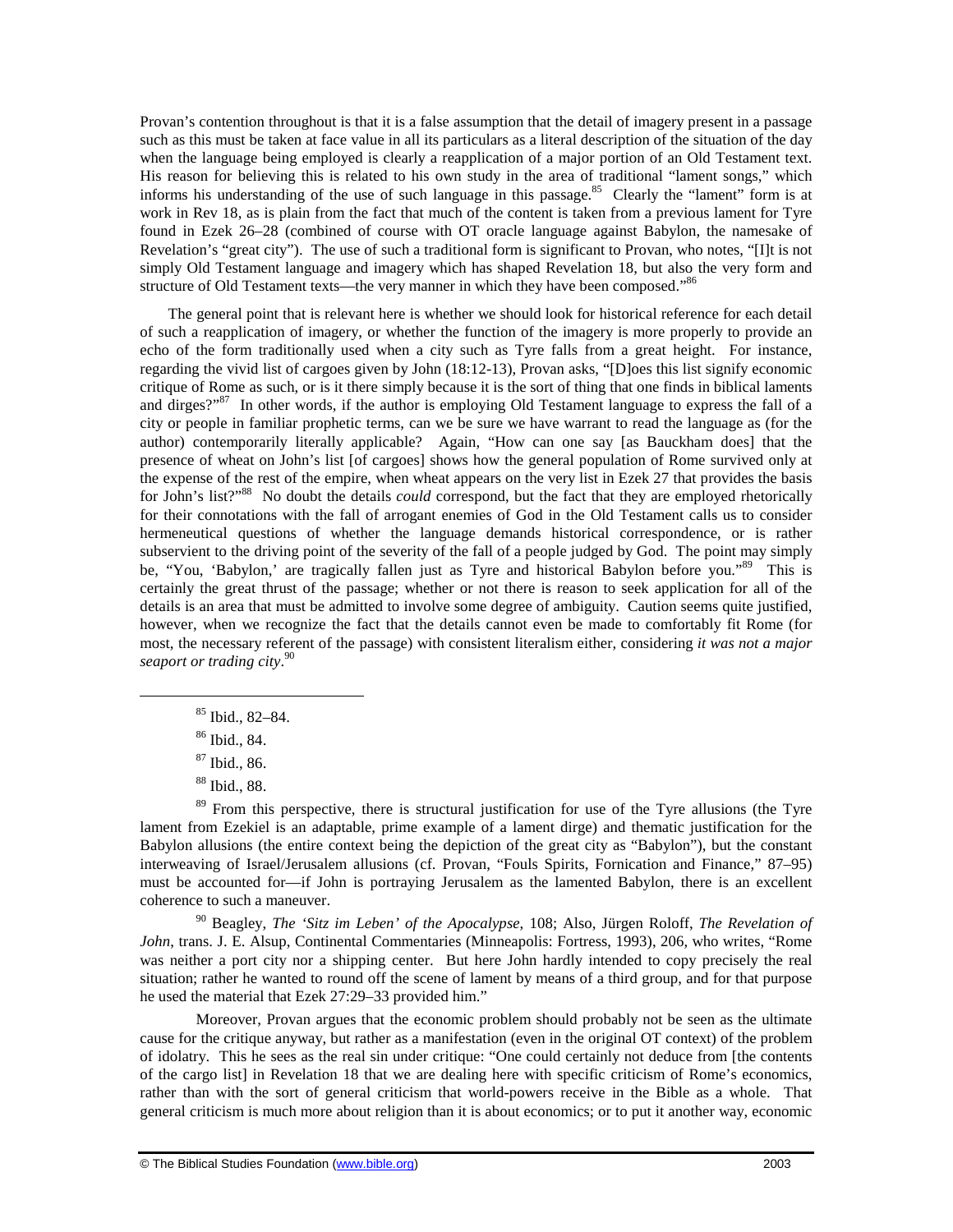However, the argument of Provan's article is not merely that we ought not get caught up in the details of material that is being structurally appropriated for a rhetorical point. The issue that catches his eye is the fact that at many points, the author of Revelation *does not* leave the reapplied language in its original form, but instead subtly alters it. It is these fresh literary features, not the details imported from a previous context, that may be of most use to us for tracking with John's thought. It is these areas in which he has not merely compared the present villain to previous ones, but has added original critique to the message, and has perhaps hinted at the identity of his antagonist.<sup>91</sup>

Examples of this phenomenon noted by Provan include the addition of chariots to Ezekiel's cargo list (quite likely an import from the list of goods in 1 Kgs 4, which subtly reminds the Old Testament audience of Solomon's disregarding of the former command not to widely accrue horses and chariots in Deut 17:16),<sup>92</sup> the language of the "clinging" of the harlot's sins (the term kollavw, having LXX covenant language connotations, being added to a Babylon oracle [v. 5]),  $^{93}$  the use of an Old Testament oracle against Judah and Jerusalem in verses  $23-24$  in the middle of borrowed Tyre lament language, <sup>94</sup> the double recompense (in the Old Testament, only ever used against Israel) warning of verse 2 in the middle of Babylon allusions, and a number of echoes of passages from Lamentations reflecting on Jerusalem's fall.<sup>95</sup>

The point of this sampling is simply to show that it is quite plausible that what the author is doing here is adapting an Old Testament lament song for his own purposes by invoking Jerusalem judgment language at various points, thereby redirecting the reader to the true identity of this harlot. Whether this evidence on its own is as noteworthy as the precedent of Rev 11:8, the attire of the woman, or the charge of adultery is up for discussion. But the cumulative evidence of the use of the Old Testament in chapter 18 was at least enough to get one Old Testament scholar's attention.

#### **The Origin of This Image**

As we have said before, we do not necessarily have to find any previous instance of Jerusalem being called Babylon outside of Revelation in order to take this possibility seriously here—it could simply have originated with John's vision. But there is perhaps more that can be said on this issue. Is John truly without precedent in this application of imagery? If this proposal had already existed in early Christianity, we would certainly have a much stronger case that this is John's intention. And, in fact, I think a case can be made that such a precedent can be found for equating Babylon with Jerusalem; moreover, the precedent is drawn from one of John's most substantial influences, the teaching of our Lord Jesus Himself.

In the Olivet Discourse, Christ prophetically warns of Jerusalem's impending doom. Even among those who prefer to keep preterism at a distance it is generally a universal recognition that at least some of Jesus' words apply to A.D. 70. The point worth noting here is that while it is obvious that much of Jesus' language alludes to the Old Testament, it may not be as obvious what many of the allusions have in common. Specifically, N. T. Wright has extensively argued that much of the discourse is heavily dependent upon prophecies of the destruction of one particular enemy of the people of God: Babylon.<sup>96</sup> This is

 $\overline{a}$ 

 $96$  Wright suggests a number of OT texts that are apparently influential here, including Isa 13:6, 9– 11, 19; Isa 14:4, 12–15; Isa 48:20; 52:11–12; Jer 50:6, 8, 28; 51:6–10, 45–6, 50–51, 57 (N. T. Wright,

sins are only ever a function of idolatry, so far as the Old Testament is concerned, and it is on the idolatry that the emphasis falls, rather than upon the economics" (Provan, "Foul Spirits, Fornication and Finance," 88). Regarding idolatry, see above, "False Jews and Idolatry."

<sup>91</sup> Provan, "Fouls Spirits, Fornication and Finance," 87–95; so Beagley*, The 'Sitz im Leben of the Apocalypse*, 95–96; Ford, *Revelation*, 300–307.

<sup>&</sup>lt;sup>92</sup> Provan, "Fouls Spirits, Fornication and Finance," 88.

<sup>93</sup> Ibid., 94.

 $94$  Ibid.

<sup>95</sup> Ibid., 95. Provan suggests at least six such allusions; cf. Beagley, *The 'Sitz im Leben' of the Apocalypse*, 95–100 for a number of other examples of alterations in this lament passage that may point to Jerusalem.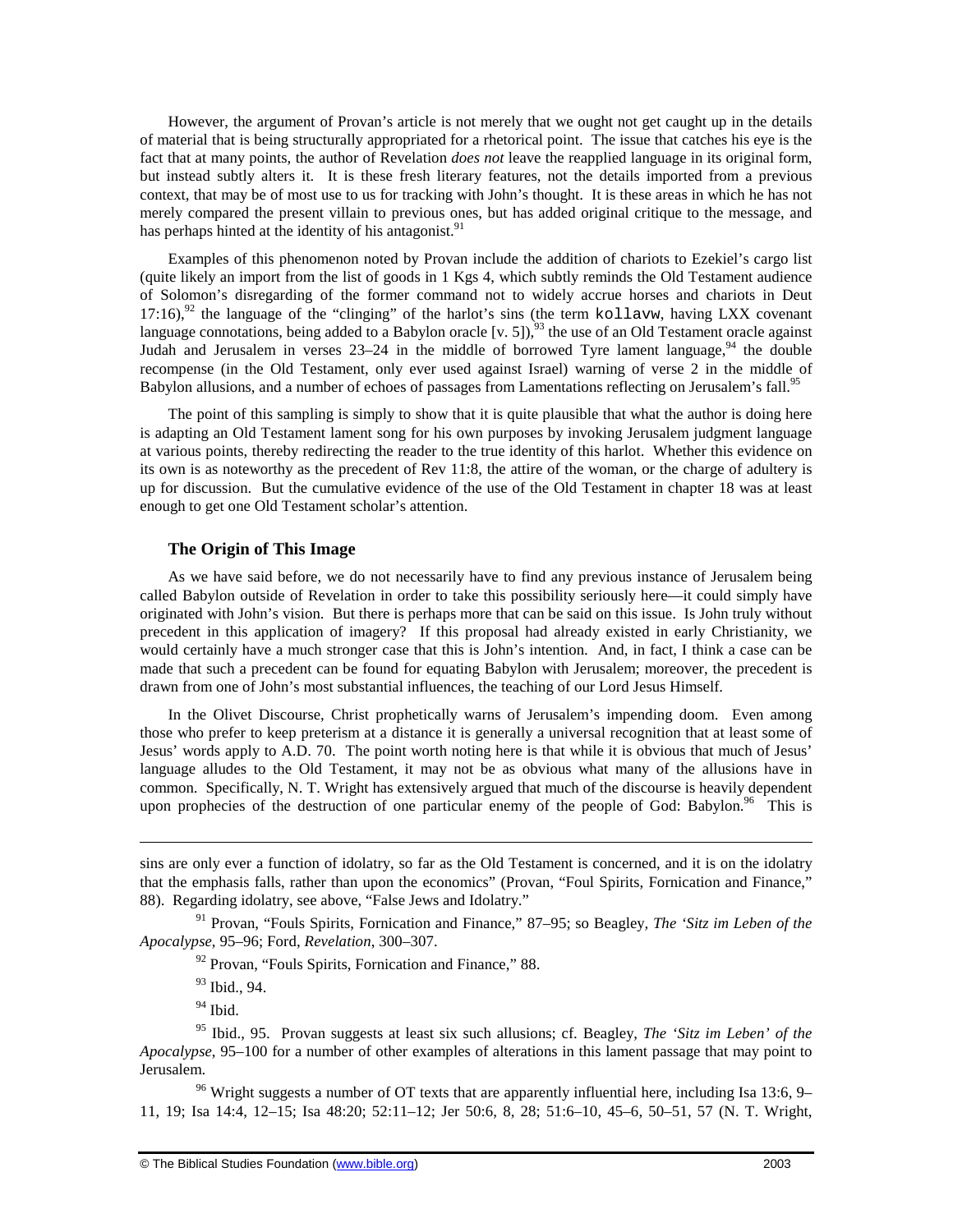especially true of the warnings for the people of God to flee the city when her judgment has come, which eerily echo the "Come out from her!" passages of Jeremiah.<sup>97</sup>

Beagley likewise sees this motif underlying the discourse, and approvingly notes van der Waal's suggestion that Christ is specifically applying Jer 51:45 (concerning Babylon) to Jerusalem.<sup>98</sup> The scenario we may have on the Mount of Olives, then, is this: Christ warning of impending judgment, warning the people of God to escape when they can, and pronouncing Old Testament prophecies directly against Jerusalem, when these prophecies were known to originally apply to Babylon. In Wright's words, "Luke's reading of Mark is quite clear: all this language refers to the fall of Jerusalem, which is to be understood against the background of the predicted destruction of Babylon."<sup>99</sup> If this is correct, the paradox must have been truly shocking. One can imagine the disciples' absolute astonishment as they began to realize the horrifically ironic implications of Jesus applying *these* words to *their* great city. "He's calling Jerusalem Babylon!" perhaps quickly became an uncomfortable whisper among the men. Again, Wright remarks, "Here … is the all-important change of roles. *Jerusalem has become Babylon*; Jesus and His disciples have become Jerusalem," and, "The *new Babylon* was to be destroyed in an instant, and flight was the only appropriate action, the only way of salvation for Jesus' renewed Israel."<sup>100</sup>

If such a reconstruction is valid, we must take seriously the impact this event would have had on John's thinking.<sup>101</sup> If this interpretation is correct, then John would not be inventing the "Jerusalem has become" Babylon" theme. Rather, it would have originated with Jesus. In composing the Apocalypse, John's use of this imagery would be a natural retelling of Jesus' own teaching. And, of course, many have noted the point that much of Revelation seems to simply be a reworking of the Olivet Discourse.<sup>102</sup> It would be of no surprise, then, if this metaphor reappeared with more vivid narration. Not to mention the fact that if much of Revelation truly is, to whatever extent, a rehashing of Olivet themes, then Jerusalem's impending judgment, an important emphasis of the discourse, has a high probability of being a primary theme in the Apocalypse as well. Indeed, it would perhaps be somewhat surprising if this were not so.

It seems, then, that a very plausible scenario can be constructed out of which John would have likely produced the depiction of Jerusalem as the enemy Babylon. This certainly does not prove that such must be the case, but it does give some roots of credibility to the hypothesis.

*Jesus and the Victory of God*, vol. 2, *Christian Origins and the Question of God* [Minneapolis: Fortress, 1996], 354–60). Certainly, other texts are recalled in the passage including famine warnings (Isa 5:13– 14), earthquake predictions (Hag 2:6–7), and descriptions of cosmic disturbances (Isa 13:9–10; 24:18–20; Joel 2:1, 30–31). The claim here is not that *only* Babylon language is used by Jesus, but simply that such is a key image in the discourse. If we have here an instance of Christ applying anti-Babylon texts to Jerusalem, then an important precedent is established for such a rhetorical device before Revelation, even if other stock images reflected in the Olivet Discourse are at John's disposal as well.

 $^{97}$  Most notably Jer 50:8; 51:6, 9, 45; cf. Rev 18:14.

<sup>98</sup> Beagley, *The 'Sitz im Leben' of the Apocalypse*, 97.

<sup>99</sup> Wright, *Jesus and the Victory of God*, 359.

 $100$  Ibid., 356, n. 137; 360 (italics mine); cf. the references to "those who say they are Jews and are not" in Rev 2:9; 3:9.

 $101$  This presupposes apostolic authorship, but such a presupposition does not make or break the argument. Regardless of who wrote Revelation, the Olivet Discourse tradition would certainly have been well known to whomever it was, and other parallels between the two make clear that such was the case (see n. 102, below).

<sup>102</sup> E. g., Robert Thomas, *Revelation 1–7: An Exegetical Commentary*, ed. Kenneth Barker (Chicago, IL: Moody, 1992), 53; C. Marvin Pate and Calvin B. Haines Jr., *Doomsday Delusions* (Downers Grove, IL: InterVarsity, 1995), 37–44; and Gentry, "A Preterist View of Revelation," 52–53.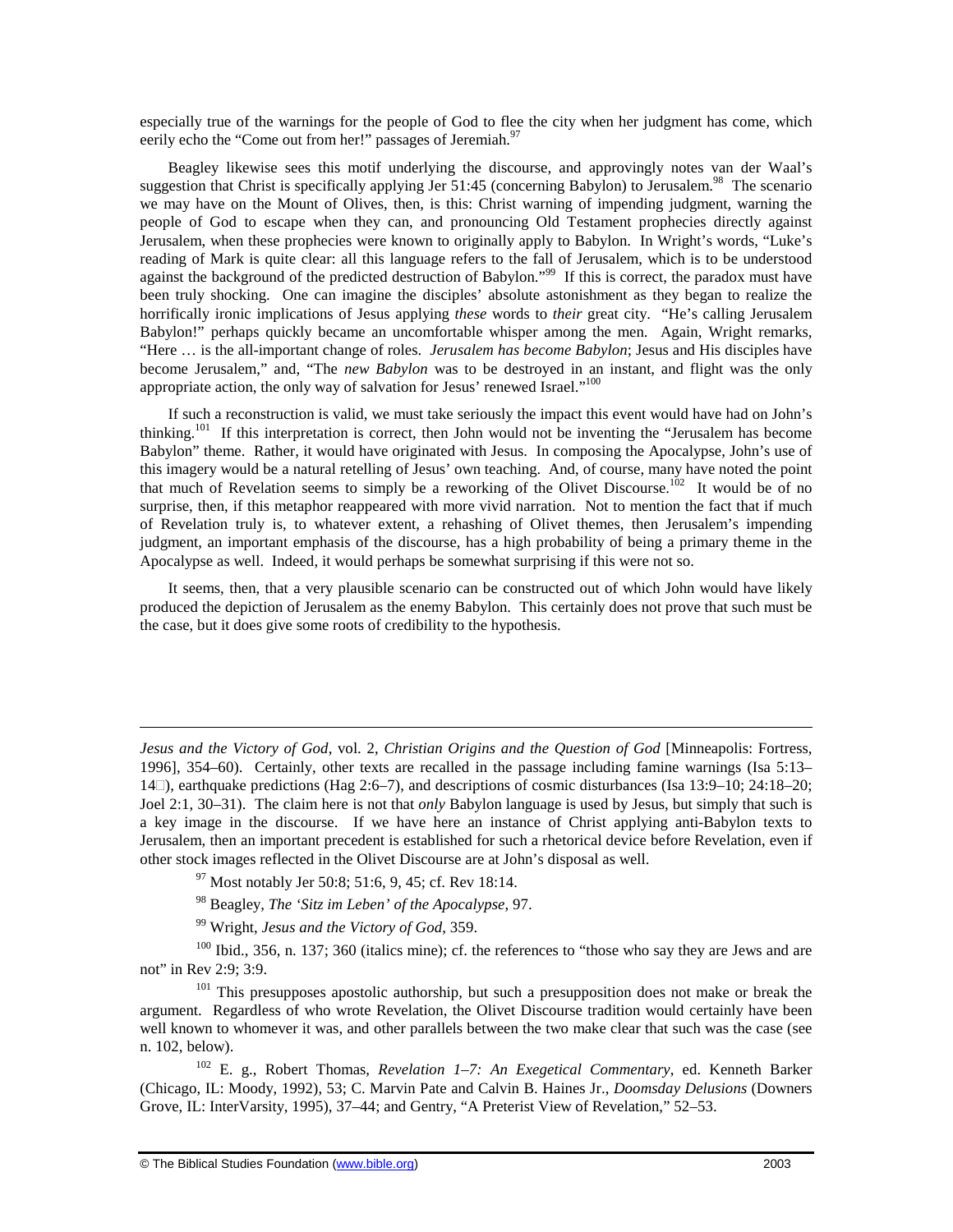#### **The Blood of the Saints and Prophets**

One of the most important themes in Revelation that seems to have been drawn from Jesus' prophetic warnings in the gospels is that "in her [Babylon] was found the blood of the prophets and saints and all who have been slain upon the earth"  $(18:24)$ .<sup>103</sup> This is almost unmistakably a reference to Jesus' words found in Matthew 23:34–35: "… I am sending to you prophets and wise men and scribes; some of them you will kill and crucify, and some of them you will scourge in your synagogues and persecute from city to city, so that upon you might fall *all the righteous blood shed upon the earth, from the blood of righteous Abel to the blood of Zechariah* son of Berechiah, whom you murdered between the sanctuary and the altar."<sup>104</sup> Likewise, Luke 11:50–51: "… in order that *the blood of all the prophets shed since the foundation of the world may be required from this generation, from the blood of Abel to the blood of Zechariah*, who was killed between the altar and the sanctuary; yes, I say to you*, it will be required of this generation*."<sup>105</sup>

While Rome certainly had her hands stained with Christian blood, as Gentry points out they could not be charged with the death of the Old Testament prophets,<sup>106</sup> especially in light of Jesus' direct charge to Jerusalem that she will be held responsible. Again, if we can suppose John's dependence upon Christ's prophetic teachings, then Jerusalem must be most appropriately understood as the guilty party indicted in Rev 18:24.

#### **Her Desolation by the Beast**

1

Another point that should not be overlooked is how well Jerusalem fits into the picture of Babylon's fate at the hands of the beast. Here the Rome view runs into great difficulty because of the fact that *the beast* is viewed by just about everyone as having some link to Rome.<sup>107</sup> But in chapter 17, the beast and the harlot not only interact, the beast even hates and destroys the harlot. This prompts Beagley to ask, "[I]n what sense can it be said that the Empire or one specific Emperor turns against the capital city and destroys it? *How can Rome destroy Rome?*"<sup>108</sup> On the one hand, this probably overstates the issue, in that Nero's apparent role in the fire at Rome (A.D. 64) could fit this image quite reasonably.<sup>109</sup> But while this approach cannot be dismissed outright, it may not do sufficient justice to the distinction between the two characters.

<sup>&</sup>lt;sup>103</sup> Also, 16:6; 17:6; again, we are not necessarily claiming literary dependence on the gospels, merely dependence on Jesus' teaching tradition, which clearly seems to be reflected in the Apocalypse at a number of points (see above, n.102).

<sup>104</sup> Italics mine; so Swete, *Apocalypse*, 241; Morris, *Revelation*, 217; Eugenio Corsini*, The Apocalypse: The Perennial Revelation of Jesus Christ*, trans. and ed. Francis J. Moloney (Wilmington, DE: Gazier, 1983), 338; Beale, *Revelation*, 923.

<sup>&</sup>lt;sup>105</sup> Italics mine; so Caird, *Revelation*, 231; Gentry, "A Preterist View of Revelation," 76.

<sup>106</sup> Gentry, "A Preterist View of Revelation," 75; So Ford, *Revelation*, 300; Beagley, *The 'Sitz im Leben' of the Apocalypse*, 94–95; Chilton, *Days of Vengeance*, 466. The identification here of the prophets as *Old Testament* prophets is of course specifically related to the warnings of Christ rather than the Revelation text—the Apocalypse does not technically declare *which* prophets are in view, but this may be hairsplitting; if we do have tradition dependence, a corresponding inference seems justified.

 $107$  See above, "Rome." This near-universal understanding in fact leads proponents of the Rome = Babylon to statements such as, "The two figures of monster and woman are really alternative representations of a single entity" (G. R. Beasley-Murray, *The Book of Revelation*, New Century Bible Commentary [London: Marshall, Morgan, and Scott, 1974], 249). Theologically this might work, but the events of this passage make a double Roman referent more than a little precarious. This problem is heightened by the fact that the beast is reserved for separate punishment in chapter 19, long after the harlot has already been destroyed. It seems quite clear that John is intending us to understand a distinction between the two characters.

<sup>108</sup> Beagley, *The 'Sitz im Leben' of the Apocalypse*, 92 (italics mine).

<sup>109</sup> Kenneth L. Gentry, *Before Jerusalem Fell*, rev. ed. (Atlanta, GA: American Vision, 1998), 71.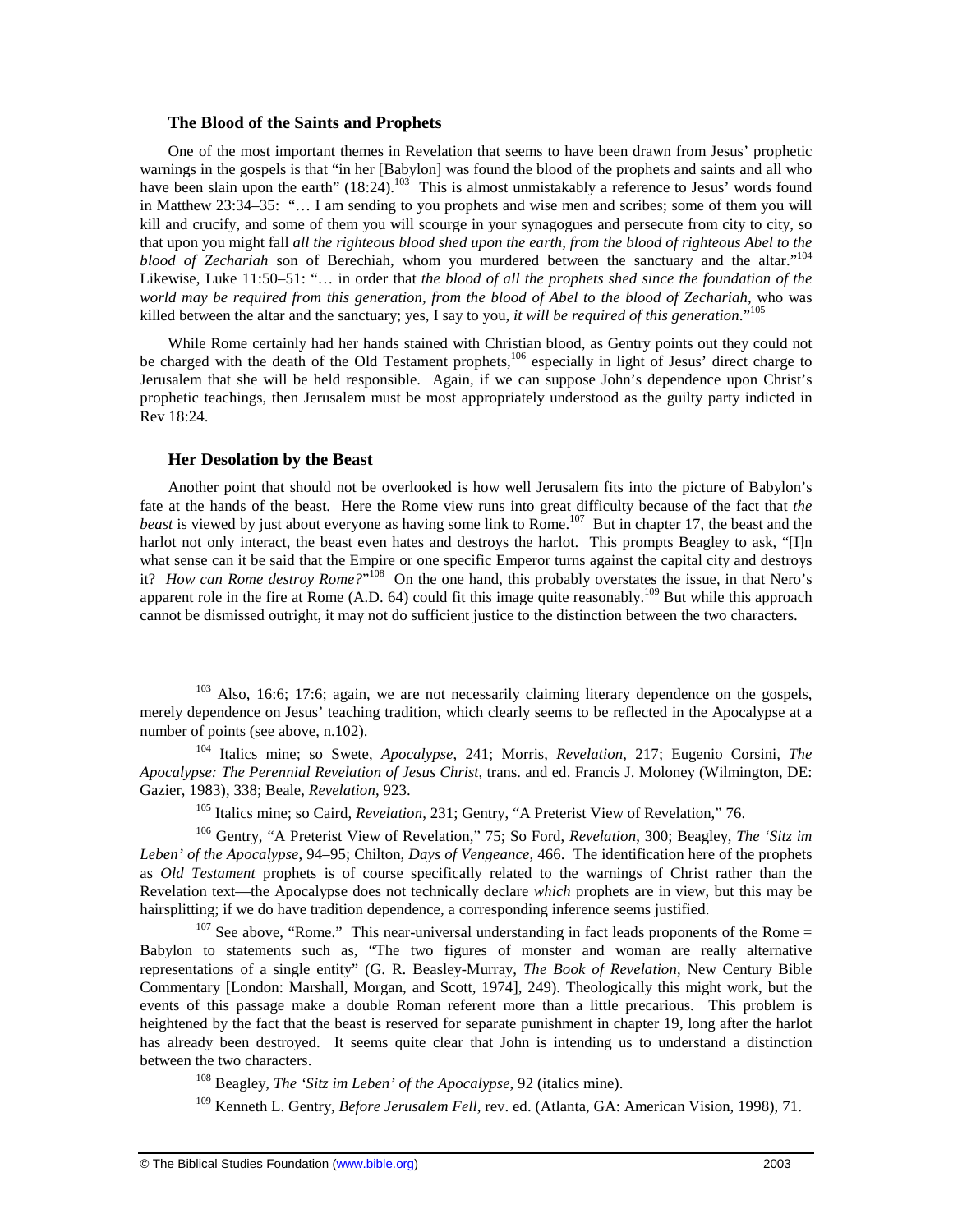If, however, Jerusalem is the harlot attacked by beastly Rome, the imagery in 17:16 makes obvious sense: "… the beast … will hate the harlot and will make her desolate and naked, and will devour her flesh and will burn her up with fire." This certainly fits perfectly against the backdrop of the Olivet Discourse,<sup>110</sup> and sounds very much like a reference to the events of A.D. 70. Interestingly, Beale gives lengthy treatment to the dependence of the imagery in this verse upon Old Testament descriptions of Jerusalem's impending destruction, yet stops short of granting what might seem to be the natural implications of this phenomenon:

The portrayal of the harlot's desolation is sketched according to the outlines of the prophecy of apostate Jerusalem's judgment by God in Ezek. 23:25-29, 47: "your survivors will *be devoured by the fire* … they will *also strip you of your clothes* … and they will deal with you in *hatred* … and leave you *naked and bare*. And the nakedness of your harlotries will be uncovered … they will *burn* their houses *with fire*." Likewise, Ezek. 16:37-41 prophesies against faithless Israel: "I will gather together all your lovers with whom you have consorted … they will *break down* your house of harlotry…and they will leave you *naked* … they will *burn* your houses *with fire*." … The Ezekiel picture is supplemented by similar OT descriptions of Israel's coming judgment, which prophesy that God "will strip her naked and … make her desolate" (Hosea 2:3; cf. also Jeremiah 10:25; 41:22 LXX; Micah 3:3 ...).<sup>111</sup>

Note the consistency of the application of this language to apostate Israel. It seems difficult to imagine the weight of this background not giving the original readers the sense that Jerusalem is the city being made desolate in 17:16, especially if the aggressor is understood to be Rome.<sup>112</sup>

Milligan solemnly elaborates:

[I]t is difficult not to think that there was one great drama present to the mind of the Seer and suggestive of the picture of the harlot's ruin, that of the life and death of Jesus. The degenerate Jewish Church had then called in the assistance of the world-power of Rome, had stirred it up, and had persuaded it to do its bidding against its true Bridegroom and King. An alliance had been formed between them; and, as a result of it, they crucified the Lord of glory. But the alliance was soon broken; and, in the fall of Jerusalem by the hands of her guilty paramour, the harlot was left desolate and naked, her flesh was eaten, and she was burned utterly with fire.<sup>113</sup>

## **New Jerusalem/Old Jerusalem (or The Bride Versus the Harlot)**

Finally, a consideration of a general theme of the Apocalypse may serve to bookend the evidence on this matter quite neatly, particularly that of the contrast between Babylon and the New Jerusalem of chapter 21. Revelation is full of "yin/yang" style contrasts, including the Lamb versus the Dragon, the Father's name versus the beast's name on people's foreheads, and, here, the image of the bride versus the harlot, or, New Jerusalem versus Babylon.<sup>114</sup> As was mentioned before, it is not a great leap from the apparent background of Jeremiah 3 (which includes Yahweh's "divorcing" of Israel for harlotry) in our Babylon passage to the estimation that the harlot in Revelation is being dismissed by God as an unfit wife for Christ. There is clearly a deliberate literary contrast present between the bride of chapter 21 and the harlot of

<sup>110</sup> As well as Christ's warning to the Jewish leadership, "Behold, your house is left to you *desolate*!" (Matt 23:38; italics added)

<sup>111</sup> Beale, *Revelation*, 883.

 $112$  Another possible indication of this connection is the fact, as noted by Ford, that the normal OT sentence for adultery was stoning—only the daughter of a priest was to be burned (Ford, *Revelation*, 292; also Carrington, *Meaning of the Revelation*, 287).

<sup>113</sup> William Milligan, *The Book of Revelation* (New York: Armstrong, 1903), 68.

<sup>114</sup> So Gregg, *Revelation*, 404.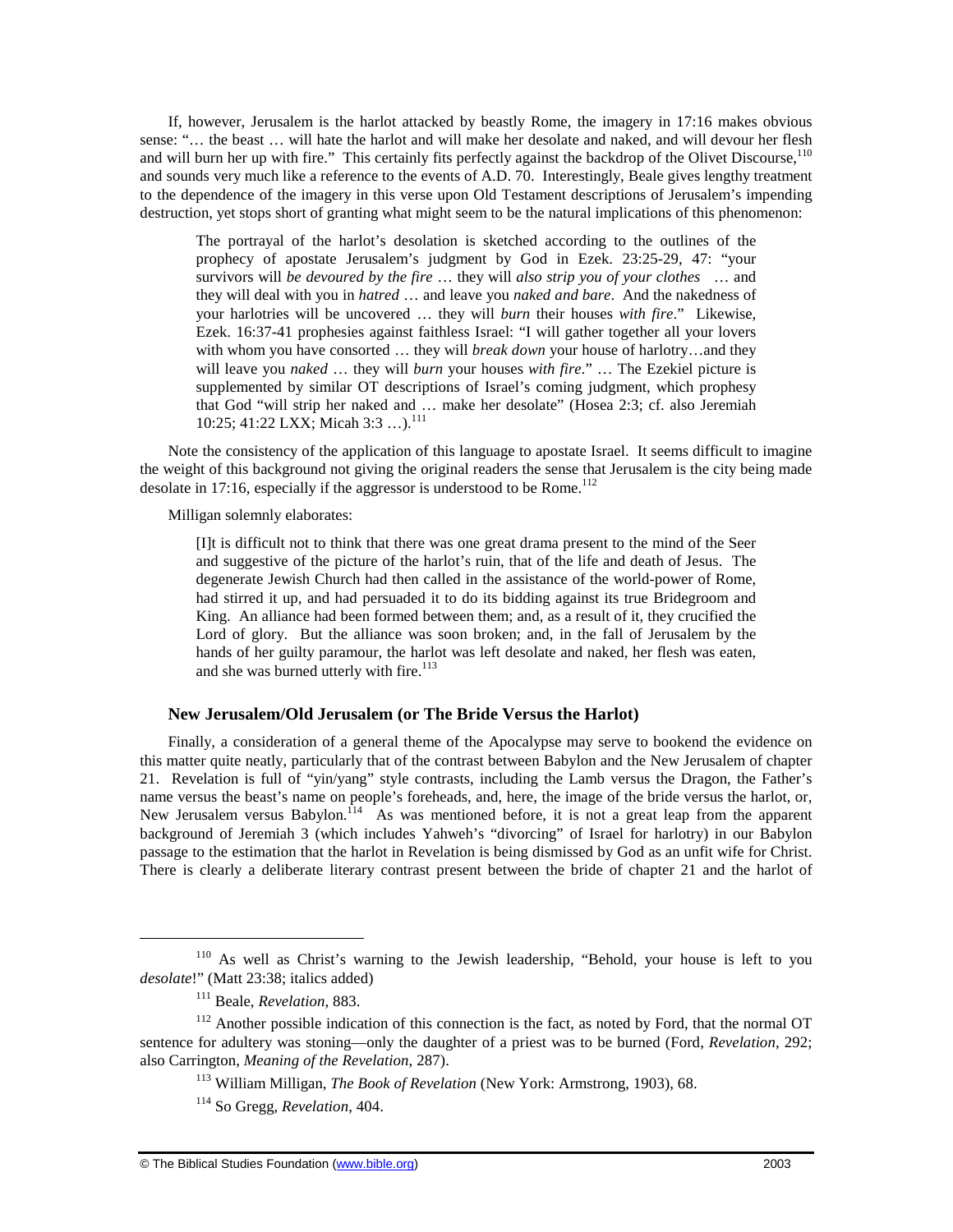chapters 17–18 in the language of their respective (and closely parallel) introductions, characterizations, and environments.<sup>115</sup>

As we have already noted, Jerusalem's rejection of her Messiah, who had come as her husband, sets the stage for the Messiah to take another bride. And if this new bride is called the "New" Jerusalem, a likely corollary is that the former, unfaithful woman was the *Old* Jerusalem.<sup>116</sup> This ties the two sections together perfectly and logically, and suddenly creates a very natural harmony of purpose and flow of thought for the Apocalypse in broad strokes. Simply stated, it makes much sense of the book.

This, then, is the bulk of the evidence for the Jerusalem view, evidence which I think is highly significant. Certain points may be stronger than others, but overall I think their cumulative weight warrants careful consideration.

-

<sup>&</sup>lt;sup>115</sup> This is clearly shown by Gentry's chart on page 78 in "A Preterist View of Revelation;" so Beale, *Revelation*, 1063–65; Swete, *Apocalypse*, 283–84; Mounce, *Revelation*, 388–89; et al.

<sup>116</sup> So Russell, *Parousia*, 485–86; Carrington, *Meaning of the Revelation*, 276; Terry*, Biblical Apocalyptics*, 460; Chilton, *Days of Vengeance*, 422; Gentry, "A Preterist View of Revelation," 87. It should be noted that this is not necessarily to claim a complete "replacement" of "Israel," but certainly to claim a replacement of *Jerusalem*.

Incidentally, this contrast of "Old Jerusalem" and "New Jerusalem" obviously carries striking echoes of Paul's "present Jerusalem" / "Jerusalem above" language in Gal 4—certainly not an insignificant parallel.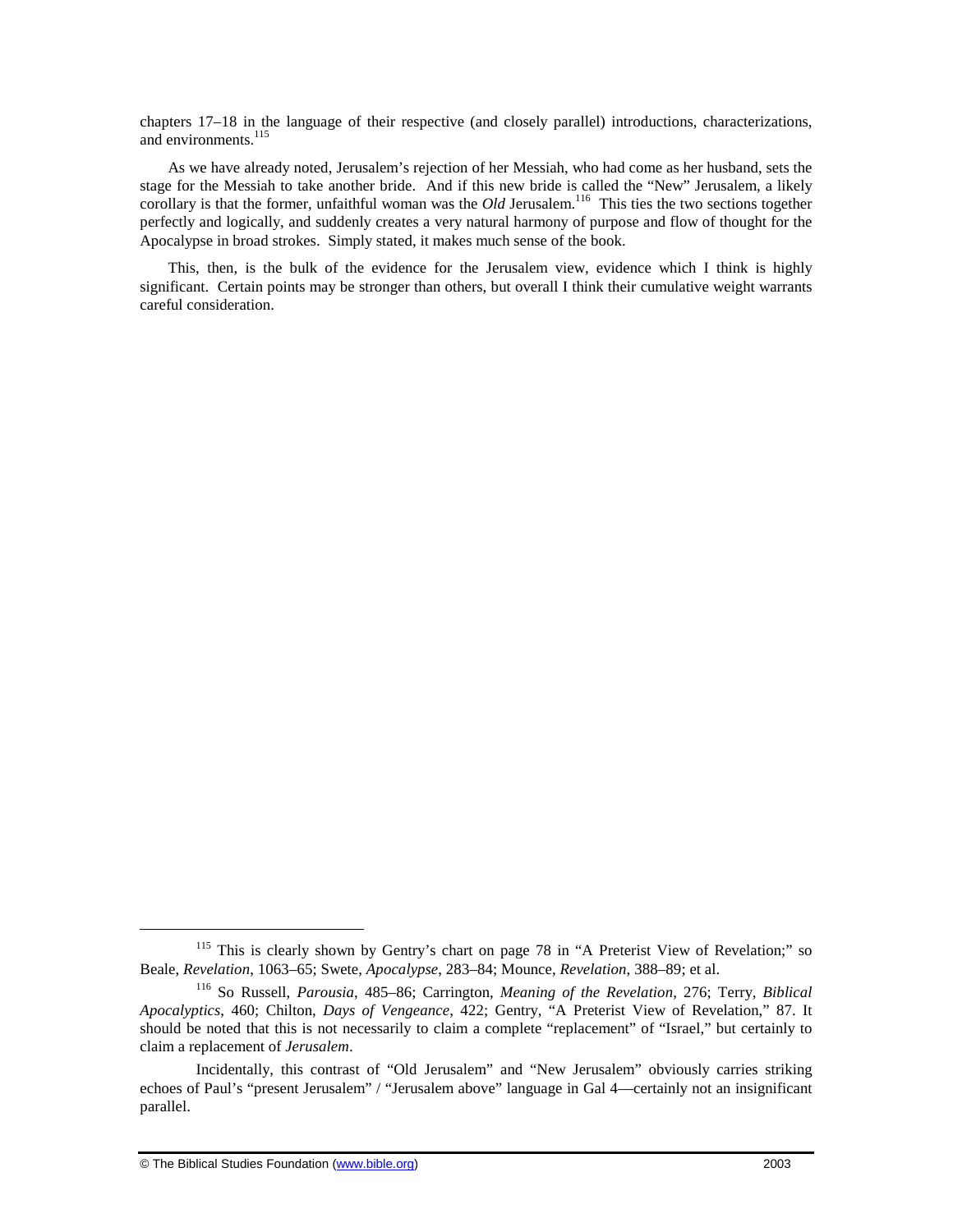# **CHAPTER 5: CONCLUSION**

Having now examined the particulars of the evidence for Jerusalem as the harlot, we are in a position to take a step back and consider the overarching synthesis of these issues. We have surveyed the major proposals that have been offered for the identity of the woman of Rev 17–18, and we have weighed the evidence regarding the date of the book and its relevance to our investigation. We can now review the discussion integratively.

As we have seen, there are a number of competing theories as to the identification of Babylon in the Apocalypse, the most dominant being ancient Rome. Each of the theories has its own strengths and weaknesses, and none perhaps can be dismissed outright as baseless. The respective cases for each must therefore be evaluated on their own merits. The question is not whether any given view can be made to fit the requirements of the passage, but rather which, if any, view seems to best fit the most evidence to such an extent that it is to be preferred over other options.

The thesis of this study is that the proposal that Jerusalem stands behind the Babylon image does in fact adequately satisfy these criteria so as to be regarded as the most plausible solution. While there is much to commend in other views, the points of contact with Jerusalem in the passage are remarkably prevalent and consistent, and seem to cumulatively reveal that John does have the holy city in mind.

Objections have been raised to this interpretation, the chief of which is the date of Revelation. However, as we have seen, the arguments for the late date of

Revelation from the church fathers and Domitianic persecution are open to serious critique, and the argument from the late usage of the "Babylon" metaphor rests on the Rome interpretation of the harlot, which cannot simply be assumed. Moreover, we have observed that there are several strong arguments favoring a pre-70 date, which was the dominant position in the nineteenth century and is presently seeing a resurgence among certain critical scholars.

The secondary objections such as the difficulties of the exalted language given to Babylon and the imagery of the "seven hills/mountains" can be reasonably answered and do not preclude the identification of Jerusalem with the harlot. The crucial question remains whether or not there is sufficient warrant to decide in *favor* of this interpretation.

In response to this question, we must consider the paradigm that emerges from the evidence as an amalgamated whole. In this regard, the scenario we have constructed looks something like this: John, perhaps influenced by Jesus' reuse of Old Testament anti-Babylon prophecies in the Olivet Discourse against Jerusalem, fleshes out the same metaphor in Revelation. He does so by describing his "Babylon" with Old Testament "harlotry" imagery that almost *always* speaks of Israel. He arrays her in the colors and jewels of the high priesthood, identifying her position in the world, and condemns her not only for her covenant unfaithfulness, but also for her blood-guilt in the deaths of all the martyrs and prophets in history, all but quoting what Christ had pronounced with explicit reference to the wicked generation of unbelieving Jews that eventually killed Him.

John then portrays her as being violently desolated by Rome (again, using destruction of *Jerusalem* language from the Old Testament) as a vindication of the faith of the "true Jews" (cf. 2:9; 3:9). From there a lament song ensues, taken largely from a prophetic dirge for Tyre, but realigned to more aptly apply to Jerusalem. Thus, fallen is "the great city," the special title used repeatedly for Babylon in chapters 17–18, but which is explicitly identified in 11:8 as Israel's capital. And, finally, the despicable harlot is done away with in order to make way for Christ's true bride, which John calls the *New* Jerusalem.

When examined in its totality, the evidence seems quite compelling. Other options may be *possible* or *applicable*, but it appears to me that Jerusalem is the primary subject in the passage. John seems to be quite methodical in letting the reader in on his disturbing secret. The vision was not meant to confound, but to indict, and I think that the evidence above does exactly that.